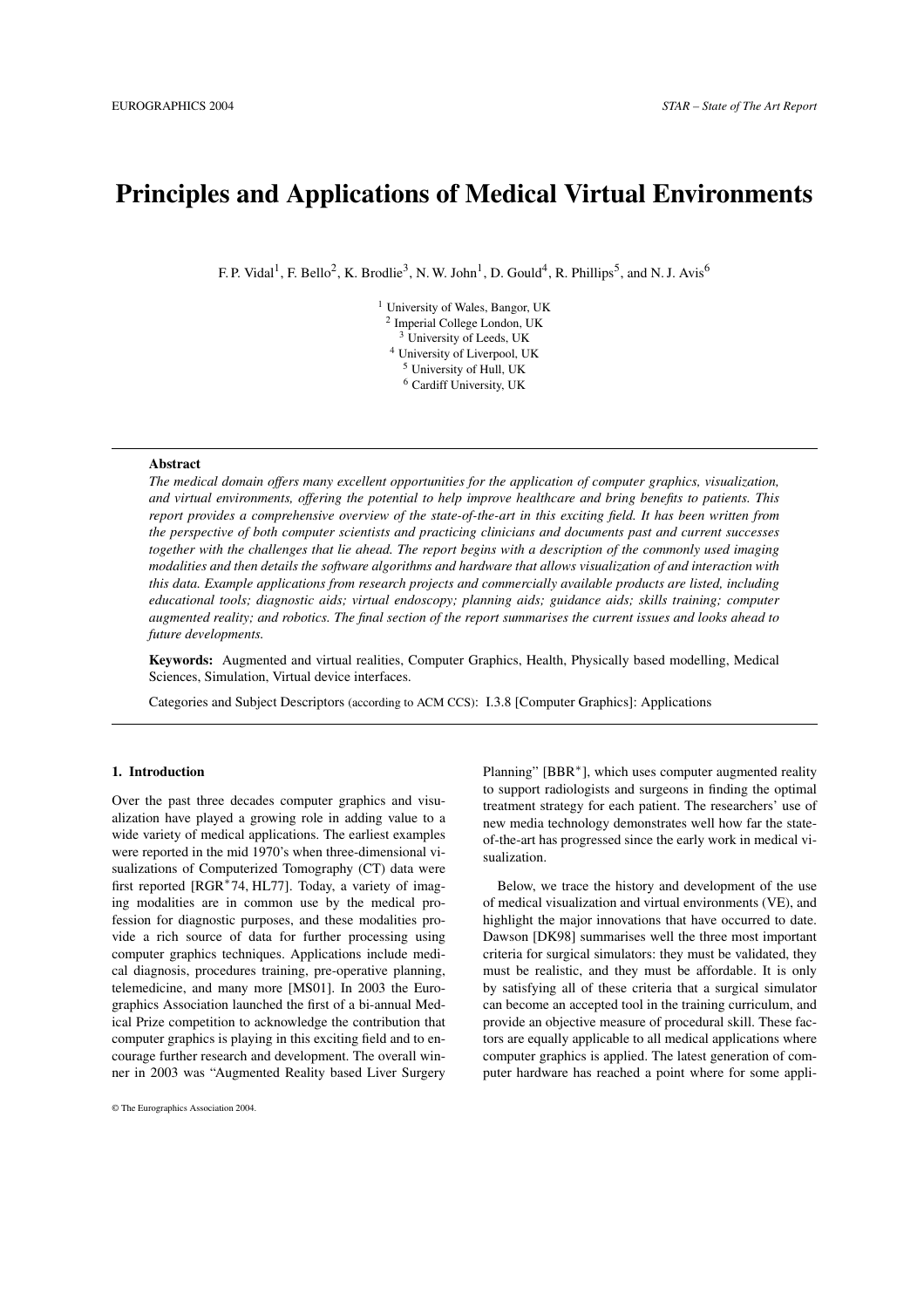cations realistic simulations can indeed be provided on a cost effective platform. Together with the major changes that are taking place in the way in which medical professionals are trained, we believe that there will be a growing demand for the applications and techniques that are discussed in this report. Validation of these tools must of course be carried out before they can be used in everyday clinical practice, and this area is sometimes overlooked. The most successful projects are therefore multi-disciplinary collaborations involving clinicians, computer scientists, medical physicists and psychologists.

This state-of-the-art report includes a comprehensive reference list and summarises the important work and latest achievements in the field of medical virtual environments. In Section 2 below, we begin with an overview of medical imaging modalities. The current constraints on clinical training are then discussed, which highlight the need for extending the use of medical visualization and virtual environments. Section 3 focuses on the enabling technologies from advanced graphics algorithms, to specialist and commercial off the shelf hardware. Section 4 shows how these technologies have been used to provide innovative applications. Applications are categorized into the following areas: educational tools; diagnostic aids; virtual endoscopy; planning aids; guidance aids; skills training; computer augmented reality; robotics; and telemedicine. This section ends with an overview of the currently available commercial products that implement a medical virtual environment. Section 5 discusses the current and future challenges in this domain, and we end with conclusions.

# **2. Background**

# **2.1. Retrospective of Medical Imaging**

The interest for physicians to look into the human body has existed since antiquity. Indeed the first reference of endoscopy corresponds to the description of the examination of the rectum with a speculum by Hippocrates (460- 375 BC) [BF00]. Since this first reference to a medical imaging technique, much progress has been made: examination of the internal organs and structures of the body using visible light has become commonplace and many other physical properties have now been adopted for imaging purposes.

The history of the first imaging technique, endoscopy, is recalled in Sub-section 2.1.1. Then, the evolution of X-ray imaging, from the first radiograph to micro-tomography, is highlighted in Sub-section 2.1.2. Having highlighted two of the main modalities of medical imaging, ultrasound is then reviewed in Sub-section 2.1.3. The modality which has became more and more popular, nuclear magnetic resonance imaging, is presented in Sub-section 2.1.4. Finally, nuclear medicine imaging is briefly introduced in Sub-section 2.1.5.

#### **2.1.1. Fibre Endoscopy**

The first endoscope was built in the early 1800's by Philip Bozzini. This instrument, called the "Lichtleiter", could be introduced into the human body to view internal organs using a candle as the source of light directed into the cavity of the body and redirected to the eye of the observer [Lit96]. However, he never tested it in humans because his colleagues were hostile to the procedure [BF00]. Nevertheless five decades later, in 1853, Antoine Jean Desormeaux, considered as the "Father of Endoscopy", first introduced the Lichtleiter into a patient with a lamp flame as the light source [BF00, Lit96]. It was mainly used for urological cases.

In 1881 Johann Mikulicz performed the first clinical use of esophagoscopy, an endoscopy with a rigid tube [Lit99]. Then, to observe the effect of pneumoperitoneum on the abdominal organs, Georg Kelling introduced, in 1901, a cystoscope into the abdominal cavity of a dog; this was the first laparoscopy [BF00, Lit99]. In 1910, Hans Christian Jacobaeus performed the first clinical laparoscopy and thoracoscopy on a human [BF00, Lit99].

After the second World War, the two most important improvements of endoscopic techniques came from the invention of the rod-lens system and the fiber-optic by Harold H. Hopkins. In 1957, Basil Hirschowitz tested the first fiber optic endoscope on a patient. It is a device using fiber optics and lens systems to provide lighting and visualization of the interior of the body.

In 1982, video-laparoscopy appeared with the introduction of the first solid state camera. Five years later, and thirty years after testing the first fiber optic endoscope, Phillipe Mouret performed the first video-laparoscopic cholecystectomy but never published it [BF00]. Since then, numerous contributions have carried surgery to a new approach: microinvasive techniques.

Exhaustive retrospectives of endoscopy can be found in [BF00, Lit99].

#### **2.1.2. X-ray and X-ray Tomography**

As stated previously, the first attempts to obtain images from inside the human body used visible photons. X photons, which are non-visible to the human eye, were discovered in 1885 by Wilhelm Conrad Röntgen [Jen95]. After demonstrating images of bones, he was awarded the Nobel prize in 1901 for the discovery of X-rays. Since then, the conventional X-ray radiograph has been extensively used as a diagnostic aid in medicine [Zon95]. When X-rays are projected through the human body onto a photographic film or more recently, a digital detector, anatomical structures are depicted as a negative grey scale image according to the varying attenuation of the X-ray beam by different tissues. Conventional X-ray radiographs are still commonly used, for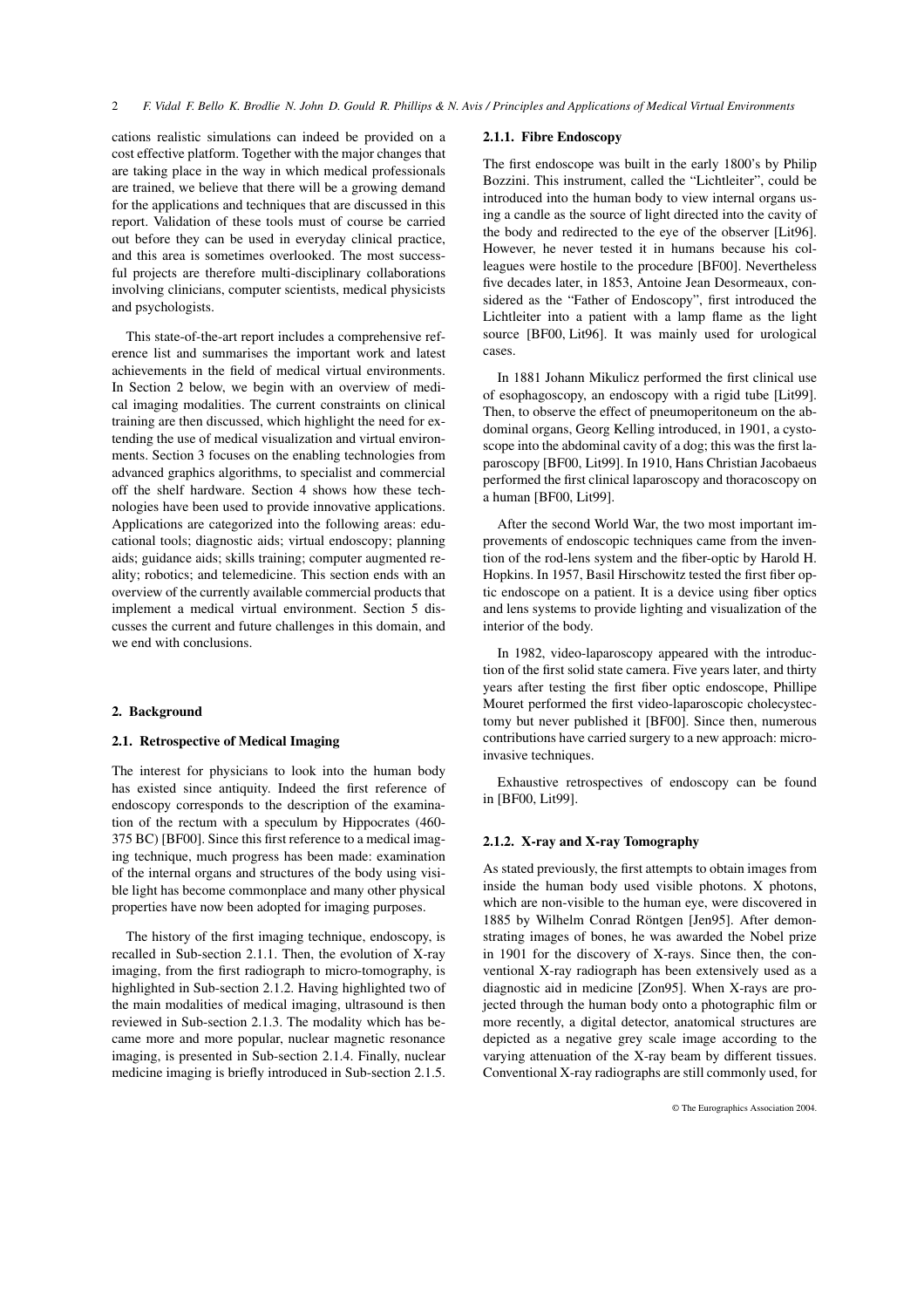example in the diagnosis of trauma and chest disease. Landmarks in the evolution of Radiology include the first iodized contrast agent in 1943 which led to angiography, and the development of computed tomography (CT) from simple axial tomography enabling acquisition of volumetric data of anatomical structures.

X-rays are an electromagnetic radiation (like visible radiation), generally emitted when matter is bombarded with fast electrons (X-ray tubes). Their wavelengths are very small (typically from 10 to 0.001 nanometres). There are plenty of techniques for generating X-rays (X-ray tube, linear accelerator, synchrotron, *etc.*). Nowadays, X-ray tubes are still the main device used by radiographers to produce X-rays. The first accelerators (cyclotrons) were built in the 1930's. A few years after, in 1947 in the USA, at General Electric, synchrotron radiation was observed for the first time [Ble93, Wil96]. Initially, it was considered as a nuisance because particles lose energy. Nevertheless, the flow of photons is much higher than in the case of X-ray tubes. Nowadays, synchrotron radiation sources are compared to "supermicroscopes" and are used in medical imaging [ST03], *e.g.* transvenous coronary angiography [EFE<sup>∗</sup> 00].

Many decades after the discovery of X-rays, in 1921, the first classical tomographic device was introduced. Later on, Hounsfield successfully tested the first clinical Computerized Axial Tomography (CAT, generally reduced as Computerized Tomography, or CT) in 1972 [Hou73] (Nobel Prize in Physiology or Medicine in 1979). Tomography is a nondestructive technique (NDT) [KS88, Mic01]. It is a multiangular analysis followed by a mathematical reconstruction which produces images of transaxial planes through the body from a large number of projections. Generally, these projections are acquired using a coupled detector/Xray source which rotates around the patient. Then, the reconstruction process produces a 2D slice or tomograph of X-ray attenuation coefficients. 3D datasets can be formed by stacking 2D tomographs. More recently, tomography with a spatial resolution better than 20 µm, called micro-tomography, has emerged. This can be achieved using micro-focus X-ray tubes, however the best images are produced by parallel and monochromatic X-ray beams of synchrotrons. This generates 3D images of micro-structure without an *a priori* model; for instance the 3D microscopy of a sample, about 1 mm in diameter, of bone from the calcaneum region obtained by biopsy [CLB<sup>∗</sup> 02].

#### **2.1.3. Ultrasound**

Independently, two decades after the discovery of X-rays, the first application of ultrasound in the field of medicine appeared, applied in therapy rather than in diagnosis. Diagnostic imaging techniques by 2D ultrasonography appeared in the early 1950's [Wil50, HB52, Gol00]. The first systems acquired only single lines of data. Nowadays it is possible to produce greyscale cross-sectional images using pulse-echo

ultrasound in real-time. Pulses are generated by a transducer and sent into the patient's body where they produce echoes at organ boundaries and within tissues. Then, these echoes are returned to the transducer, where they are detected and displayed on a screen. The biggest advantage of this technique is the fast acquisition time, which enables rapid diagnostics producing greyscale images of nearly all soft tissue structure in the body. Two-dimensional ultrasound (2D US) has been used routinely in obstetrics and gynaecology since the 1960's [Gol00].

Nevertheless, ultrasound is not restricted to the field of one or two dimensional (1D/2D) signals. Indeed 3D imaging by ultrasound has been available since 1974 [DPD74] and clinically available since the 1990's. This method is well suited for examining the heart [DPD74, SR95, FK03] as well as embryos and foetus [Gol00]. The first techniques of 3D ultrasound were off-line and based on the combination of 2D images and their spatial position obtained with a mechanical articulated arm, into a 3D volume. A second method, called the freehand technique [BAJ<sup>∗</sup> 97], is also used to acquire volumes of ultrasound data. A position sensor is mounted on a conventional 2D US transducer. The transducer is swept through the region of interest and the position sensor allows the capture of multiple 2D US images. Several other data acquisition techniques are available [KVR03]. By gating 3D ultrasound acquisition with the ECG signal of the heart, 4D images of the beating heart can now be obtained.

# **2.1.4. Nuclear Magnetic Resonance Imaging**

Another fundamental discovery in the field of 3D medical imaging is incontestably the technique of nuclear magnetic resonance imaging (NMRI) [Kee01], also called magnetic resonance imaging (MRI) due to the negative connotations associated with the term nuclear. It is also a tomographic technique which produces the image of the NMR signal in a slice through the human body. According to current knowledge, MRI is harmless, contrary to X-ray tomography which uses harmful ionizing radiation. Thus MRI has a great advantage over 3D X-ray imaging. However MRI is proscribed in patients with metal implants or pacemakers due to its use of a strong magnetic field.

The fundamental principle of the magnetic resonance phenomenon was discovered independently by Felix Bloch and Edward Purcell in 1946 (Nobel Prize in 1952). In a strong magnetic field, atomic nuclei rotate with a frequency which depends on the strength of the magnetic field. Their energy can be increased if they absorb radio waves with the same frequency (resonance). When the atomic nuclei return to their previous energy level, radio waves are emitted. Between 1950 and 1970, NMR was developed and used for chemical and physical molecular analysis. In 1971, Raymond Damadian showed that the nuclear magnetic relaxation times of tissues and tumours differed, consequently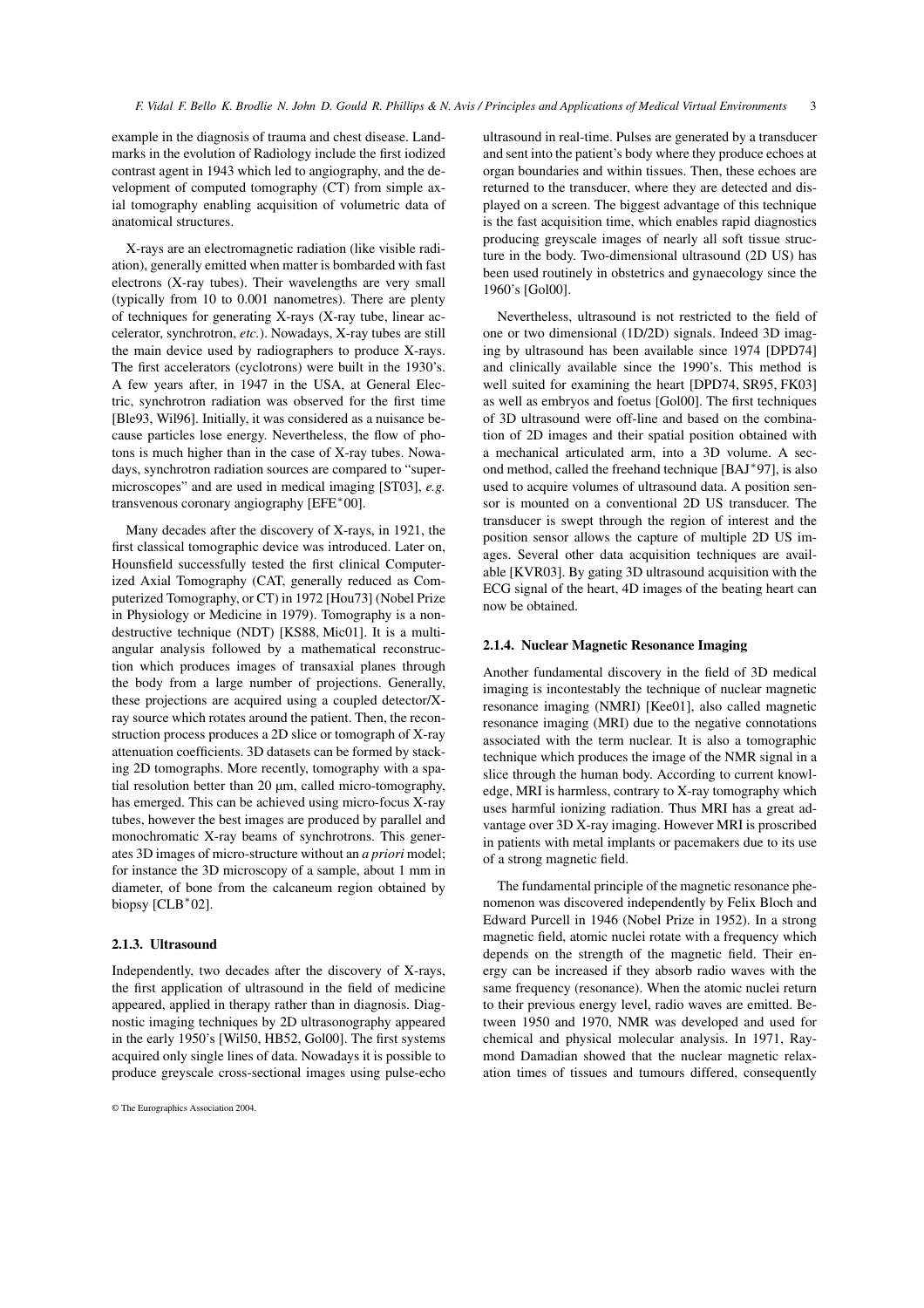scientists were considering magnetic resonance for the detection of disease. In parallel to the development of X-ray tomography, Paul Lauterbur tested MRI tomography using a back projection algorithm similar to that used in X-ray tomography. In 1975, Richard Ernst proposed MRI using phase and frequency encoding, and the Fourier Transform (Nobel Prize in Chemistry in 1991), which is still the base of current MRI. A couple of years later, Raymond Damadian demonstrated MRI of the whole body and Peter Mansfield developed the echo-planar imaging (EPI) techniques. Since then, MRI has represented a breakthrough in medical diagnostics and research, indeed it allows human internal organs to be imaged with exact and non-invasive methods without deposing an energy dose. Later on, in 1993, functional MRI (fMRI) was developed. This allows the mapping of the function of regions of the brain. Lauterbur and Mansfield won the Nobel Prize in Physiology or Medicine 2003 for their discoveries concerning magnetic resonance imaging.

# **2.1.5. Nuclear Medicine Imaging**

Nuclear medicine [Bad01] appeared in the 1950's. Its principle is to diagnose or treat a disease by administering to patients a radioactive substance (also called tracer) which is absorbed by tissue in proportion to some physiological process. This is the radiolabelling process. The substance can be given by inhalation of a radioactive aerosol, ingested or, by injection of radioactive pharmaceuticals into the blood stream. In the case of diagnostic studies, the distribution of the substance in the body is then imaged: unlike in X-ray imaging or therapy, no radiation is applied from an external source. Moreover diagnostic nuclear medicine studies are generally a functional form of imaging because the purpose is to obtain information about physiological processes rather than (as with X-ray imaging) anatomical forms and structures. The photons in nuclear medicine generally have a higher energy than X-ray. Therefore dedicated detectors, called gamma camera (or Anger camera), are used instead of films.

In the case of planar imaging, gamma cameras are used as 'films': nevertheless it is possible to reconstruct slices through the human body using similar methods to those used in CT (par. 2.1.2). In nuclear medicine, this method is called single-photon emission computed tomography (SPECT) and it allows 3D reconstruction of the distribution of the tracer through the body.

For positron emission tomography (PET), a positron emitter is used as radionuclide for labeling rather than a gamma emitter. Positrons are emitted with high energy (1 MeV). After interactions, a positron combines with an electron to form a positronium, then the electron and positron pair is converted into radiations: this is the annihilation reaction which generally produces two photons of 511 keV emitted in opposite directions. Annihilation radiations are then imaged using a system dedicated to PET containing an Anger camera spe-

cialized in high-energy. This system operates on the principle of coincidence, *i.e.* the diffference in arrival times of the photons of each pair of detected photons and by knowing that each annihilation produces two photons emitted in exactly opposite positions: 3D images are then reconstructed in the same way as SPECT.

#### **2.2. Clinical Skills Training Constraints**

The increasing availability of high resolution, volumetric imaging data (including multi-detector CT, high field strength MR, and 3D ultrasound) within healthcare institutions has particularly impacted on the speciality of Radiology, where such data are in widespread use for diagnosis and treatment planning and delivery. The generation of patient specific virtual environments from such information will prove pivotal in future developments in therapeutics, teaching, procedure rehearsal and augmented reality. This is exemplified in interventional radiology (IR), where various combinations of imaging data are used to guide minimally invasive interventions [Mer91]. This includes fluoroscopy for angioplasty and embolisation, CT and ultrasound for biopsy and nephrostomy and, at the development stage, open MR scanning for real time catheter guidance.

There is currently a shortage of radiology consultants, and specifically those specialised in IR, both within and outside the UK. Limitations in the current processes of apprenticeship training [Edu99] (par. 4.6), together with regulatory restrictions on working hours during training years, are driving a need for a fresh approach to teaching clinical skills. Further factors are patient issues during the learning curve, such as discomfort and complications, and the known deskilling which occurs in low throughput scenarios.

Amongst new paradigms for learning clinical skills, there is a precedent in surgery for training and objective assessment in validated models [MRR<sup>∗</sup> 97, TSJ<sup>∗</sup> 98, Eur94, FRMR96, LCG98, BT02]. Virtual environments have been introduced to train skills in laparoscopy, perhaps the most successful of these being the MIST VR (Mentice Corporation, Gothenberg) (par. 4.10.4) [TMJ<sup>∗</sup> 98]. Application of virtual environments (VE) to train in interventional radiological procedures, with specific objective measures of technical skill, would allow radiologists to train remotely from patients, for example within the proposed Royal College of Radiologists' training Academies. This would improve access to clinical skills training while increasing efficiency in the NHS due to removal of the time consuming early period of training from patients. Prevention of deskilling and a wider availability of IR skills could address unmet needs for these procedures, for example in cancer patients.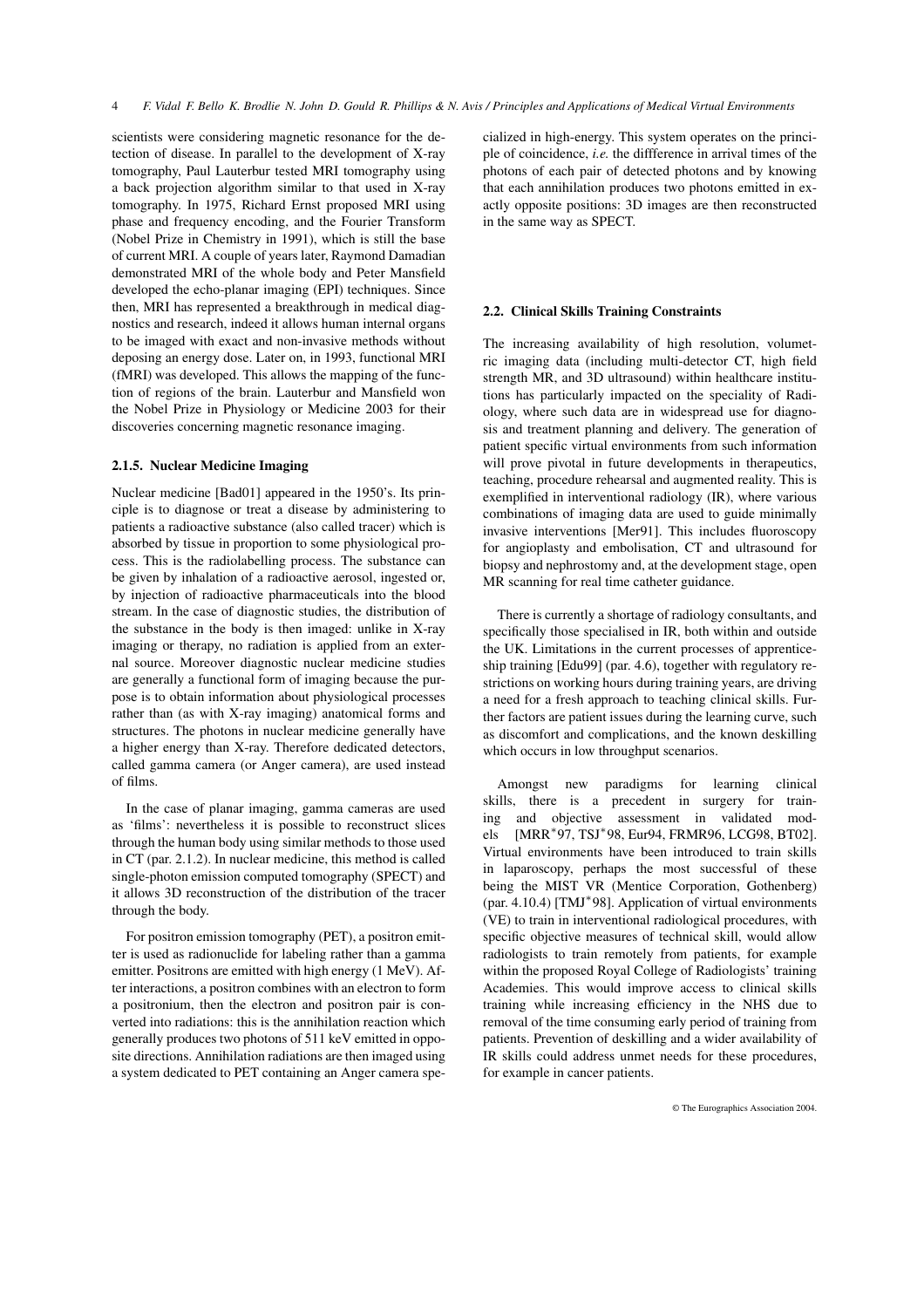#### **3. Enabling Technologies**

# **3.1. Software Algorithms**

In recent years there have been major advances in software algorithms for the display of medical data. The starting point is a 3D dataset acquired from some scanning device, and a typical first step is to apply a segmentation algorithm to identify different parts of the anatomy of particular interest. This is often done as a pre-processing step, to label voxels with an identifier indicating the type of material. The process remains semi-automatic, with user guidance needed in order to help correct identification. For example, region growing algorithms need to be initiated with a user defined seed point. Current state of art is reviewed in papers such as [BMF<sup>∗</sup> 03] who segment out the elaborate tree-like structure of the bronchi.

The main approaches to the visualization of volumetric data in medicine are described below. Brodlie [BW00] provides a more detailed survey. We then provide an overview of the main techniques used for combining two or more image modalities of the same patient - often called image fusion or 3D image registration. Finally we summarise the algorithms being used for soft tissue modelling - an important component of a medical virtual environment.

# **3.1.1. Surface Rendering**

The principle of surface extraction algorithms is to extract explicitly an intermediate representation which approximates the surface of relevant objects from the volume data set. For example, we might want to extract the surface of bones from a CT dataset. The surface extracted corresponds to a specified threshold value. The surface is extracted as a polygonal mesh, typically a triangular mesh, which can be rendered efficiently by graphics hardware (Figure 1).



**Figure 1:** *Isosurface of a human cochlea generated from MRI data (image courtesy of Paul Hanns).*

The most popular algorithm in use is Marching Cubes [LC87], or one of its derivatives [DK91, GH95, LB03b]. The idea is to process the data cell-by-cell, identifying whether a piece of the surface lies within the cell, and if so, constructing an

© The Eurographics Association 2004.

approximation to that surface. For large datasets, it is important to be able to identify quickly cells which contribute to the surface: current research on fast identification of isosurface location can be found in [CSA03] (contour trees) and [BS03] (searching 'interval' space defined by maxima and minima of cells).

Medical applications have been the first to exploit this facility. According to Schreyer and Warfield, most clinical applications involving 3D visualization can take advantage of this technique [SW02]. As an example, Figure 2(a) shows such a surface generated by *endovascular surgical planning software* implemented at the Manchester Visualization Centre (MVC) [PLL<sup>∗</sup> 01]. Here the high contrast in the source





**Figure 2:** *Visualization from MRA data of a patient suffering from a brain haemorrhage (from [JM03]). (a) Surface extraction algorithm, (b) Ray-casting algorithm.*

magnetic resonance angiography data make surface rendering a good technique for representing the network of blood vessels in the brain. In general, however, care must be taken to avoid the effects of false positives and false negatives as the surface extracted at a particular threshold value may not represent a true surface.

# **3.1.2. Volume Slicing**

Of course a simple approach to visualizing a volume is to visualize a series of slices, either parallel to one of the faces of the volume, or in an oblique direction. A difficulty with this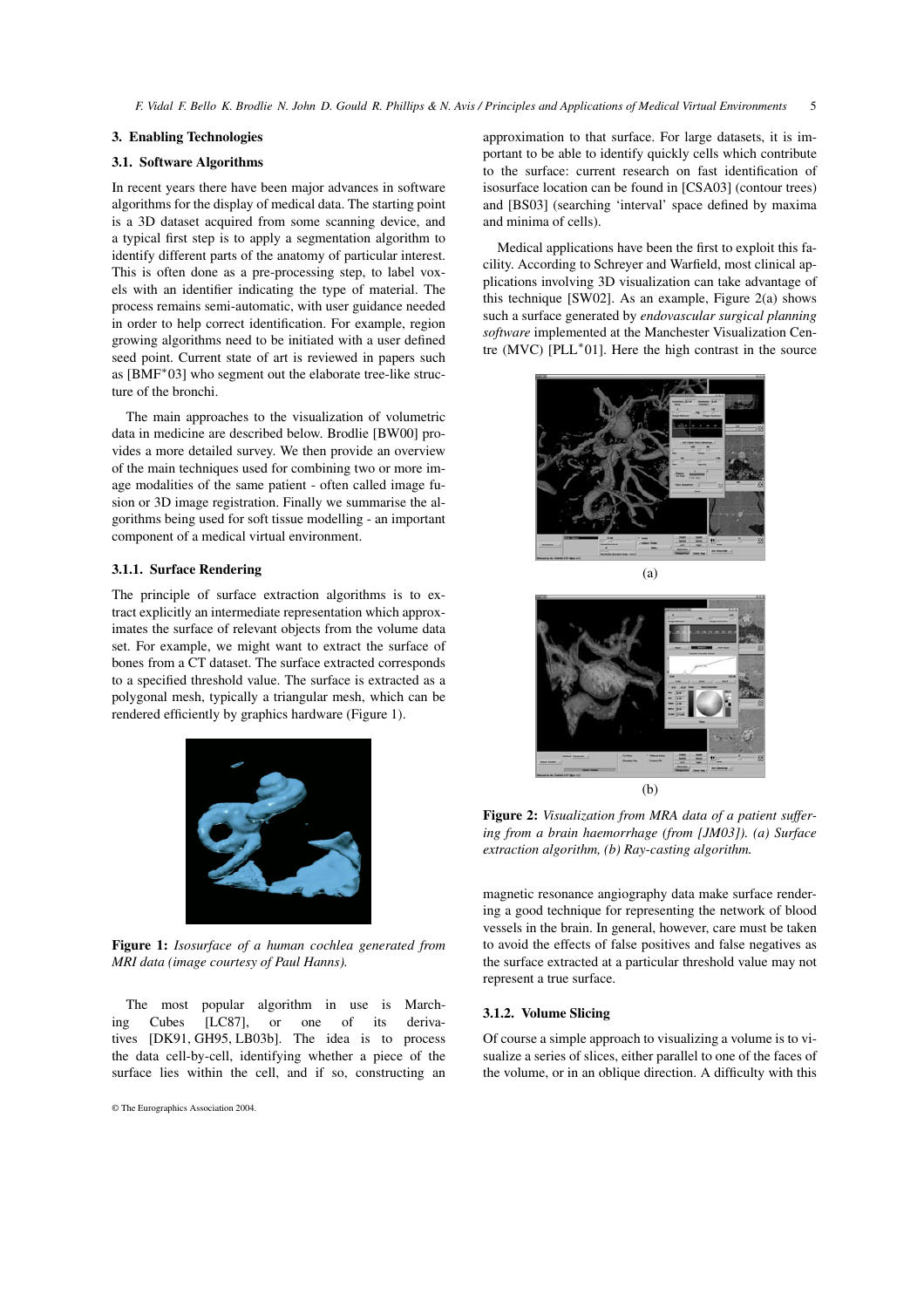approach is that vessels of interest such as vascular structures are non-planar and therefore cannot be easily followed in such an approach. A recent idea is to use Curved Planar Reformation, where a 'curved' slice following the trajectory of a vessel is presented [KWFG03].

# **3.1.3. Volume Rendering**

In (direct) volume rendering, as opposed to explicit surface extraction, voxel-based data are directly visualized without extracting an intermediate surface representation. Figure 3 shows an example of a volume rendering obtained from CT data.



**Figure 3:** *Volume Rendering generated from CT Data Scan showing the relationship between the confluence of the superior mesenteric, splenic and portal veins with a large tumour.*

Each voxel of a 3D dataset is assigned a colour value and an opacity value, creating an entity which can be thought of as a multi-coloured gel. Voxels are assigned colour and opacity using the idea of a transfer function. A simple transfer function will assign colour and opacity from the value of the data, but in practice multi-dimensional transfer functions are used. For example, in the early work on volume rendering, the transfer function depended on both value and gradient, in order to highlight boundary surfaces [Lev90]. More recently, curvature-based transfer functions have been proposed [KWTM03].

There are four basic approaches to direct volume rendering. High quality, at the cost of compute time, is provided by ray casting and splatting; lower quality, but faster, is provided by shear-warp rendering and texture-based methods. The increasing power of graphics hardware is encouraging hybrid methods - for example, combined ray casting and textures [KW03].

A difficulty with datasets which are acquired from scanners (indeed any measuring apparatus) is the fact that the data is contaminated by noise. The edge detection concept of image processing can be carried over to 3D datasets, to provide a means of removing noise from the surface. This is described in [PSP<sup>∗</sup> 03] in the context of virtual colonoscopy.

Figure 2(b) shows another example from MVC's *endovascular surgical planning software*, illustrating the view of an aneurysm and surrounding blood vessels rendered by raycasting [Lev90]. Whereas Figure 3 is a volume rendering of a high resolution CT data set of a patient with a large tumour below the stomach.

An important technique in medical volume rendering is maximum intensity projection, or MIP. This is particularly useful for the visualization of blood vessels from MR imaging. It is based on the fact that the data values of vascular structures are higher than surrounding tissue. Often a contrast agent is introduced into the blood stream before the patient is scanned so that the intensity value of the vascular structures is increased further. By modifying the ray casting technique to pick out the voxel of maximum intensity (rather than compositing contributions from all voxels as would normally be done), we obtain a fast, effective and robust technique [MHG00].

Currently, specialist companies are developing medical 3D visualization software. For instance, *Voxar 3D* [Vox] by Voxar, or *Vitrea 2* [Vit], by Vital Images, are fast software products, optimized for PC, which are DI-COM compliant for integration into a hospital's network. *MedicView 3D* [Medb] is another generic software dedicated to visualization of 3D medical image files (*e.g.* DI-COM format). It combines the three kinds of visualization, *i.e.* displaying all the 2D slices on the screen, rendering up to two isosurfaces with different iso values for rendering both skin and bone surfaces and, volume rendering including stereo visualization with *CrystalEyes*. *Voxel-Man 3D-Navigator* is another PC software designed for teaching and studying anatomy and radiology using interactive 3D atlas [Uni]. There are also hardware solutions for volume rendering as described in Sub-section 3.3.1.

#### **3.1.4. Image Fusion**

With the abundance of medical imaging technologies and the complementary nature of the information they provide, it is often the case that images of a patient from different modalities are acquired during a clinical scenario. In order to successfully integrate the information depicted by these modalities, it is necessary to bring the images involved into alignment, establishing a spatial correspondence between the different features seen on different imaging modalities. This procedure is known as *Image Registration*. Other terms used are Image Co-registration, Image Alignment or Image Matching. Once this correspondence has been established, a distinct but equally important task of *Image Fusion* is required to display the registered images in a form most useful to the clinician. In the abscence of computerised, automated image registration, it is the clinician's task to mentally combine the information from multiple images of a patient, compensating for the changes in subject position and the peculiarities of the modalities involved.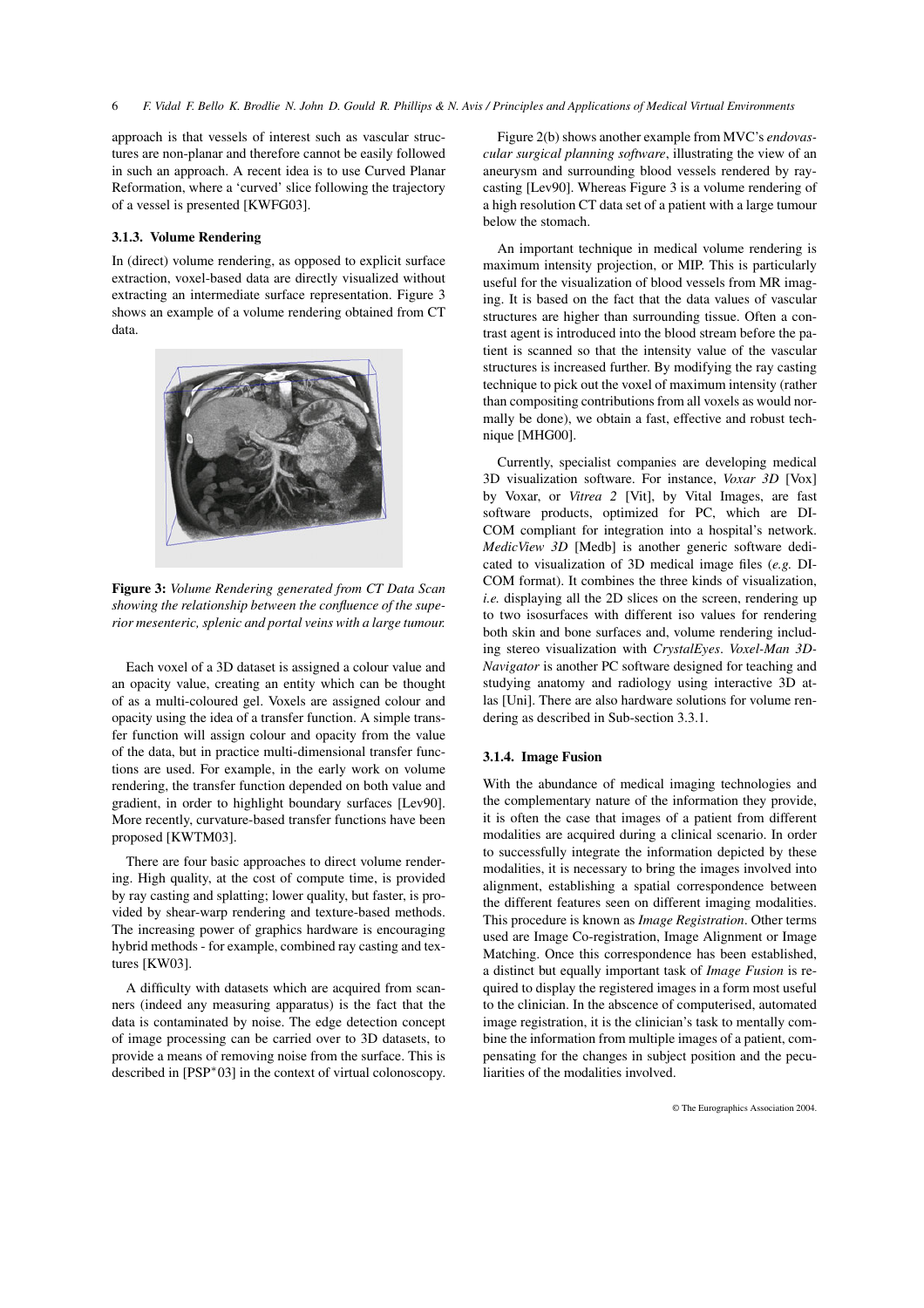Image registration techniques have been applied to both monomodality and multimodality applications. Registration of images from multiple modalities is generally considered a more difficult task. Nevertheless, there are significant benefits to the fusion of different imaging modalities. For example, in the diagnosis of epilepsy and other neurological disorders, it is common for a patient to undergo both anatomical (MRI, CT, etc.) and functional (PET, fMRI, EEG) examinations. Image guided surgery also makes extensive use of pre-operatively acquired imaging data and intra-operatively generated surface imaging and/or ultrasound for procedure guidance. Automated registration of the information from all possible combinations of these various modalities benefits the clinician, surgeon and, ultimately, the patient.

Various classifications of image registration methods have been proposed [MF93, MV98, HHH01]. Classification criteria include Dimensionality (2D-to-2D, 3D-to-3D, 2D-to-3D), Domain of the Transformation (global or local), Type of the Transformation or Degrees of Freedom (rigid, affine, projective, non-linear), Registration Basis (extrinsic, intrinsic, non-image based), Subject of Registration (intra-subject or inter-subject) and Level of Automation (automatic, semiautomatic).

A large body of the literature addresses 3D-to-3D image registration, and it is certainly in this area where techniques are most well developed. 3D/3D registration normally applies to tomographic datasets, such as MRI or CT volumes. Examples include the registration of time-series MR images in the early detection of breast cancer [RHS<sup>∗</sup>98, DSR<sup>∗</sup>99]. Registration of separate 2D tomographic slices or intrinsically two-dimensional images, such as X-ray, are possible candidates for 2D-to-2D registration. Whilst the complexity of registration is considerably reduced compared to higher dimensionality transformations, examples of 2D-to-2D registration in the clinical domain are rare [HRC<sup>∗</sup> 91]. This has been attributed to the general difficulty in controlling the geometry of image acquisition [HHH01]. There are generally two cases for 2D-to-3D registration. The first is for the alignment of a 2D projection image with a 3D volume, for example when aligning an intraoperative X-ray or fluoroscopy image with a pre-operative MR volume. Secondly, establishing the position of one or more 2D tomographic slices in relation to an entire 3D volume is also considered 2D-to-3D registration [HRH<sup>∗</sup> 95].

Rigid registration generally describes applications where the spatial correspondence between images can be described by a rigid-body transformation, amounting to six degrees of freedom (three rotational, three translational). Rigid techniques apply to cases where anatomically identical structures, such as bone, exist in both images to be registered. Affine registration additionally allows for scaling and skewing between images, yielding twelve degrees of freedom. Unlike rigid-body transformations, which preserve the distance between points in the object transformed, an affine

transformation only preserves parallelism. Affine techniques have proven useful in correcting for tomographic scanner errors (*i.e.* changes in scale or skew), although few approaches use an affine scheme as a substitute for the standard rigidbody transformation, as it does not greatly increase the number of problems which can be solved. Non-rigid registration approaches attempt to model tissue deformation and entail transformations with considerably larger numbers of degrees of freedom, allowing non-linear deformations between images to be modelled. In general, non-rigid registration is a more complex problem, with fewer proven techniques.

Landmark-based registration techniques use a set of corresponding points in the two images to compute the spatial transformation between them. We divide landmark registration approaches into *extrinsic* methods, based on foreign objects introduced to the imaged space, and *intrinsic* methods, *i.e.* based on the information provided by the natural image alone. Extrinsic approaches are common in imageguided surgery [MFM<sup>\*92</sup>, MFG<sup>\*95</sup>, MFW<sup>\*97</sup>]. The artificial landmarks used, often referred to as *fiducial markers*, are designed to be highly salient and accurately detectable, preferably without human intervention. To achieve workable accuracy, care must be taken to ensure the coordinate computed for each marker within each modality corresponds to the same point in physical space. Intrinsic methods [EMCP89, FRR96, PDM<sup>∗</sup>96] instead rely solely on anatomical landmarks which can be elicited from the image data. These are usually identified interactively by a skilled user. Intrinsic landmark-based registration is, in theory, a very versatile method of registration, as it can be applied to images of any type. However, automated and reliable identification of intrinsic landmarks remains a difficult problem.

Rather than develop correspondence between sets of points within two images, surface- or segmentation- based methods compute the registration transformation by minimising some distance function between two curves or surfaces extracted from both images. Segmentation-based registration methods have been used for both rigid and non-rigid applications [BHK01].

Voxel similarity-based algorithms operate solely on the intensities of the images involved, without prior data reduction by segmentation or delineation of corresponding anatomical structures [VW97, MCV96]. Voxel propertybased methods tend to use the full image content throughout the registration process. Although the number of points to be aligned is far greater than feature-based registration methods, no feature extraction step is required. An immediate advantage of this approach is that any errors caused by signal noise or erroneous feature detection are likely to have less effect on the final accuracy of registration.

As noted in [MV98, HHH01], whilst there exists a large body of literature covering registration methods, the technology is presently used very little in clinical practice, with

<sup>©</sup> The Eurographics Association 2004.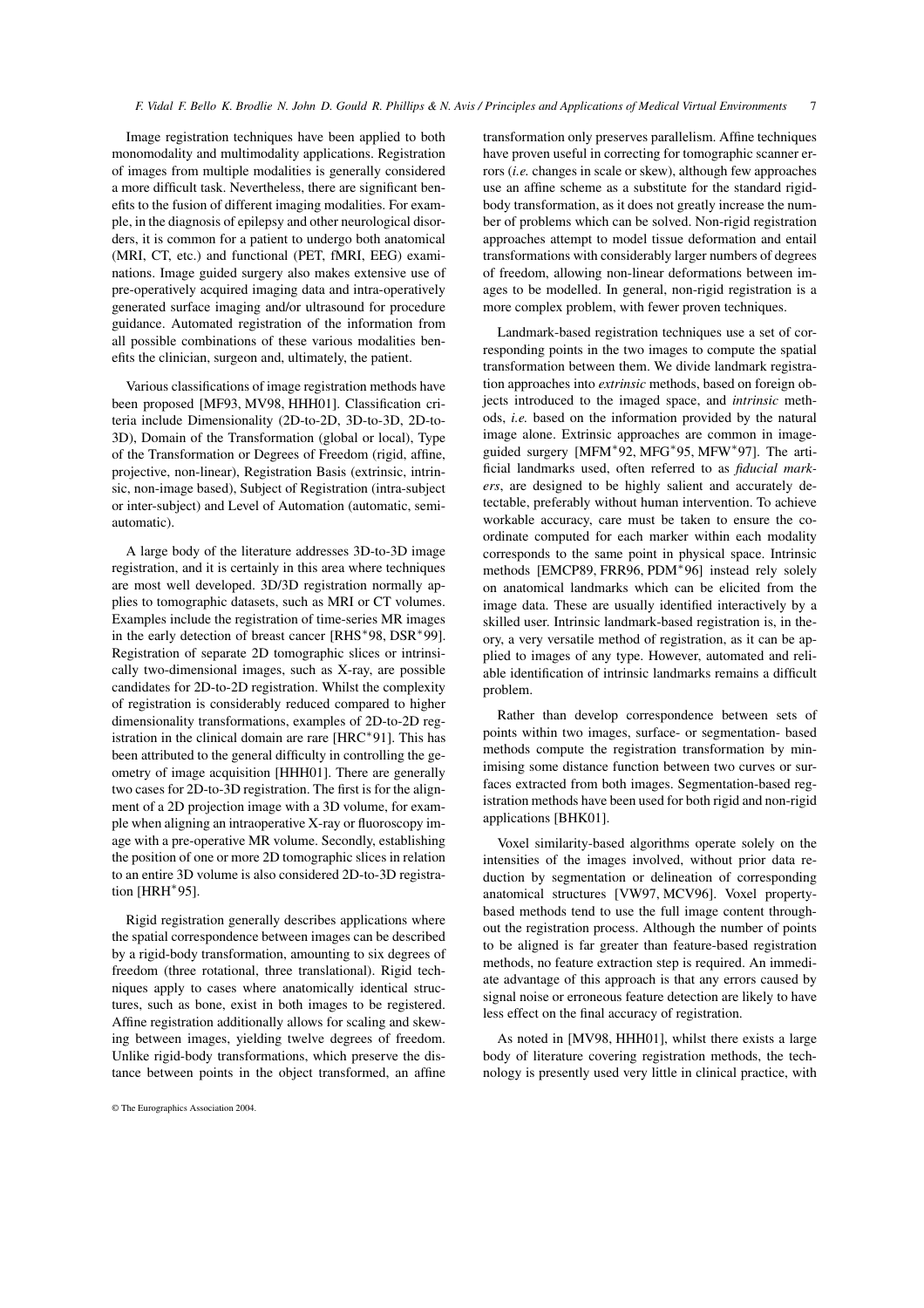one or two major exceptions. This can be attributed to several likely factors. Firstly, image registration is a relatively new research area and awareness of the technology and its capabilities, along with support from clinical, scientific and commercial communities will take both time and financial investment. Secondly, image registration is only one component of an entire medical image analysis framework, whose other components (such as segmentation and labelling) in many cases may be insufficiently reliable, accurate or automated for everyday clinical use [HHH01]. Also, there are numerous logistical problems involving the integration of analogue and digital data obtained from different imaging modalities.

# **3.1.5. Soft Tissue Modelling**

In general, soft-tissue modelling algorithms can be classified as either *geometrically-based* or *physically-based*. With geometrically-based modelling, the shape of an object is adjusted by changing the position of some control points, or by adjusting the parameters of an implicit function defining the shape. A typical example of this type of technique is Free Form Deformations (FFD) [SP86], where the object is embedded into a lattice of a simple shape. Deformation of the lattice causes a consequent deformation of the object. These methods are often fast, but the object deformation is carried out indirectly and may bear little or no resemblance to the physically plausible deformation. Recent research has focussed on improving the user interaction with the objects to allow direct manipulation - see [HZTS01] for example.

In contrast, physically-based modelling methods embed the material properties into the object model. Physics laws govern the movement of object elements. These methods can explicitly represent the real-life, dynamic behaviour of objects. Object deformation is applied in an intuitive manner, typically by interacting directly with the object. One of the most widely used approaches in physically based modelling is the mass-spring technique [KAM00, NT98]. The objects are constructed as a set of mass points, or particles, connected by damped springs. The particles move based on the forces applied. This is a relatively fast modelling technique and easy to implement. Reported difficulties with the massspring technique [LTK03] include unrealistic behaviour for large deformations, and problems with harder objects such as bone.

A different approach is a fast deformable modeling technique, called 3D Chain-Mail [Fri99, Gib97a, Gib97b, SGBM98]. A volumetric object is defined as a set of point elements, defined in a rectilinear mesh. When an element of the mesh is moved, the others follow in a chain reaction governed by the stiffness of the links in the mesh. Recent work has extended the 3D ChainMail algorithm to work with tetrahedral meshes [LB03a]. The resulting algorithm is fast enough to be used for interactive deformation of soft tissue, and is suitable for a Web-based environment.

Compared to the mass-spring technique, the Finite Element Method (FEM) approach [BC96] produces results of greater accuracy. An FEM model subdivides the object into a mesh of simple elements, such as tetrahedra, and physical properties such as elastic modulus, stresses and strains are associated with the elements. The equilibrium equations for each element, which govern their movement, are solved numerically. Because of its highly computational nature, this method is typically used in applications such as surgical planning [ZGHD00], where real time interaction is not required; it is not presently practical for most interactive applications.

While the ability to interactively simulate the accurate deformation of soft tissue is important, a system that does not include the capability to modify the simulated tissue has limited utility. Considerable efforts have been made by the research community to improve on the modelling and interactivity of soft tissue. Most of these efforts have concentrated on pre-computing deformations or simplifying the calculations. There have been several attempts at locally adapting a model in and around the regions of interest [CGS99, Wu01]. However, these models rely on a preprocessing phase strongly dependent on the geometry of the object, with the major drawback that performing dynamic structural modification becomes a challenging issue, if not impossible. More recently, a model which adapts the resolution of the mesh by re-tesselating it on-the-fly in and around the region of interaction was presented in [PBKD02]. This adaptive model does not rely on any pre-processing thus allowing structural modifications (Figure 4). Because of its



**Figure 4:** *Adaptive soft tissue modelling with cutting and grasping.*

highly computational nature, this method is typically used in applications such as surgical planning [ZGHD00], where real time interaction is not required; it is not presently practical for most interactive applications, but solutions are starting to appear, for example, in suturing [BTB<sup>∗</sup> 04].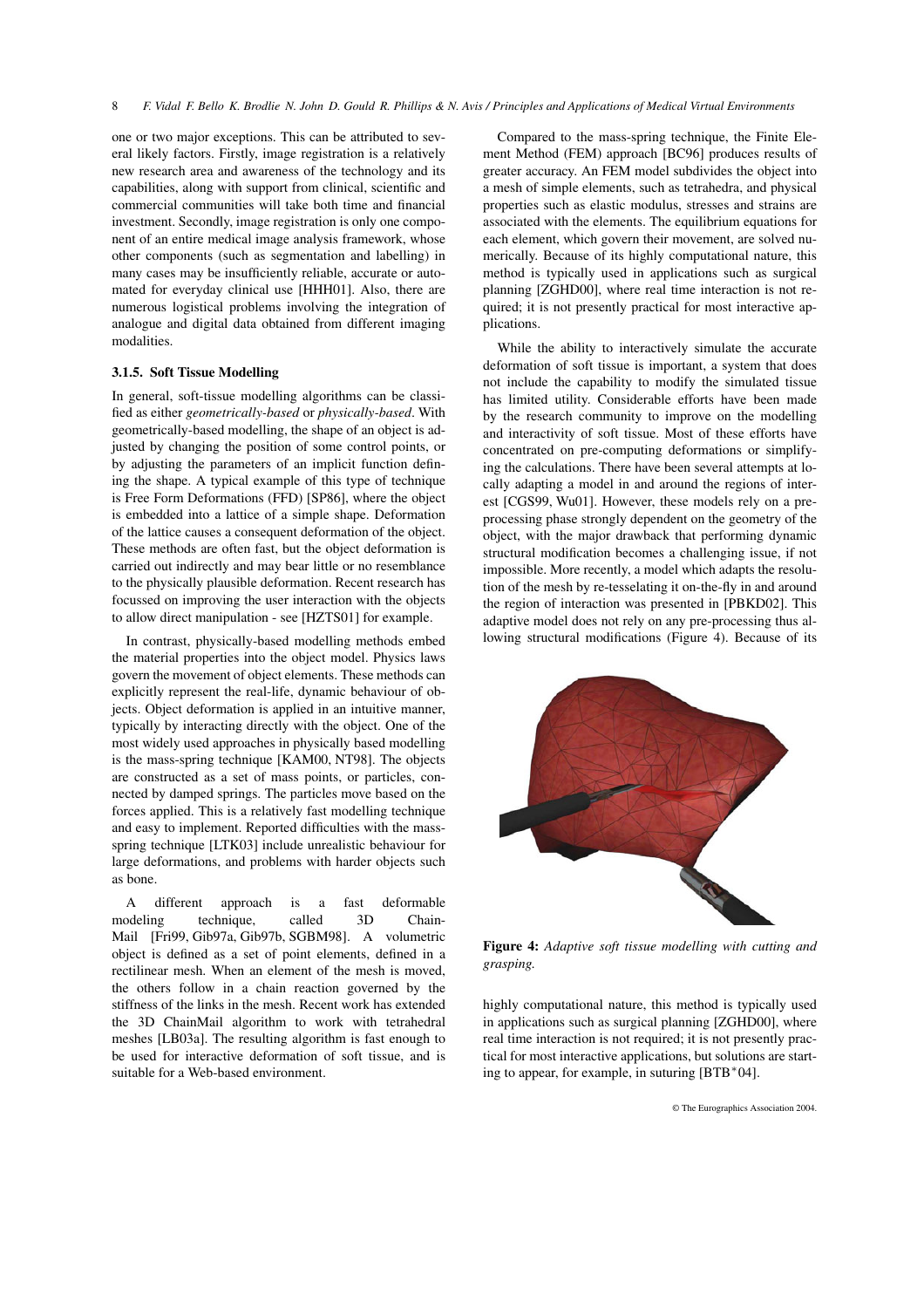# **3.2. Physical Properties of Organs / Tissues / Instruments (***e.g.* **needles, catheters, wires)**

In simulator models based on a VE, a sense of realism is important [DK98] and can be influenced through the visual and haptic [GPO02] (par. 3.4) elements. The skills of laparoscopic surgery are visuo-spatial and haptics are of lesser importance than in Interventional Radiology (IR) which relies heavily on a sense of touch. Haptics is therefore likely to be of greater importance in attaining 'reality' in simulation of IR procedures, though this is as yet, unproven. The force feedback ('feel') delivered in VR simulator models is generally an approximation to a real procedure, as assessed by experts. In virtual reality training systems, haptics based on real procedural forces should allow a more authentic simulation of the subtle sensations of a procedure in a patient. The nature of tissue deformation is however, nonlinear and this introduces a need to acquire information from direct study [CDL04, DS02] of static and dynamic forces in tissues. In evaluating needle puncture procedures, for example, in vitro studies are more essential for detailed study of the physical components and effects of overall summated forces. Thus the biomechanical properties, and consequently much of the 'feel', of a needle puncture derive from steering effects, tissue deformation, and from resultant forces at the proximal end of the needle representing integration of forces from the needle tip (cutting, fracture) and the needle shaft (sliding, friction, clamping, stick-slip) [KTK<sup>∗</sup> 02, DS02]. In evaluating the components of the integrated, needle driving forces, in vitro studies are essential in distinguishing the tip and shaft forces [DS02, SO02, KTK<sup>∗</sup> 02]. Owing to the different physical properties of living tissues, in vitro data requires verification by in vivo measurements  $[BUB^*01]$ . While in vivo study offers a unique method of clarifying the integrated, needle driving forces in living tissues, there is a dearth of literature on measurement of instrument-tissue interactions in vivo: important studies have however been performed during arthroscopy [PWS<sup>∗</sup> 03] and in needle puncture in animals [BUB<sup>∗</sup>01]. Until recently there were few devices available for measurement of instrument forces in vivo unobtrusively: use of cumbersome measurement systems for in vitro studies [APT<sup>∗</sup> 03, DS02, KTK<sup>∗</sup> 02] allows a high degree of accuracy with a facility to record needle orientation in relation to tissue specimens but these methods are not applicable to the in vivo scenario owing to their obtrusive nature. Flexible capacitance pads (Figure 5) present a novel opportunity to collect these data in vivo and calibration in vitro (Figure 6) has shown that output is stable and reproducible [ $HEM*04$ ].

These devices therefore provide a method of clarifying the resultant force generated by an instrument: they are unobtrusive, can be worn under surgical gloves and connected to recording apparatus during medical procedures. Needle guidance by ultrasound imaging during procedures in patients affords a method of correlating the integrated force values obtained from the sensors with the anatomical struc-



**Figure 5:** *Capacitance sensor with conditioning unit.*



**Figure 6:** *Raw data loading curve (10 measurement series) sensor A: output (volts) / applied force (grams). Acknowledgement: AE Healey, J Evans, M Murphy, T How, University of Liverpool.*

tures traversed by the needle [SO02]. Figure 7 shows sensor output over a 55 second period during ultrasound guided needle puncture of an artery in a male arteriopath. The elevated baseline is due to the compressive force of the finger stall used to secure the capacitance pads to the operator's finger tip. There is a low amplitude periodic waveform recorded during needle / vessel wall contact (commencing at left arrow in Figure 7) with periodicity correlating to the patient's pulse rate (72 beats / min). Just prior to vessel lumen entry there are two peaks of sensor output, the second being the maximum at 3.9 V which is equivalent to 5.1 Newtons. The final reduction in sensor output corresponds to the observation of vessel wall penetration by ultrasound imaging with an arterial blood jet from the needle (right arrow in Figure 7).

Using these methods, the integrated forces generated by needles can be evaluated during procedures in patients and will supplement, and provide a verification of, published in vitro studies and also of simulator model output forces, enabling re-evaluation of underlying mathematical mod-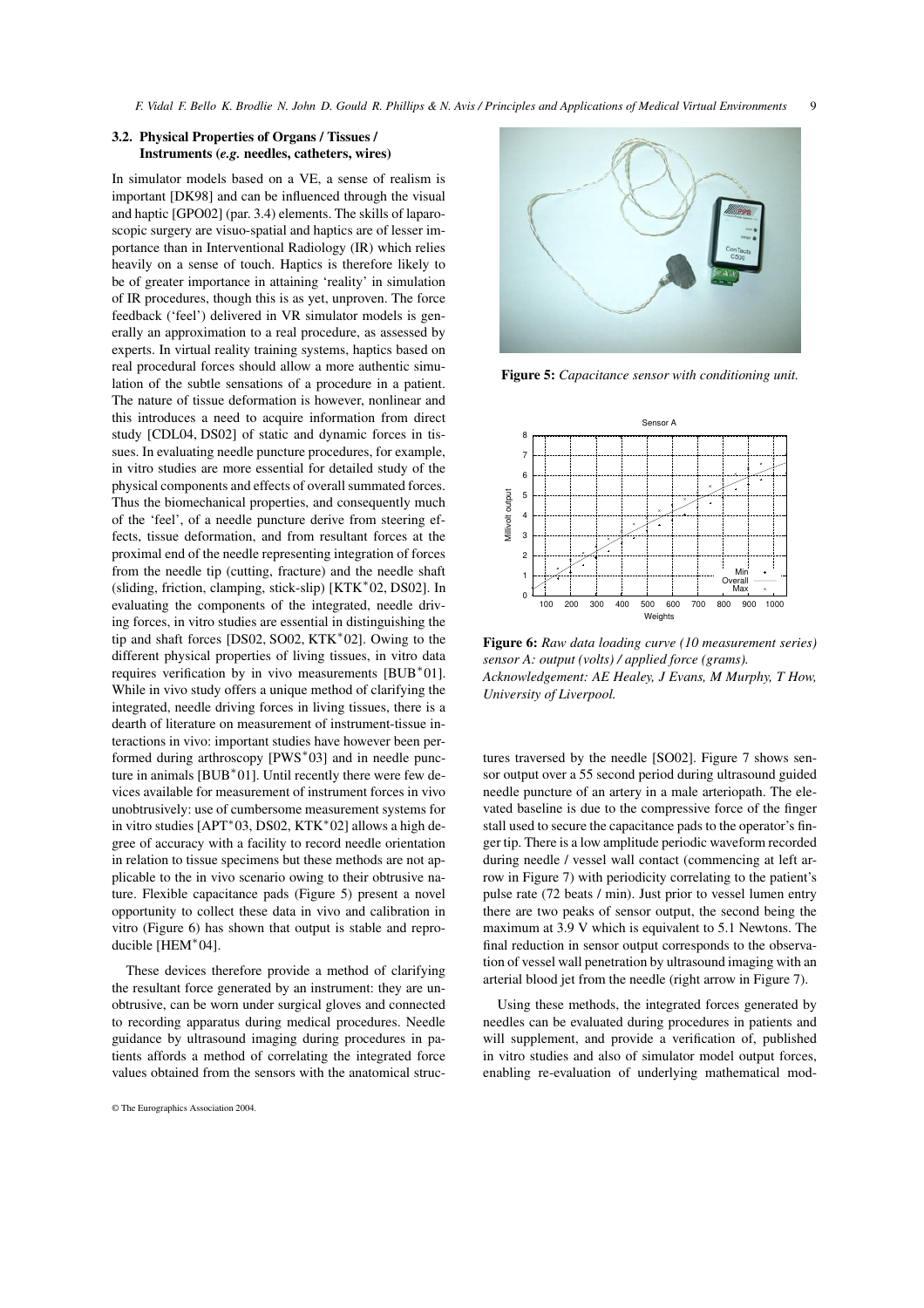

**Figure 7:** *Sensor output shown in Volts (black trace). Baseline as time (secs) with 5 second time points (dashed trace). Vessel wall contact at left arrow. Right arrow indicates vessel entry.*



els [CDL04]. The technique and methodology described here requires further development in order to embrace the extensive armamentarium of instruments used in modern medicine. For example, the measurement of subtle torque forces used in narrow diameter devices such as guide wires and catheters requires development of new measurement methods. Ultimately, combination of visuo-spatial realism in VEs based on patient specific data, with haptics derived from in vivo studies, will deliver an authentic learning experience to the trainee.

#### **3.3. Components of a Virtual Environment**

Figure 8 shows a schematic of a simple VE system. In this case the visual display system employed is based on a helmet mounted display which is capable of delivering real time computer based images to the user's left and right eye. Such HMD systems may support stereographic vision and have other advantages in that they may provide an effective wide field of view display to the user. However, early HMD designs suffered from a number of problems and some of these still impact their utility in some areas such as surgical training, the most fundamental being that the real world is occluded by the HMD and the VE is a single person experience. Nevertheless, HMD based systems are to the popular press synonymous with Virtual Reality and it is for this reason that the term Virtual Environments has been adopted to reflect the fact that there are many other display options available today other that HMDs.

The following sub-sections explain the various components in more detail, particularly from the perspective of a medical VE.



**Figure 8:** *Components of a Virtual Environment. Reproduced with permission of Taylor and Francis Publishers.*

#### **3.3.1. Display Generator**

Soferman [SBJ98] identified three generations in the evolution of graphics hardware, each of which had made significant strides in enabling the real time implementation of medical virtual environments. Since this time, a fourth generation of powerful consumer PC graphics cards has reached the market place with flexible programmable graphics pipelines. The impressive polygon rendering rates of these cards make surface extraction techniques extremely fast to implement. Further, the main drawback of volume rendering of being a computationally intensive task that can take many minutes to generate a 3D rendering is now being addressed by graphics hardware. Special purpose hardware has been built [PK96] and is today available commercially. This *VolumePro* card for PCs can deliver up to 30 frames per second for 512 cubed voxel data [Ter, PHK<sup>∗</sup> 99]. Another well known hardware acceleration technique is to use texture mapping hardware [CCF94]. This is often called *Volume Slicing* and has been used successfully in several clinical applications. The best performance is obtained on high performance SGI workstations where 3D texture hardware is available, and data sets of up to 512 Mbytes in size can be loaded into the dedicated texture memory - more than enough to cope with the size of data sets from today's modern scanners. Hardware look-up tables are used to apply colour and opacity to the visualization. SGI provide an application programming interface called OpenGL Volumizer [SGIb] that enables an application developer to take advantage of texture hardware support.

The texture mapping technique can also be adapted for more commonly available 2D texture hardware. In this case, three copies of the voxel data are required - sampled across the three orthographic projections. Only one data set is used for the rendering stage at any one time. As the volume rendered data is rotated it is necessary to swap between the three data sets which are used in the rendering calculation. More recently, standard PC graphics boards are now capable of implementing the volume slicing technique [MHS99, REB<sup>∗</sup>00, RGW<sup>∗</sup>03]. However, the size of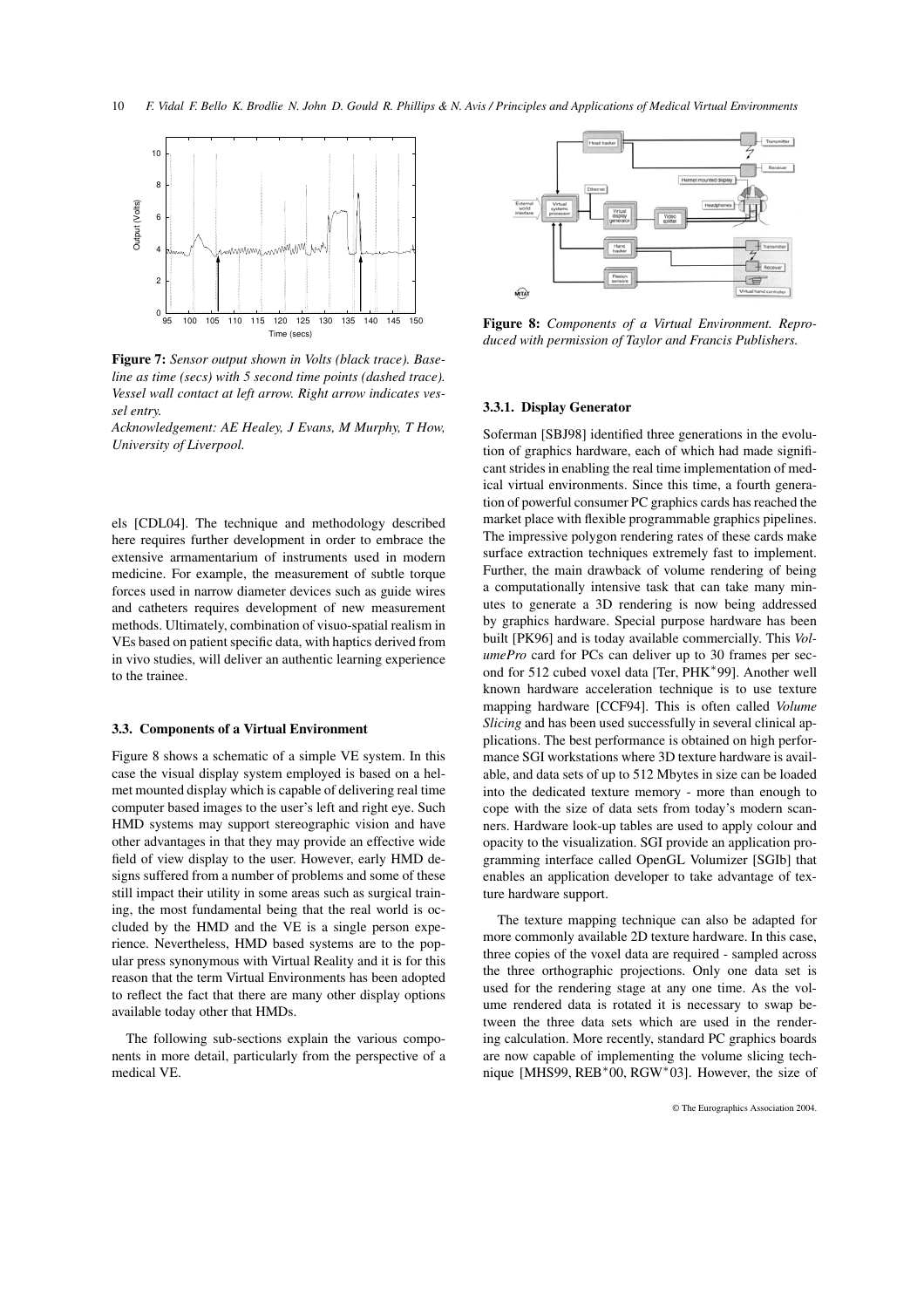the volume that can be manipulated is limited by the amount of dedicated graphics memory available and this can easily become a bottleneck when dealing with medium/large data sets. Texture data must be fetched via the Accelerated Graphics Port (AGP) from the main memory of the PC and this prevents interactive performance from being achieved. Future developments in graphics hardware will soon solve this, however.

## **3.4. Haptics**

Haptics relates to the sense of touch. It can be divided into two major categories of sensory information: tactile and kinesthetic. Tactile information includes temperature, skin curvature and stretch, velocity, vibration, slip, pressure and local force. It refers to the initial contact with objects, geometry and surface textures. Kinesthetic information is related to the physical forces applied to and by the body including proprioception (sensing and awareness of body position). Kinesthetic rendering is often called force-feedback or force-reflection. A haptic interface is a force reflecting device which allows a user to touch, feel, manipulate, create and/or alter simulated 3D objects in a VR environment. Haptics is a technology that can be deployed in many areas, such as Medicine, to improve the intuitive interpretation of volumetric data, for visualization, diagnosis or surgical simulation, scientific visualization and data analysis. Haptics is a technology that can be deployed in many areas, such as Medicine, to improve the intuitive interpretation of volumetric data, for visualization, diagnosis or surgical simulation, scientific visualization and data analysis. Minimally invasive surgical training is an excellent example of where systems have been taking advantage of haptics technology [BDK<sup>∗</sup> 04].

User interface design and applications in haptics are in its early stages since haptic hardware has only recently become affordable. To a large extent this is due to haptic technology being difficult to achieve convincingly because the human sense of touch is far more sensitive than the senses of sight or sound. In visual systems a picture needs to be refreshed at only 30 frames per second to trick the eye into thinking it is seeing continuous motion. However, the sense of touch requires that a sensation be updated 1000 times per second or more to relay a convincing tactile experience.

Two main areas of application and research are currently being developed by researchers in the haptics field - *Virtual Environments/Telerobotic* systems and *Force Feedback/Tactile Display* systems. Although both types of systems seek to simulate force information there are differences in the types of forces being simulated. VE researchers seek to develop technologies that will allow the simulation or mirroring of virtual or remote forces by conveying largescale shape and force information. Researchers in the field of Force Feedback and Tactile displays seek to develop a method of conveying more subtle sensory information between humans and machines, using the sense of touch.

Based on the magnitude of force generation, haptic devices can be categorised as follows:

- Virtual Environments/Telerobotics:
	- 1. Exoskeletons and Stationary Devices [BAB<sup>∗</sup> 92, LC97]
	- 2. Gloves and Wearable devices [BPBB02, Imma]
	- 3. Point-sources and Specific Task Devices [Sen, HCLR94]
	- 4. Locomotive Interfaces [Sar]
- Feedback devices:
	- 1. Feedback input devices/ Force feedback devices [Log, Mica]
	- 2. Tactile displays [WPH97].

The field of haptics is inherently multidisciplinary, borrowing from many areas, including robotics, experimental psychology, biology, computer science, systems and control, and others. It is a rapidly evolving field that is constantly expanding, providing the next important step towards realistically simulated environments. The sense of touch is so important to the way in which humans interact with the world that its absence in simulation technologies of the past has been a major shortcoming. Adding the sense of touch to the sense of hearing and sight currently addressed by simulation technologies is a very exciting development.

#### **3.5. Spatial Tracking**

The spatial tracking feedback loop is depicted in Figure 8. Spatial position of objects in real-time is required for a variety of reasons. It provides for tracking of interface objects (wands, hands, virtual tools and instruments, *etc.*) within virtual environments. Another use is to track the position of a user's eyes so that the rendered display adjusts to the user's viewpoint so as to provide correct motion parallax cues. Furthermore, in areas such as image guided surgery it allows the tracking of surgical instruments and the tracking of movement of patient anatomy, so that they all maintain their registration with computer-based surgical plans.

Spatial tracking can broadly be classified it terms of tracking technology, volume of operation and tracking performance in terms of accuracy and measurement rate. The most common forms of tracking are magnetic, optical, acoustic, inertial and encoded mechanical arms. For magnetic tracking (Ascension, Polhemus), a transmitter emits a magnetic field that is detected by sensor coils. Using multiple sensors, position can be reconstructed to provide a position in 3, 5 or 6 degrees of freedom (DOF). A recent development has been the miniaturisation of these sensors (NDI Aurora [NDI]) with sensors being as small as  $8 \times 0.8$  mm Such sensors can be attached to catheters and other surgical instruments to provide spatial tracking within the human body.

<sup>©</sup> The Eurographics Association 2004.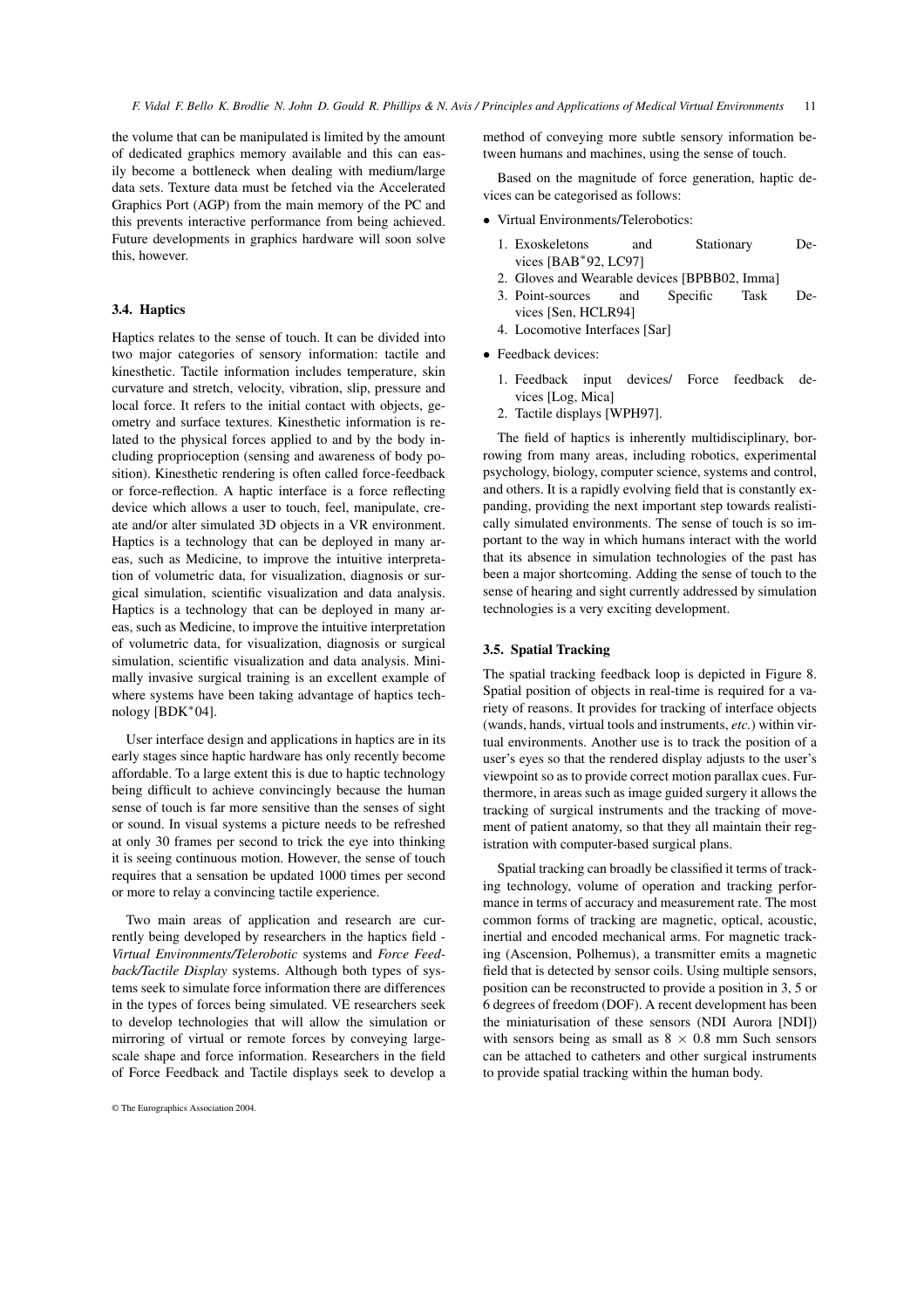Optical spatial trackers rely on tracking a number of markers on an object. For each marker a 3 DOF position is determined by a camera system. For rigid body objects the 6 DOF position is calculated from its constituent markers. There are two main types of camera system namely active and passive. For active systems each marker emits infra-red light that is detected by the camera. For passive systems, the markers are usually silver coloured balls which reflect infra-red light transmitted by a source close to the camera. There are numerous configurations for the camera system. For tracking small volumes, the normal configuration is two cameras each with a 2D array of optical CCD sensors (NDI Polaris [NDI]), or three cameras each with a linear array of optical sensors (NDI Optotrak [NDI]). Typically the accuracy of such systems is 0.1 to 0.5 mm. A disadvantage of optical tracking is that the line of sight must be maintained between the object and the camera system. This problem can be reduced to some extent by objects having a large number of markers.

For optical tracking of larger volumes such as in a CAVE (Cave Automatic Virtual Environment [CSD<sup>∗</sup> 92]) or in front of a large immersive wall, a more flexible and extensible camera system is becoming the system of choice. Here cameras, typically between 6 and 12, are placed to provide good coverage of the tracked objects. A calibration procedure, which takes just a few minutes, provides accurate calibration of the cameras with the capture volume. Passive markers are typically used with such systems. Such systems are provided by Vicon, Qualisys and Motion Analysis.

Another interesting development in spatial tracking concerns optical technology. Light is passed down a fibre and bends in the fibre reflect the beam, which can then be detected and thus allow the position of the fibre to be determined. Previously this technology had been used for tracking the position of fingers in VR-gloves.

Examples of other spatial tracking systems are Intersense [Intb], which combines acoustic sensing with inertial sensing. This system is suitable for working volumes of up to  $2.5 \times 2.5 \times 3$  m<sup>2</sup>. Systems such as the Faro arm provide a passive manipulator with position encoders on each limb of the arm which enables the position of the end-effector to be calculated relative to the base of the arm.

Another trend is the integration of spatial tracking technology into medical equipment. In virtual fluoroscopy, the C-arm of the fluoroscope is tracked by markers permanently attached to the C-arm [PPF<sup>∗</sup> 02]. When a fluoroscopic image is taken, the image is automatically calibrated to remove distortions and its position determined. The image and its position can then be used directly for quantitative surgical planning, registration with preoperative plans or act as a guidance aid for surgery (see Sub-section 4.5).

In addition to spatially tracking 3D points, surface tracking technologies have also been used for medical applications. For example, surface tracking by recognition of structured light patterns has been used to obtain surface detail of vertebrae during spinal surgery for registration purposes in image guided surgery. Laser scanning of patients receiving radiotherapy treatment can help ensure that patient position is correct for treatment.

## **3.5.1. Visual Displays**

Visual displays are the devices that present the 3D computer generated world to the user's eyes. There are several general categories of visual displays, each providing a different degree of immersion, namely: desktop displays, headmounted displays, arm-mounted displays, single-screen displays, and surround-screen displays. Most are capable of producing wide-angle stereoscopic views of the scene, although monoscopic projection may also be used. Desktop displays are the least exacting and a more restricted form of VE system, but have found favour in many areas. Such systems have nowadays been extended to include interaction with models and synthetic environments available over the internet [JR99]. Alternatives include a binocular interface such as that being used to simulate a surgical microscope in Figure 9. This is from a bone drilling simulator for rehearsing a mastoidechtomy procedure [AGG<sup>∗</sup> 02].



**Figure 9:** *Mastoidechtomy Simulator from the IERAPSI project (image courtesy of CRS4, and University of Pisa).*

Other display devices are based on projection technologies and include immersive workbenches, Reality Rooms and CAVEs [ML97]. Such projector based systems provide a greater sense of immersion than desktop systems using a standard computer monitor by affording a wider field of view. Since most VEs contain visual displays a subset of the components can be harnessed to create a visualization system. The quality of the projected image is also very important and to achieve both high resolution and a wide field of view, it may be necessary to employ a number of projectors, each one making up part of the composite picture. A good example of this is a Reality Room configuration which typically uses a large curved screen front projected by three projectors to achieve a horizontal and vertical field of view of 160 by 40 degrees respectively from the design view point. Unlike HMD systems, Reality Rooms allow a number of people to share and be involved in the display of the synthetic world at the same time and such systems have proved to be a very powerful presentation/visualization tools.

The latest developments in autostereoscopic displays are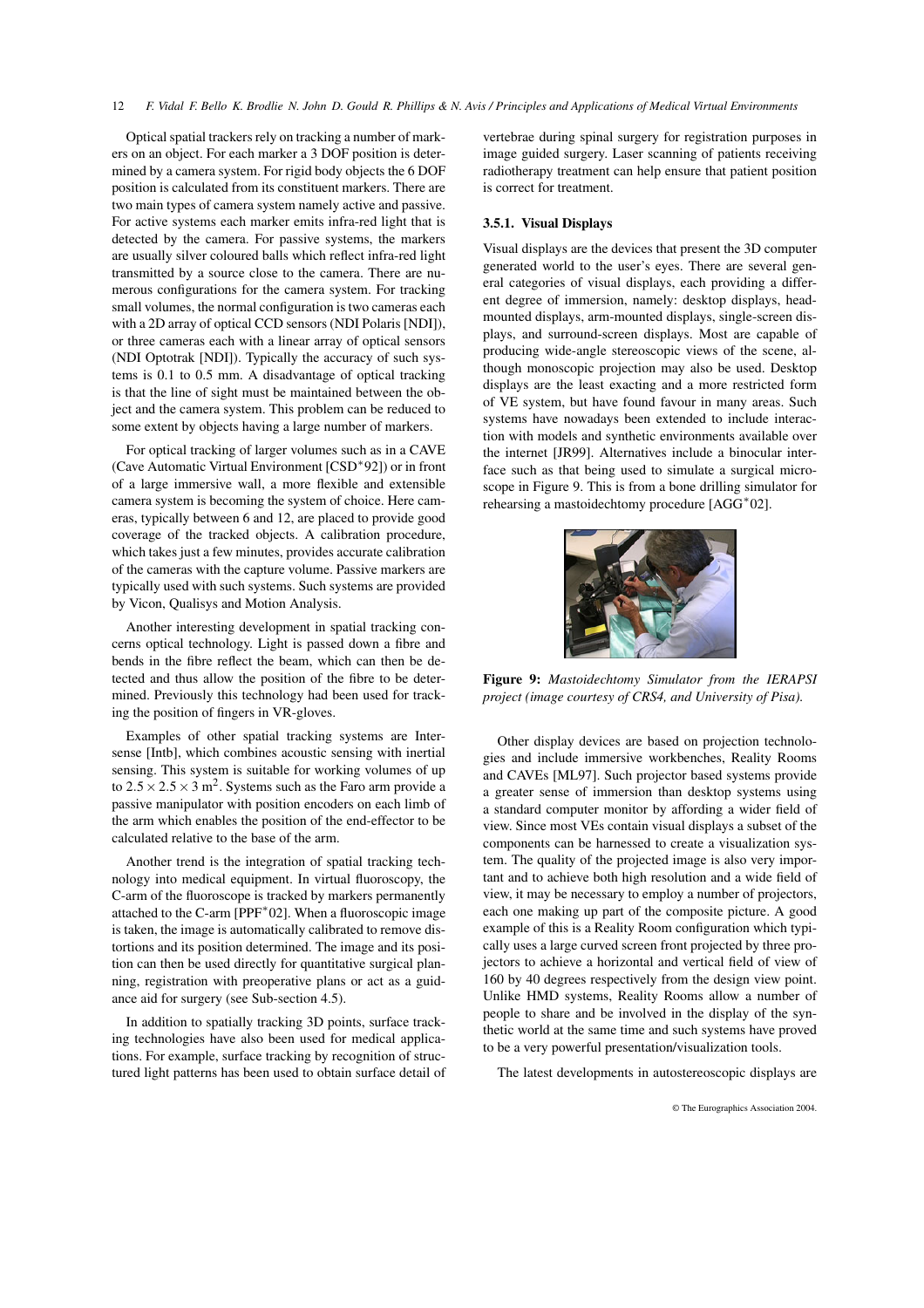of particular interest for medical applications. They have the advantage that no special glasses need to be used by the clinician to see the 3D image. Clinicians often complain if they are required to wear special equipment. The holy grail of visual display systems would appear the computer generated holographic display which would allow a naturally viewed display which contains a ultra-high resolution rendering with appropriate depth cues. Such systems are still in research and development but early commercial offering are expected to be available within the next two years [BS00].

#### **3.5.2. General Input Devices**

The other feedback loop revealed in Figure 8 is that associated with interaction and manipulation of the VE. For fully immersive VEs the aim is to banish the keyboard and mouse and allow the user to interact with the VE in a more intuitive way. Ideally users should be able to walk around a VE and interact with virtual objects by grabbing and directly manipulating them using a "dataglove" or virtual hand controller [Vin95]. Input devices allow the user to interact with the virtual world, and there are a large variety of options available. Common examples include the data glove, three dimensional joy sticks and wands, and even voice recognition systems. Many custom devices are also in use, and some medical systems use the same instrument that would be used in the real procedure *e.g.* a needle and catheter for a vascular access simulator (*e.g.* [UTN<sup>∗</sup> 99]).

#### **3.5.3. Other Senses**

The immersive properties of VEs can be greatly enhanced by the appropriate use of 3D spatialised sounds. This allows the user as in real life to identify the location of sound sources providing in many applications valuable additional cues to support and augment visual displays. However, the processing requirements to be able to deal with multiple sound sources in this way are considerable and research into 3D spatialised sounds also highlights the requirement to properly model the users head and pinea to allow the construction of accurate head related transfer functions. Even employing some of these advanced techniques some users experience these virtual sounds as originating "inside" their heads and other have difficulty in distinguishing sounds from directly in front and behind the head [Ple74].

Other research projects involve the use of olfactory displays [KKK95] and the use of speech recognition systems [JM00] to provide a means of hands free interaction with the VE.

# **3.6. Grid and High Performance Computing (HPC)**

Despite the increases in computational power available at very modest cost in the form of desktop PCs the real time constraints or user interaction and navigation place severe computational demands on such systems, which when coupled with large scale (often volumetric) data sets quickly

overwhelm local resources. Few hospitals can afford to run their own HPC facilities, however, or have the expertise to do so. The concept of the computational and data grid, designed to allow end users transparent access to a wide variety of high performance computing facilities and data acquisition devices, therefore appears compelling. Consider the requirement for real time volume rendering in medical applications. Parallel processing techniques have been successful applied to volume rendering, such as in the Star-Ray system from Utah [DPH<sup>\*</sup>03]. What if these capabilities were available to any hospital on demand?

Using the grid a user would be able to recruit and use distributed computational resources in a transparent manner. The Grid-enabled Medical Simulation Services (GEMSS) project [BBF<sup>\*</sup>03] is a good example of several investigations currently in progress. GEMSS aims to develop Grid middleware to facilitate access to advanced simulation and image processing services for improved pre-operative planning and near real-time surgical support. To date most applications appear to be "batch" based. Extensions to allow large computational models and datasets to be processed in real-time are presently being investigated [GAW04]. Grid middleware would orchestrate and co-ordinate resource discovery, allocation and usage and the user would be unaware of the underlying complexities of these functions. Whilst an easy picture to paint in words the realization of the above in a robust and transparent manner is presently beyond the capabilities of present software solutions. Nevertheless, progress on overcoming several of the fundamental barriers to realizing the above has been swift and future developments promise to allow this vision to be turned into reality.

#### **3.6.1. Remote Visualization**

Recent developments in high performance visualization have made it possible to run an application on a visualization server and deliver the results in real time across the computer network to a client workstation. This is achieved by streaming the contents of the frame buffer on the server (where the graphics primitives are rendered) in a similar fashion to how MPEG movie files are streamed across the Internet. OpenGL Vizserver [SGIa] from SGI was the first product to support remote visualization. Figure 10 shows a volume visualization application being used to aid with hepato-pancreatic surgery. Vizserver is being used to deliver the volume renderings of the patient data to a laptop client in the Operating Theatre. Other products are now starting to appear that provide similar functionality such as AquariusNET from TeraRecon that uses a visualization server with a VolumePro card. Good bandwidth is needed on the network to ensure interactive updates on the client - typically 100 Mbits per second is a minimum requirement.

Remote radiation treatment planning (see also par. 4.4.1) has also been implemented by using high speed communications and a supercomputer resource [YGM<sup>∗</sup> 96].

<sup>©</sup> The Eurographics Association 2004.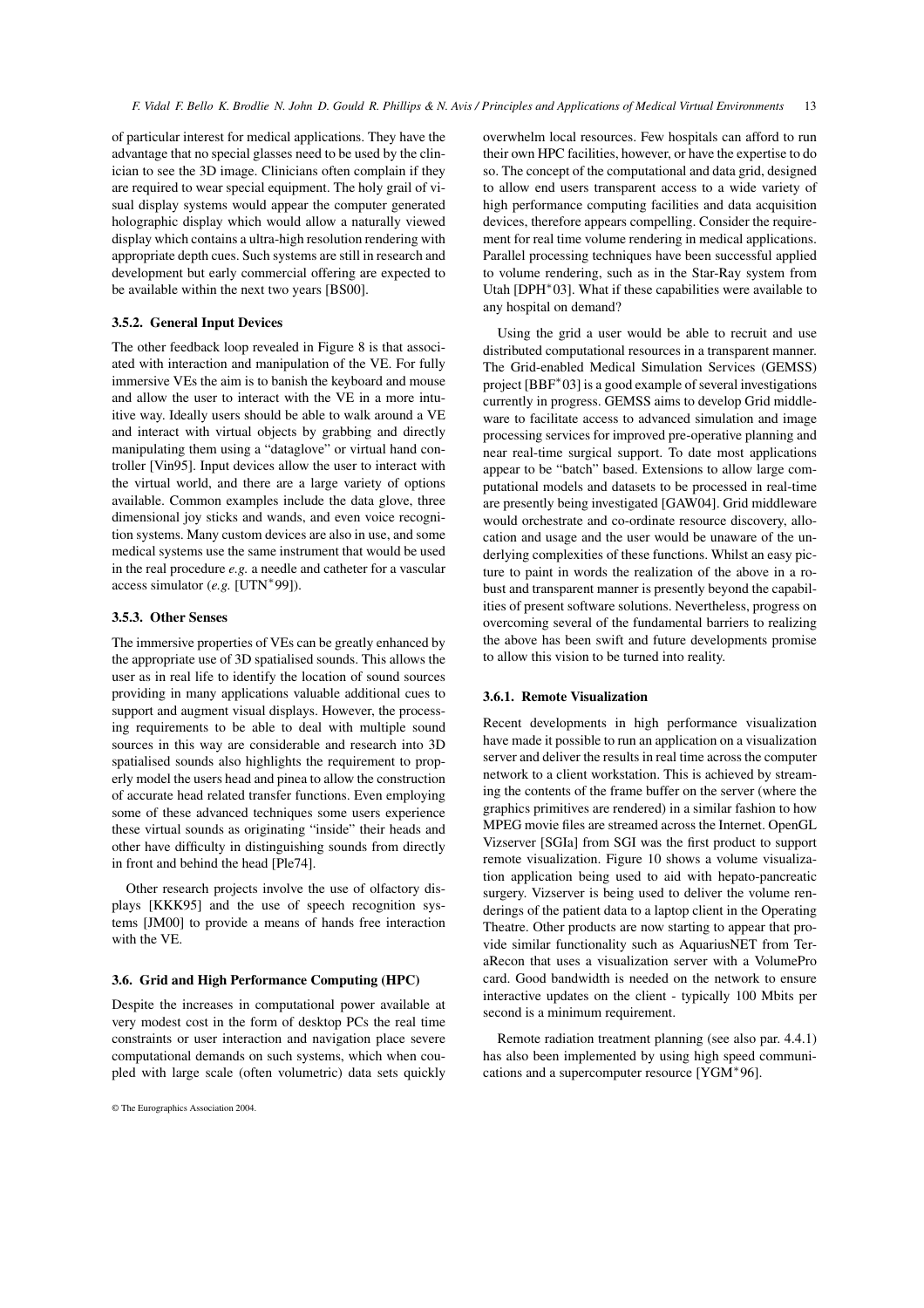

**Figure 10:** *Remote volume visualization of patient data delivered to the operating theatre (from the Op3D project) [MJ03].*

# **4. Applications and Innovative Projects**

## **4.1. Educational Tools**

Traditional teaching of human anatomy involves dissection. The benefits include a spatial understanding which is difficult to glean from textbook demonstrations. Traditional methods are now less commonly used in the UK, having been largely replaced by problem based learning scenarios and pre-dissected specimens. Yet there are developing deficiencies in the anatomical knowledge of today's medical graduates, and such information is vital to their future practice in specialties such as surgery and radiology. A substitute for the traditional, interactive methods exists in the application of virtual environments where anatomy can be explored in 3D, with haptics. The facility to develop these methods has been drawn from data sets such as the visual human and more recently, the Chinese visual human project. While the former was around 15 GB, there are a number of Chinese variants with up to 1.1 TB of data, yielding vastly improved image resolution (0.1 mm) but some challenges for data manipulation and segmentation processes. Organ relationships, gunshot tracks, related physiology and histology can be learnt in a highly interactive manner. Anatomical structures can be explored and labelled, and can be made available in cross sectional format [SSL<sup>∗</sup> 04], segmented, isolated organ structure, or can introduce functionality, as in the contractility of muscle. Structures can be removed sequentially, returning to the learning advantages of traditional dissection. In addition, feedback to the trainee can be provided as to developing knowledge levels.

#### **4.2. Diagnostic Aid**

CT and MR scanners can provide 3D datasets of 512 image slices or more (par. 2.1), but only sixty images can be displayed on a typical light box. Consequently, the clinician never accesses the majority of the data that has been

acquired, and has to reconstruct mentally his own 3D interpretation from those relatively few 2D images that fit onto the light box. One of the most significant advantages of the 3D visualization of such datasets is to use all of the available images and to present the data to the clinician at the same time and in an intuitive format. Moreover this 3D representation could be more significant to a non-specialist in radiology, such as a surgeon. The techniques used are described in Section 3.1. They allow the clinician to see the internal structure and the topology of the patient's data. Figure 3 is a good example of a volume rendering generated from a CT data scan showing the relationship between the confluence of the superior mesenteric, splenic and portal veins with a large tumour. Figure 11 is another interesting example, which was obtained using a Siemens Sensation 16, Multidetector Array CT scanner with intravenous contrast enhancement for maximum arterial opacification. The study was post-processed using a Leonardo workstation with Vessel View proprietary software. The anatomy depicted is unusual and shows separate origins of the internal and external carotid arteries from the aortic arch.



**Figure 11:** *Volume rendering of unusual anatomy with separate origins of the internal and external carotid arteries from the aortic arch.*

Note that all of the major scanner manufacturers (Philips, GE, Siemens, Picker, *etc.*) do already provide 3D visualization support and the value of 3D as a diagnostic aid is being demonstrated wth excellent results [Meg02]. Companies such as Voxar (Edinburgh, UK) and Vital Images (Plymouth, MA) have been successfully marketing 3D volume rendering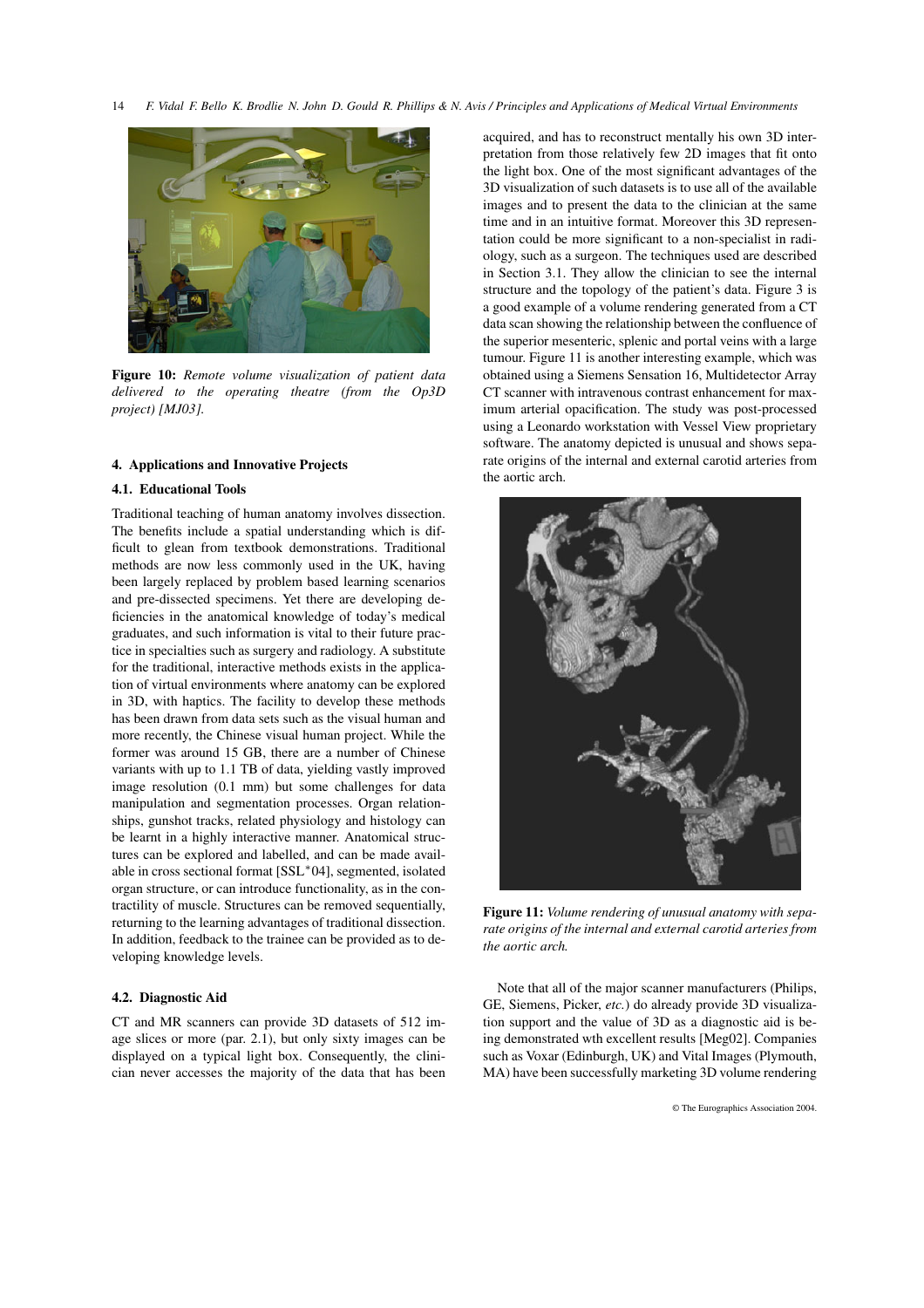software technologies for several years. Nevertheless, use of 3D visualization techniques today are still largely confined to the workstations in radiology departments.

# **4.3. Virtual Endoscopy**

Virtual endoscopy (VE) is a new technique for visualization of internal structures that has some advantages over classical endoscopy (CE) [Rob96]. In CE, the endoscope is inserted in the patient body through a natural or minimally invasive opening on the body. A disadvantage of CE is its invasiveness and the fact that only a limited number of structures can be visualized. VE is not invasive (except radiation produced by CT and nuclear medicine) and enables visualization of any structure, providing for interactive exploration of the inner surface of the 3D model while being able to track the position of the virtual endoscope relative to the 3D model. Furthermore, the surgeon can record a trajectory through the organ for later sessions and save a movie to show other experts.

A disadvantage of VE is the lack of texture and color of the tissue which is a very important diagnostic information. However, if VE is combined with other tools that color-code the 3D models to highlight suspicious areas [HATK00, See01], the surgeon can have access to additional information during the diagnostic phase. Other limitations of VE include the cost to acquire CT and MRI data which is higher than that of conventional endoscopy and the low resolution of images which limits the resolution of the 3D model. The creation of a 3D model is time consuming and the use of 3D software can be nonintuitive and frustrating for novices. Despite all these limitations, clinical studies have shown that virtual endoscopy is useful for surgical planning by generating views that are not observable in actual endoscopic examination and can therefore be used as a complementary screening procedure and as a control examination in the aftercare of patients [RWRH<sup>\*</sup>98, VA99, KKH<sup>\*</sup>00, SCP<sup>\*</sup>01].

The steps involved in building a VE system include: image data acquisition, typically high resolution CT scans, pre-processing and detailed segmentation to delineate all structures of interest, calculation and smoothing of the path for fly-through animation, and volume/surface rendering for visualization. Different approaches to each of these steps address different VE applications like colonoscopy, bronchoscopy, or angiography.

Virtual endoscopy is a new imaging technique with the potential to alter current clinical practice. Besides applications in the nose and paranasal sinuses, the larynx and the tracheobronchial tree, the small bowel and the colon, applications in the vasculature such as the aorta, the carotids, and even in the coronary arteries are currently being evaluated. Along with improvements in the spatial and temporal resolution of the imaging modalities, further improvements for

automated path definitions [MWB<sup>∗</sup> 97], improved tools for user orientation during the virtual endoscopy, and improved reconstruction speeds allowing real-time fly throughs at high resolution, virtual endoscopy will undoubtedly play an increasing role in the future of whole body imaging.

#### **4.4. Treatment Planning Aids**

The use of medical imaging and visualization is now pervasive within treatment planning systems in medicine. Typically such systems will include a range of visualization facilities, fusion of images, measurement and analysis planning tools and often facilities for the rehearsal of operations. For all image-guided surgery systems (see par. 4.5.1 for neurosurgery planning), except for some trauma surgery where surgical planning is based on intra-operative imaging, surgery is planned preoperatively. Treatment planning systems are essential to such areas as spinal surgery, maxillofacial surgery, radiotherapy treatment planning (see par. 4.4.1), neurosurgery, *etc.* Shahidi [STG98] presents a good survey in this area. To date, the focus has been on providing greater precision when targeting treatment. The next challenges will be to provide real time systems, and to include functional data.

## **4.4.1. Radiotherapy Treatment Planning**

The benefits of using 3D visualization techniques for radiotherapy treatment planning have been reported for many years [RSF<sup>∗</sup> 89, SDS<sup>∗</sup> 93]. A well used technique is called 3D conformal radiation therapy (3DCRT), in which the highdose region is conformed to be close to the target volume, thus reducing the volume of normal tissues receiving a high dose [Pur99]. More recently, 3DCRT has evolved into *intensity modulated radiotherapy treatment* (IMRT) of cancer tumours [Int01] which relies on a sophisticated visualization planning environment. In IMRT the tumour is irradiated externally with a number of radiation beams (typically 5 to 9). Each beam is shaped so that it matches the shape of the tumour. The intensity of radiation is varied across the beam using a multi-leaf collimator (MLC). The shape and intensity of the beam is computed by an inverse planning optimisation algorithm. The goal of this algorithm is to provide a high radiation dose to the tumour whilst sparing normal tissue surrounding it. Particular attention is paid to reducing radiation to critical organs (*e.g.* spinal cord, heart, pituary glands, *etc.*). Planning involves visual identification of tumour(s) and critical organs, selecting the beam directions and defining the objective function and penalties for the planning optimisation algorithm. The radiation plan is then checked by viewing overlays of radiation dose on patient anatomy and various radiation dose statistics. Revised plans are produced by adjusting the parameters to the planning optimisation algorithm until a satisfactory solution is obtained. Comparisons of conventional techniques, 3DCRT and IMRT for different clinical treatments have been made [MGB<sup>∗</sup> 04]

<sup>©</sup> The Eurographics Association 2004.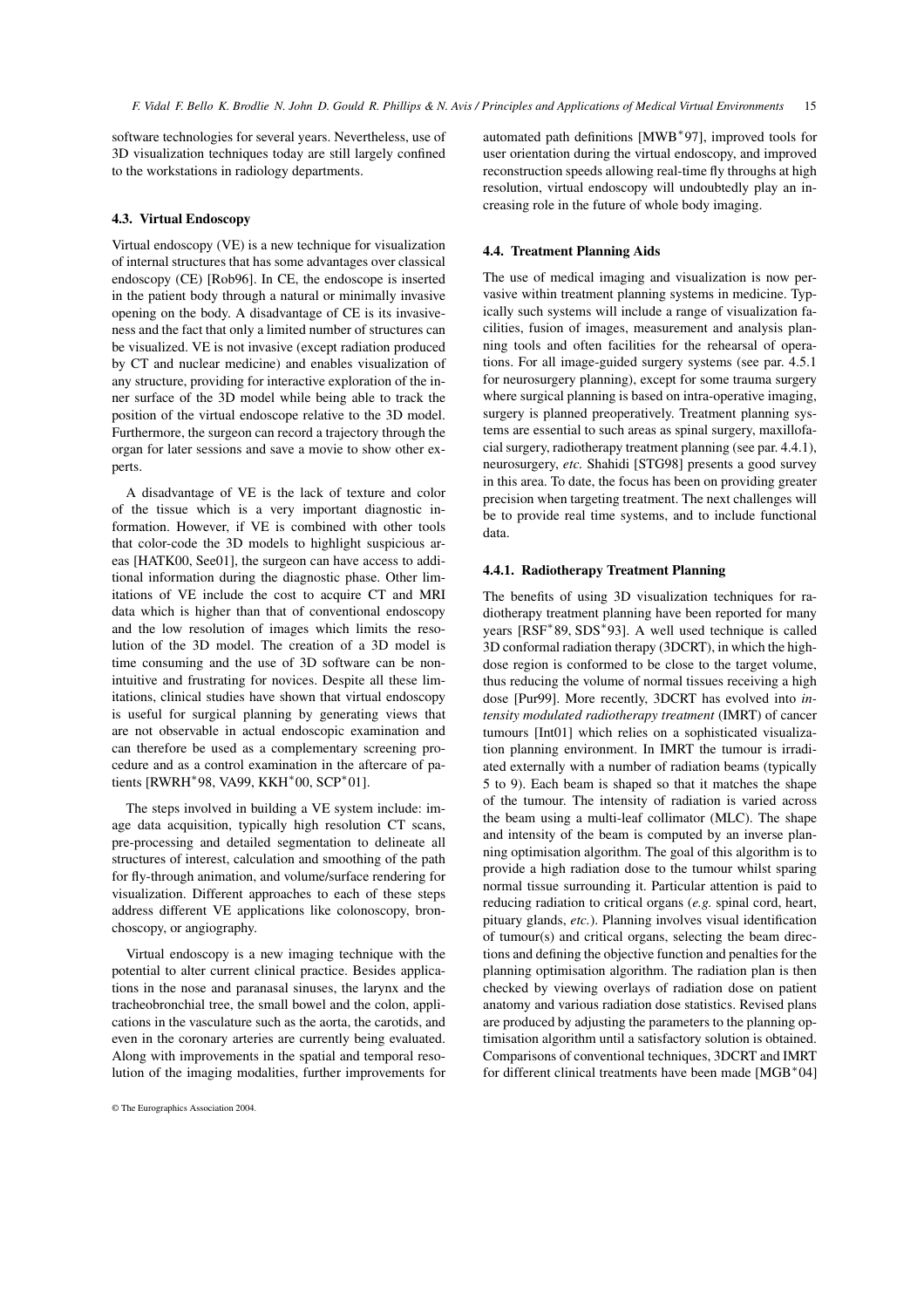and verify that the techniques that use 3D visualization do indeed reduce dose. Researchers at the University of Hull have



**Figure 12:** *Virtual environment simulation of 3D radiation therapy treatment at the University of Hull.*

used a virtual environment to further enhance radiotherapy planning (Figure 12) by producing a full scale simulation of a real radiotherapy room used for IMRT with visualization of patient specific treatment plans displayable in stereo-vision on a large immersive work wall. Work is now underway to further develop the simulation as a tool for training radiotherapists with a study being planned to determine the benefits of immersive visualization for creating and reviewing radiation treatment plans.

#### **4.5. Guiding Aid**

In the last twenty years, surgical techniques have undergone radical change. A growing number of procedures are now conducted using a *minimally invasive* approach, in which surgeons operate with instruments passed through small holes in the patient, not much larger than a centimetre in diameter. There are significant benefits to minimal invasion, such as reduced patient trauma, reduced blood loss and pain, faster recovery times and, as a result, reduced cost. However, by keeping the surgeon's hands out of the patient, we incur the cost of occluding the view of the surgical field. A high resolution miniature video camera inserted through an access port is depended upon to act as the eyes of the surgical team, who view the operation on monitors in the operating theatre. A number of surgical systems now provide colour and dual-camera configurations for stereo-vision capability. There are limits to this approach, however. Traditional optical imaging technology cannot be used to see within organs, or around corners, and so the range of treatments that can be accommodated in this way is restricted. If minimally invasive techniques are to prevail over their ancestors across more surgical interventions, new and more capable means of guidance are necessary [Mez01].

*Image-guided surgery* is the term used to describe surgical procedures whose planning, enactment and evaluation are assisted and guided by image analysis and visualization tools. Haller *et al.* describe the ultimate goal of imageguided surgery as "the seamless creation, visualization, manipulation and application of images in the surgical environment with fast availability, reliability, accuracy and minimal additional cost" [HRGV01]. A typical supporting infrastructure for image guidance capability is shown in Figure 13. Surgical systems incorporating image guidance for neurological or orthopaedic interventions are available from a number of manufacturers [Tyc, Com, Medc]. Within orthopaedics there has been considerable adoption of imageguided surgery techniques for spinal surgery [VBS99], moreover commercial image-guided approaches for unicompartmental knee surgery are now becoming available [Str] where surgery is considerably less invasive than the existing traditional open surgery approach.



**Figure 13:** *Infrastructure for Image-Guided Surgery.*

# **4.5.1. Neurosurgery**

All neurosurgical interventions require considerable planning and preparation. At the very first stage, anatomical MR or CT images are taken of the patient's head and brain, and transferred to a supporting IT infrastructure (as illustrated in Figure 13). Specialised hardware is used to reconstruct the scanned images both as two-dimensional and three-dimensional views of the data. Pre-surgical planning tools allow a thorough review of all images obtained. Furthermore, the surgeon is able to interact with a threedimensional visualization of the data by changing the viewing angle, adjusting the transparency and colouring of different brain structures, removing skin and bone from the image and so on. In addition, virtual instruments can be manipulated within the simulation, and their position and trajectory through the skull and brain displayed in real-time. These features provide considerable assistance in the general decisionmaking process of surgical planning. For example, in the case of tumour resection, the surgeon must take into account factors such as the accessibility of and optimal route through the brain to the site of the lesion, delineation of tumour tissue from the surrounding healthy tissue, location and avoidance of blood vessels, and crucially, the functional significance of the brain tissue surrounding the site of the lesion. For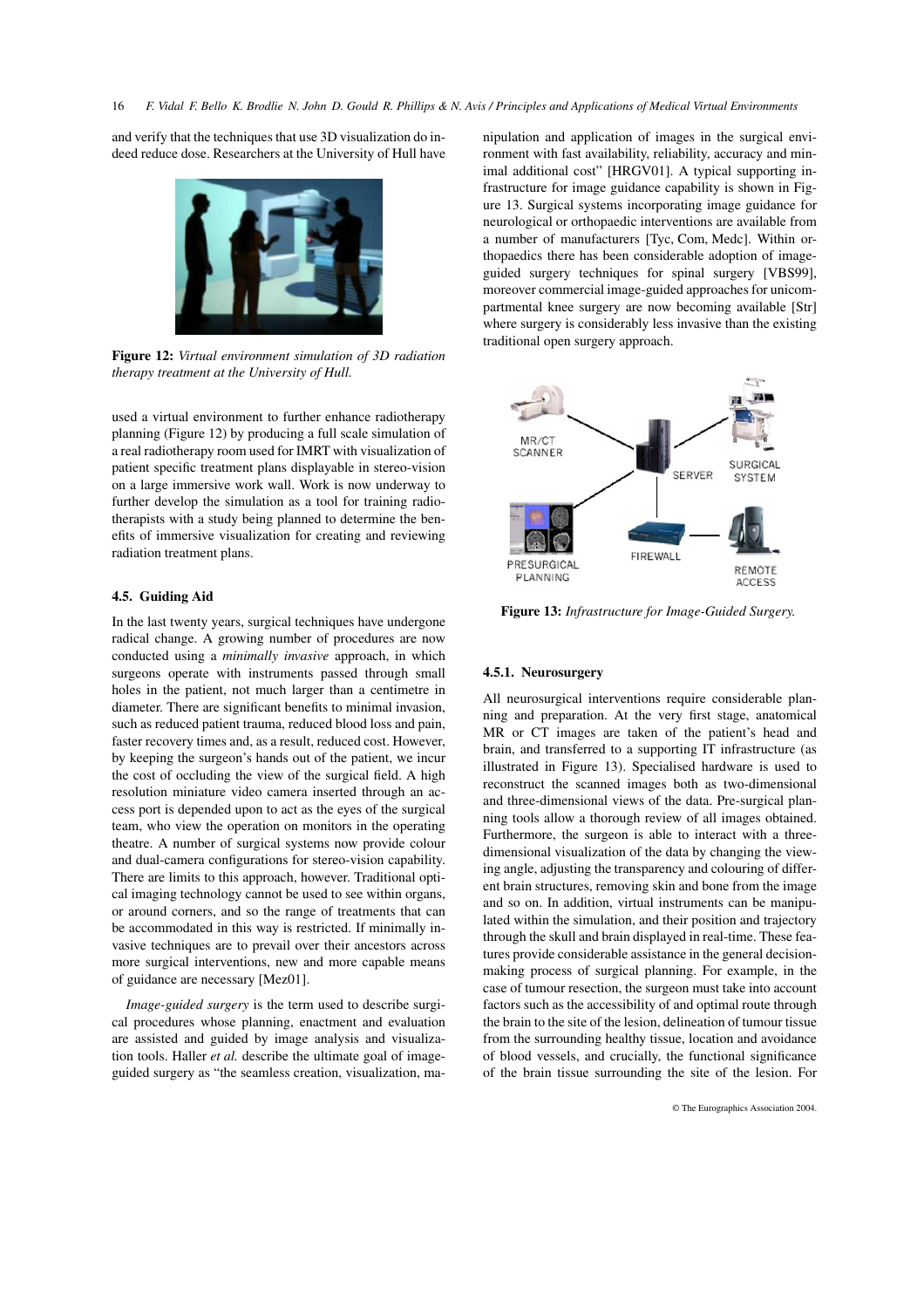this latter requirement, the surgeon may call upon information obtained from a functional modality such as fMRI, or an electroencephalogram (EEG) investigation. By combining the functional and anatomical information, it is possible to determine the functional importance of the brain tissue likely to be encountered, and possibly damaged, during the procedure.

In the operating theatre, a different type of multi-modal registration is employed. Intra-operative guidance systems work by establishing a spatial correspondence between the patient on the operating table and preoperative anatomical data, enabling the localisation of surgical instruments and the patient's anatomy within the three-dimensional space of the operating theatre. With registration between tool, patient and theatre established, when an instrument is placed on the patient, the exact location of the instrument tip is projected onto anatomical images displayed on a computer monitor. Herein lies the essence of image guidance, enabling the surgeon at any time to 'see' the exact location of his instruments in relation to both the anatomy (whose natural view may well be obscured by blood and other obstructive tissue) and the surgical plan. Just as in the planning stage, critical functional information obtained preoperatively can be added to these images. In addition, intra-operative ultrasound images registered with the original MRI data can be used to update the position of the tumour and surrounding anatomy [HMM<sup>∗</sup> 98]. Whilst a coarser representation than that provided by intra-operative MRI [SKL02], ultrasound data obtained during the intervention can be used to detect and account for tissue shift that might otherwise render the registration dangerously inaccurate, and at relatively little extra cost [HRGV01, SKL02].

## **4.6. Skills Training Aid**

The teaching of medical knowledge has for eons been a tradition and a major part of this process has been the teaching of clinical skills. The interventions practised in patients today have evolved through development and invention, with new technologies such as imaging, bringing vastly more complex therapeutic solutions. Yet the mechanism of this training process has remained largely unchanged until relatively recently. Training of the visual and motor skills required is an apprenticeship. Training in patients not only has discomfort associated with it, but provides with limited access to training scenarios [RAA<sup>∗</sup> 00] and makes it difficult to train in a time efficient manner [BD99]. In surgery, and in particular, laparoscopic surgery, the requirement for completely new, specialist clinical skills, has driven the development of novel solutions to training. Skills boxes and other bench models [BT02] have been shown to accelerate the acquisition of skills. The development of a laparoscopic simulator model using virtual environments (VE) to train skills using, initially, simple geometric shapes, with subsequent development of more realistic visual displays and haptics,

showed for the first time that VE could be a highly effective training tool [TMJ<sup>\*98]</sup>.

Underpinning the acceptance of VE in teaching clinical skills is the process of validation, where objective studies are used to demonstrate resemblance to a real world task (face validity) and measurement of an identified and specific situation (content validity). Simple tests, such as construct validation, may show that an expert performs better than a novice in the model under test, while more complex, randomised controlled studies (concurrent validation) correlate the new method with a gold standard, such as apprenticeship [SGR<sup>∗</sup>02]. Ultimately, predictive validity will evaluate the impact on performance in a real procedure. Clearly the reliability of the validation process, across evaluators (interrater reliability), and between repeated tests (test-retest reliability), must also be confirmed. There is a great deal of activity in this area. One example is the lumbar puncture simulator developed in the WebSET project (Figure 14) [DRJ02]. Validation studies have shown that this simulator does improve the training of students in performing this procedure [MMB<sup>∗</sup> 04].



**Figure 14:** *Simulator for Lumbar Puncture Training (from the WebSET Project).*

As had happened within surgery, there is a developing renaissance in the teaching of the clinical and technical skills of interventional radiology (IR). Interventional radiologists are doctors, trained in radiology, including interpretation of X-rays, ultrasound, computed tomography (CT). This expertise enables them to use imaging to guide needles, catheters (tubes) and guide-wires through blood vessels or other organ pathways to treat various diseases. The catheters used may be a couple of millimeters in diameter and these minimally invasive procedures involve low risk and postoperative pain, short recovery times and avoidance of general anesthesia. IR techniques are developing rapidly and often replace open surgical procedures: in 2002, nearly 6000 IR procedures were performed in Mersey region alone, of which 45% were visceral procedures, mainly for treatment or palliation of cancer [Roc91]. Techniques available include angioplasty,

<sup>©</sup> The Eurographics Association 2004.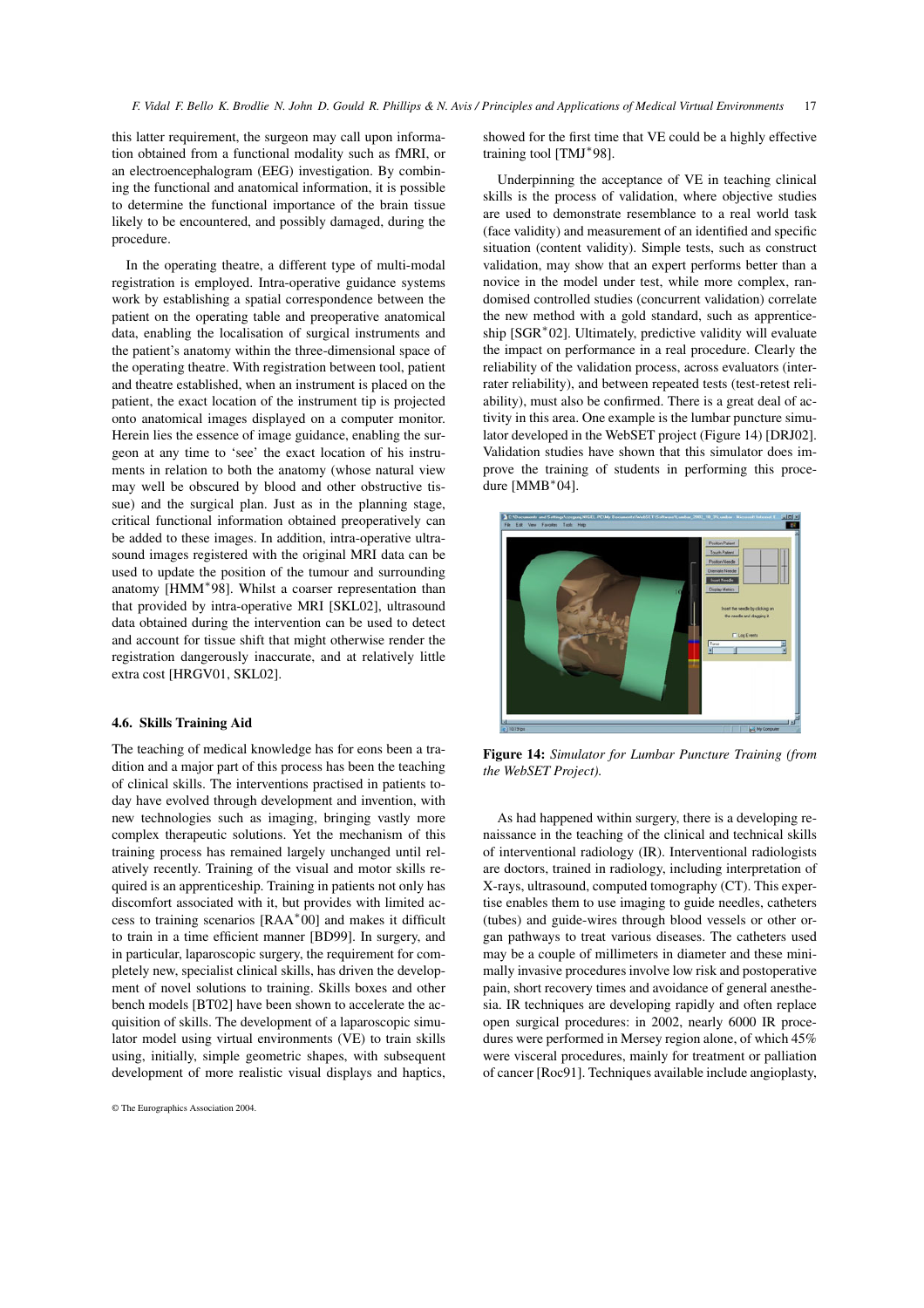stenting, stentgrafting, biopsy, tumour ablation, drainage of abscess, obstructed bile ducts and renal collecting systems.

Certification in certain core IR procedures is a part of general radiology training and depends in part on a logbook indicating the number of procedures performed: some trainees go on to higher, specialist training in IR. Straightforward invasive diagnostic procedures have long served to train core clinical skills in an apprenticeship in patients, yet such pure diagnostic studies are being rapidly supplanted by CT and MR imaging methods and consequently the trainee's first involvement may be in complex therapeutic interventions. While this does offer valuable training experience, exposure to these cases is limited, particularly in peripheral training centers. There are other issues with the patient centred nature of the apprenticeship, which may be associated with discomfort or pain, occasionally with complications due to inexpert manipulations of the trainee. Though the risks are minimized by the expert supervision which is a part of the training process, this need for supervision, and the prolonged procedure time, reduce case throughput. Pressures to improve throughput in the NHS, together with the Calman system in the UK, and implementation of the European Working time directive are further increasing the difficulty for trainees to acquire adequate and timely experience. At the same time, 134 of 400 consultant radiology posts advertised during 2002/3 remain unfilled (vacancy rate 7.6% against the National average of 4.7%).

There is therefore a need for a new training paradigm within interventional radiology. As in surgery, fixed models have been shown of value in training, for example using vascular models produced by rapid prototyping to train in catheterisation skills [CHB<sup>∗</sup> 98]. There are however, few models simulating the broader scope of IR procedures. The cost of rapid prototyping is a limiting factor and such models lack realistic physiology: once constructed, their anatomical content cannot be easily altered. For needle puncture procedures, fixed models lack robustness and are destroyed by repeated needle punctures. While animal models are used to train IR skills [LIW<sup>∗</sup> 95], and also incorporate physiology, they are expensive, with anatomical differences [DGB<sup>∗</sup> 98], a lack of pathology and, in the UK, of political acceptability.

At October 2003 there were 647 radiologists in training schemes in the UK. The Royal College of Radiologists (RCR) plans to pilot an e-learning scheme within 3 training academies, with up to 100 radiology trainees travelling to these sites. This environment will be ideally suited to training in practical procedures using models and it is envisaged by the RCR that VE will be a cornerstone in the acquisition of skills within the Academy environment and indeed, all training centres. There is the potential, using VE training, to reduce discomfort and risk to patients during the early part of the learning curve while developing greater proficiency in less time, increasing the overall number of trained personnel and maintaining skills in low throughput

situations. This overall potential to increase effective manpower would improve case throughput while broadening the scope for skills to be acquired by other healthcare professionals such as cardiologists, vascular surgeons, nurses and paramedics [CCA<sup>∗</sup> 02].

At present the state of the art in virtual environments [DRJ02, DAS01, CDAS01, MAS\*02] and haptics has led to considerable work in surgical simulation and some work in interventional radiology. Some academic and commercial models simulate catheterisation [HLN<sup>∗</sup>02, ZGP99] and needle puncture procedures [Immb, JRP<sup>∗</sup> 01, MJS<sup>∗</sup> 03]. In only a few models, has development work been based on a Task Analysis [LCG98] and this will be essential in the development of clinically valuable, VE based, training models of interventional radiological procedures. Suitable virtual environments will be based on patient specific data with semiautomatic, or perhaps automatic, segmentation of vascular anatomy, organs, and ducts. While many skills can be acquired in simple geometrical shapes, the clinical 'reality' needed to simulate the patient environment will entail incorporation of realistic physiology, physiological motion and tissue deformation characteristics. Realistic haptics [GPO02] will require extensive and detailed study of the physical and physiological properties of organs and tissues, for example in needle puncture  $[APT^*03, DS02]$ , with verification of underlying mathematical models. This will require new developments in physiological measurement (par. 3.2), with close working between clinical, computer science and clinical engineering teams [HEM<sup>\*</sup>04]. The use of patient specific data will enable challenging virtual training scenarios to be reproduced in an ad hoc manner, based on real cases, simulating complications and critical events and introducing a facility for pre-treatment procedure rehearsal. Scenarios will be viewed by a trainee as simulated fluoroscopy, CT and ultrasound and, using haptic interfaces, procedures of graded complexity will be practiced. For the first time it will be possible to learn the consequences of technical mistakes, and to experience complications, in complete safety. Virtual environments will confer an opportunity to train more rapidly, in a variety of case scenarios, maintaining higher skill levels, even where throughput is low. A further application of this technology is in augmented reality solutions to some of the technical, procedural challenges in image guided interventions, for example in difficult anatomy, or in the presence of physiological motion, where there is great potential for image registration methods to solve some of the inherent problems. On a cautionary note, uptake of the training aspects must be focussed within curricula to avoid the risk of divorcing technique from clinical context and the hazards of ionizing radiation.

Incorporation of objective measures of assessment of training will introduce reproducible and reliable skills assessment as a part of examination, accreditation and revalidation. While objective methods are available in relation to assessment of surgical train-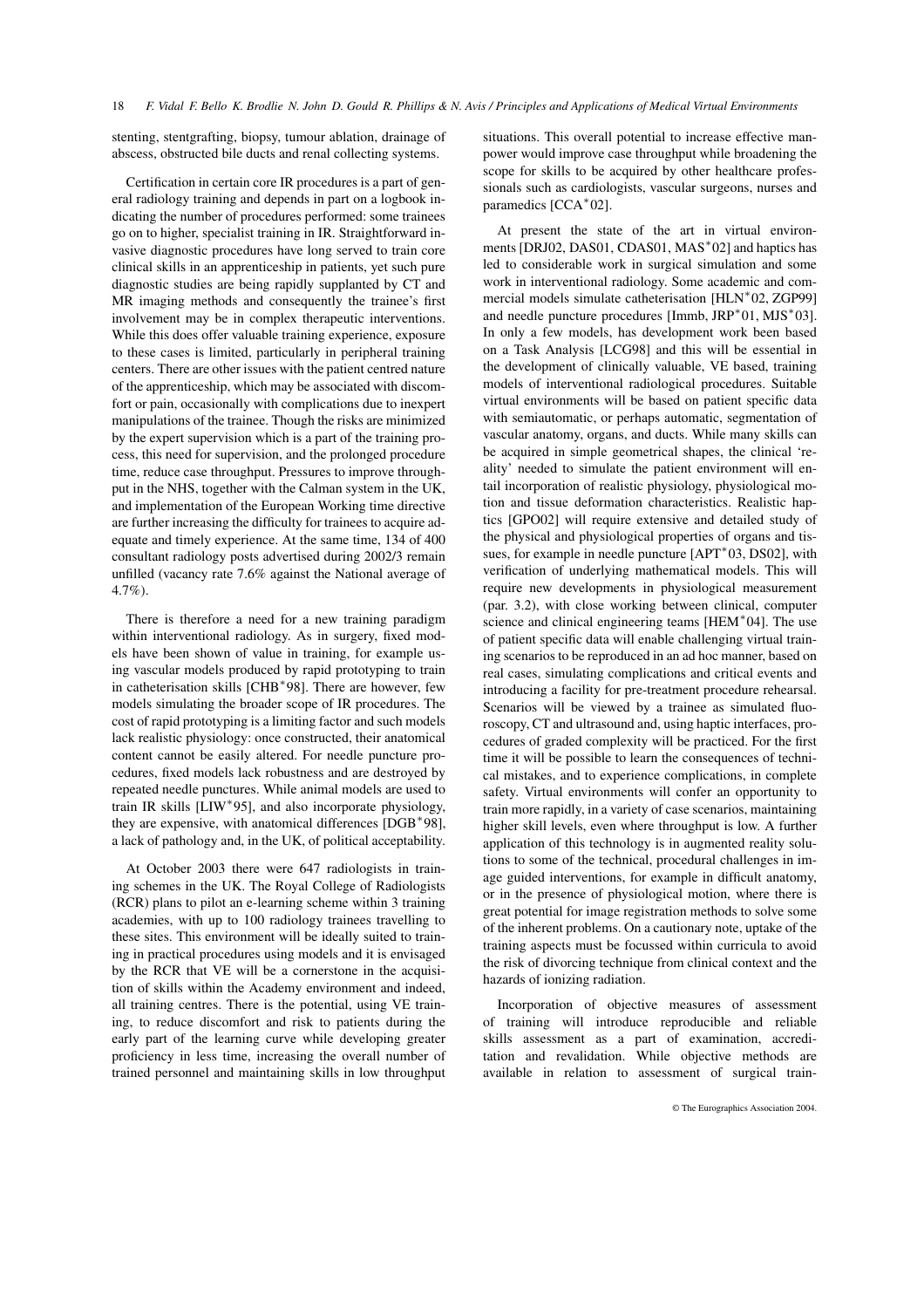ing [MRR<sup>∗</sup> 97, TSJ<sup>∗</sup> 98, Eur94, FRMR96, MMSD03], these do not yet exist for interventional radiology. Given that the interventional training environment will undergo significant change over the next decade, the relevant assessment methods needed require development and validation with a degree of urgency. The metrics used can be distilled from data obtained by performance of cognitive task analysis and will be applicable to objective assessment of performance in simulator models, as well as in the clinical scenario, and will ultimately be incorporated into certification processes.

#### **4.7. Augmented Reality**

*Augmented Reality* (AR) is a technology that dynamically integrates pictures of virtual objects into real scenes. Unlike the concept of *virtual environments*, in which the user's visual field is entirely synthesised, AR superimposes computer-generated artifacts onto the existing view of the real world, correctly orientated with the viewing direction of the viewer who typically wears a suitable *head-mounted display*, HMD, or similar device [Micc]. AR is a technology growing in popularity, with applications in medicine (from as early as 1988 [YYHY88]), manufacturing, architectural visualization, remote human collaboration, and the military [Azu97]. However, such systems make the already onerous systems integration tasks associated with VE systems even more difficult and so acutely highlight present limitations associated with spatial tracking systems and other VE peripherals.

Video cameras can be attached to the front of an otherwise normal (scene occluding) HMD and the video feeds mixed with the computer generated data before being displayed to the user via the HMD's active display panels and optics. Such systems are referred to as "Video-through" AR systems. The alternative is to use "See-through" displays in which the synthetic computer generated images are injected into the display to impinge on the user's view, for example the Varioscope AR [FBH<sup>∗</sup>01]. Such systems allow uninterrupted and unaltered views of the real world, which appear very important as far as user acceptance is concerned for medical applications. The central problem in AR is the correct alignment of the viewer's coordinate system (*i.e.* the position and orientation of the viewer's eyes, *e.g.* the endoscope) with the virtual coordinate system of the augmented images. Without establishing the spatial transformation between object and observer coordinate frames, it is impossible to correctly augment the view of a scene. This in itself is a registration problem and, for AR to be effective, the registration must be both accurate enough to keep discrepancies between the real and virtual visual stimuli to a minimum, and fast enough to be used in real-time. Latency or "jitter" of the display of virtual objects in the real environment can degrade the quality of the AR experience severely. There are additional problems which must be addressed, such as occlusion and *radiometry*, that is matching the lighting models of real and virtual worlds.

AR is a new technology, and as a result there are few commercial or clinical AR systems in widespread use. Of those that are currently available, interesting systems that attempt to fuse the visual and haptic displays from the user's perspective are being developed at KDSL in Singapore, and ReachIn Technologies AB. Also of note is recent work to develop the MEDical Augmented Reality for Patients (MEDARPA) workstation [Hir], which uses AR without the need for a HMD or restrictive cables. Instead, the augmented information is located on a free-positionable, halftransparent display, the "virtual window" that can be positioned over the patient. It is likely that with increasing robustness of the technology and availability of HMD and other suitable hardware, use of AR will grow in those areas where the technology can succeed. Unfortunately for many clinical applications, particularly those involving deformable anatomical structures, the registration problem has proven to be a difficult barrier to overcome.

#### **4.7.1. AR Surgery**

In surgery, AR offers a natural extension to the imageguidance paradigm and offers great potential in enhancing reality in the operating room [LCK<sup>\*93</sup>]. Rather than having to refer constantly to a computer monitor, images can be augmented in real-time onto the surgeon's field-of-view. This 'X-ray vision' quality of AR is especially useful to the restricted-view realm of minimally invasive surgery. From the outside, we could augment an internal view of the patient based on preoperative or intra-operative data, presenting the surgeon with a large and information-rich view of the surgical field whilst entirely preserving the benefits of minimal invasion. For example, a doctor would be able to view the exact location of a lesion on a patient's pancreas as they move around the patient in three dimensions, and without making a single incision. In endoscopic procedures, it would be possible to project the image of unseen blood vessels obscured from view onto the video display, reducing the risk of accidental damage. Or in neurosurgery, rather than displaying the location of cranial drill-holes on a separate monitor, the targets can be augmented directly onto the surgeon's view of the patient. Clearly, the enhanced visualization characteristic offered by AR can be beneficial to a wide range of clinical scenarios.

One of the first medical AR systems was designed to display individual ultrasound slices of a foetus onto the pregnant patient [BFO92, Ack]. Ultrasound data was combined with video from a head-mounted display. Initially, due to inaccurate tracking, the alignment between the ultrasound and video was poor and the foetus lacked 3D shape. However, the research group at UNC has improved the technology and is now developing the system for visualization during laparoscopic surgery  $[FLR^*98]$ . The innovative work of this group

<sup>©</sup> The Eurographics Association 2004.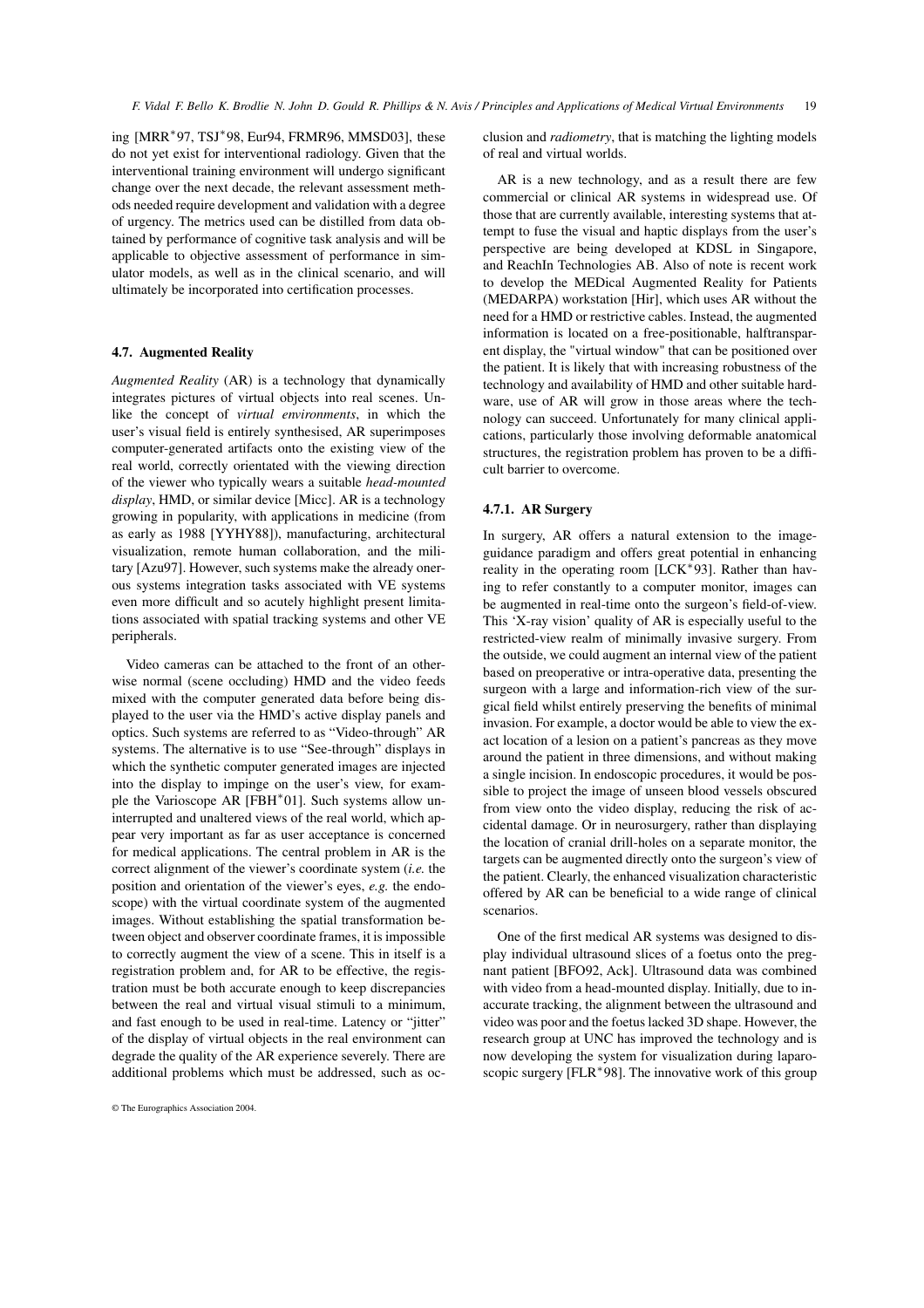also includes an AR system for ultrasound-guided biopsy of breast lesions [SLG<sup>∗</sup> 96].

Many medical AR systems concentrate on the head. This is because the task of alignment and tracking of the patient is minimized, as the motion of the patient and organs is rigid and constrained. One such system is the Microscope-Assisted Guided Interventions (MAGI) [EKM<sup>∗</sup> 00, KEM<sup>∗</sup> 00]. The system projects a reconstructed 3D vessel tree from pre-operative data onto the surgical microscope view. The aim of the system is to allow the surgeon to view structures that are beneath the observed surface, as if the tissue were transparent. Figure 15 is an image from MAGI being used to guide the surgeon when removing a tumour (acoustic neuroma). A moving texture map is used here as the display paradigm and very good 3D perception was reported by the surgeon.



**Figure 15:** *Overlay of an acoustic neuroma after resection, showing how it had entered the internal auditory meatus from the MAGI project. Image courtesy of Computational Imaging Science Group in the Division of Radiological Sciences of Guy's Hospital, London.*

Systems are also being developed for planning surgery. [SFW02] is designed for intra-operative planning of extended liver resection. This system relies on the knowledge and skill of a radiologist to manually align the pre-operative data with the intra-operative information. The overlays are produced from two sets of image modalities: pre-operative CT and intra-operative ultrasound data sets. 3D vessel trees are reconstructed from the CT scans and with the aid of the intra-operative ultrasound, the radiologist registers the graphics with video from the head-mounted display worn by the surgeon.

# **4.8. Robotics and Telemedicine**

Medical robotics is a relatively new and promising field of study, which aims to augment the capabilities of surgeons by taking the best from robots and humans. Microscopic surgery and endoscopic surgery are revolutionary techniques in surgery. They are minimally invasive, *i.e.* the operation is performed with instruments inserted through small incisions rather than by making a large incision to expose the operation site. The main advantage of this technique is the reduced trauma to healthy tissue, which is the major reason for postoperative pain and long hospital stay. However, the dexterity of the surgeon is significantly reduced because of the loss of degrees of freedom (DOF) and motion reversal due to the fulcrum at the entry point. Force-feedback is almost completely lost due to the friction at the airtight port and stiffness of the inflated abdominal wall and there is a lack of tactile sensation on which surgeons are highly dependent in open surgery to locate vessels and tumours within areas of complex anatomy.

Minimal invasive surgery is an example of telemanipulation, as the surgeon is physically separated from the workspace. Tele-robotics is a natural approach to address the shortcomings of laparoscopic surgery. The goal in developing a tele-surgical workstation is to restore the manipulation and sensation capabilities of the surgeon, which were lost in conventional minimally invasive surgery. A slave manipulated control, through a spatially consistent and intuitive master will replace the dexterity lost. Force feedback to the master will give back the fidelity of the manipulation, and tactile feedback will replace lost tactile sensation. Based on the role they play in medical applications and stressing the role of robots as tools that can work cooperatively with physicians to carry out surgical interventions, robots in medicine have been classified as follows [Tay97]:

- 1. Intern replacements
- 2. Telesurgical systems (master-slave)
- 3. Navigational aids
- 4. Precise positioning systems
- 5. Precise path systems

While this classification is technology oriented, it is also possible to divide the field by clinical application area: Neurosurgery, Orthopedic, Gynaecology, Urology, Maxillofacial, Radiosurgery, Ophtalmology and Cardiac. The application of robots in surgery developed mostly in the fields of neurosurgery and orthopaedics [BB95]. They were the major focus for surgical robotic systems because the anatomy provides relatively fixed landmarks that simplify the process of registration.

In neurosurgical procedures, neuro-navigators, stereotactic localizers and robotic assistants have been developed to improve spatial accuracy and surgical precision [GFB93, KHSG92]. Initial studies have shown that robotic systems can achieve a positional accuracy in the region of 1-2 mm [TCCe99].

In orthopaedics, the RoboDoc<sup>TM</sup> system [Inta] was designed to address potential human errors in performing cement-less total hip replacements. It produces cavities 10 times more accurate than can be achieved by manual reaming and does not produce gaps [PBM<sup>∗</sup> 92].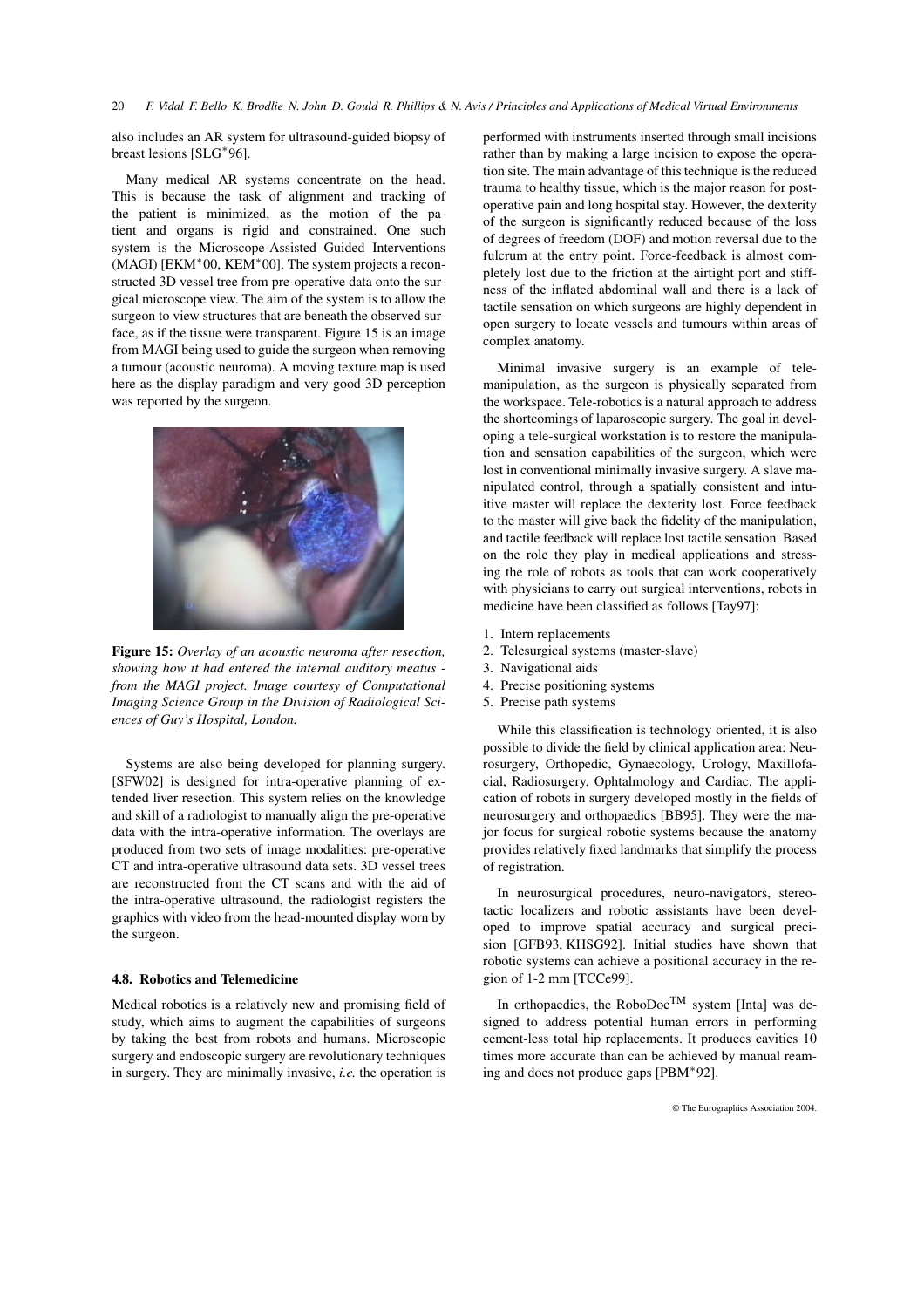In microsurgery, a robot-assisted microsurgery system (RAMS) has been developed for microsurgical procedures of the eye, face and hand. The system consists of a laptop computer, a joystick, a mouse and a slave robot arm simulating movements of the human arm with six DOF. Early results suggest that microsurgical manipulations with RAMS are more rapid and precise than the surgeon can achieve [SOSe00].

In obstetrics and gynaecology, the Zeus robotic system [Com] has been used to perform laparoscopic tubal ligation reversal. The Zeus is a master-slave system with three essential components: a surgeon's console, a computer control translating the surgeon's movements from the console to the robotic arms, and three interactive robotic arms. The robotic arm that holds the laparoscope is directed by voice commands.

Cardiac surgery has requirements similar to gynaecology for micro-suturing and the da Vinci<sup>TM</sup> surgical system [Intc] has been used in human studies for cardiac procedures. The da Vinci is another master-slave telemanipulator with three robotic arms mounted on a heavy-duty mobile cart that can be wheeled into the operating theatre. It has three main components - a surgeons console, a laparoscopic stack and the robotic arms. The surgeons console can be placed within or outside the operating area. It is linked to the robot via cables. One of the robotic arms serves as the mount for the 12 mm endoscope, while the other two hold the 8 mm laparoscopic instruments or dissectors. They mimic the surgeons right and left hands. The endoscope contains two separate optical channels which relay images to two high-resolution cameras. These images are transmitted to a binocular display at the surgeon console providing the surgeon with a 3-D image of the operative field. The laparoscopic instrument tips are equipped with Endowrist technology. This is a computer enhanced mechanical wrist that contains cable-driven joints allowing for 7 degrees of freedom at the tip of the instrument compared to 4 degrees with a standard laparoscopic instrument. The computer interface between the surgeons console and the robotic arms filters out tremors and also allows for motion scaling. With the da Vinci system, the surgeon's movement can be scaled down by up to a factor of 5:1.

While it has been over 15 years since the first recorded use of a robot for a surgical procedure, the field of medical robotics is still an emerging one that has not yet reached a critical mass. Although robots have the potential to improve the precision and capabilities of physicians, the number of robots in clinical use is still very small. However, it is expected that demographic change, pressure for cost effectiveness and cost containment in healthcare, growth in minimal access surgery and day treatment, growth of intra-operative imaging enabling accurate robotic positioning without a fixed datum and increasing specialisation: leading to demand for expert assistance via tele-surgery and tele-mentoring will broaden the application area of medical robotics leading to a significant improvement in their cost effectiveness.

# **4.8.1. Telemedicine**

The extraordinary developments in fields such as computing, communications and medical technologies are now making possible long-foreseen advances in telemedicine and telecare. By making use of computers and communication technologies, it is possible for an increasing range of medical services to be available locally.

Current telemedicine activities can be classified according to the technology used, the type of activity or the target group. One of the most important aspects of classification is the distinction between real time and store and forward. In real time telemedicine, the interaction between the participants is "live" and they can interact immediately. The advantage of this approach is that it enables optimum transfer of information between the participants. The disadvantages are that it is logistically difficult to manage large-scale services and they tend to be relatively expensive. Store and forward telemedicine is less expensive and easier to manage, as there is no "live" interaction. One participant gathers information (text, data, images, *etc.*) in electronic form and sends it to the other participant, who views it at a subsequent convenient time and reports back. Choice as to which of the above approaches is preferable varies with the type of service required; neither is universally preferable.

Telecare or telemonitoring can enable a patient's home to become a virtual hospital ward. Using advanced telemetry and sensor technologies, vital signs can be measured and transmitted to monitoring centres, which can detect possible problems and record them for future study. A nurse, based in the monitoring centre could be available 24 hours a day to provide reassurance and advice. A GP or specialist could be contacted if there are signs causing concern. Telemonitoring is a wide and fast-growing field with many implications on how healthcare will be delivered in the future. Over the next few years, as telemedicine is deployed more widely, one of the main challenges will be to manage the change that this will cause.

The development of tele-manipulators linked to high bandwidth telecommunications systems opens the possibility for tele-surgery, where an intervention can be carried out by a surgeon remote from the patient. A number of teams around the world have demonstrated the feasibility of this technique, but further sophistication is needed to give the remote surgeon a real sense of being there - or tele-presence. Amongst the applications lined up for tele-surgery are the ability to carry out surgery in remote areas, battlefield situations and disaster sites, and the ability to allow a scarce expertise to be widely disseminated using a small number of experts.

It is hoped that these and other advances in telemedicine

<sup>©</sup> The Eurographics Association 2004.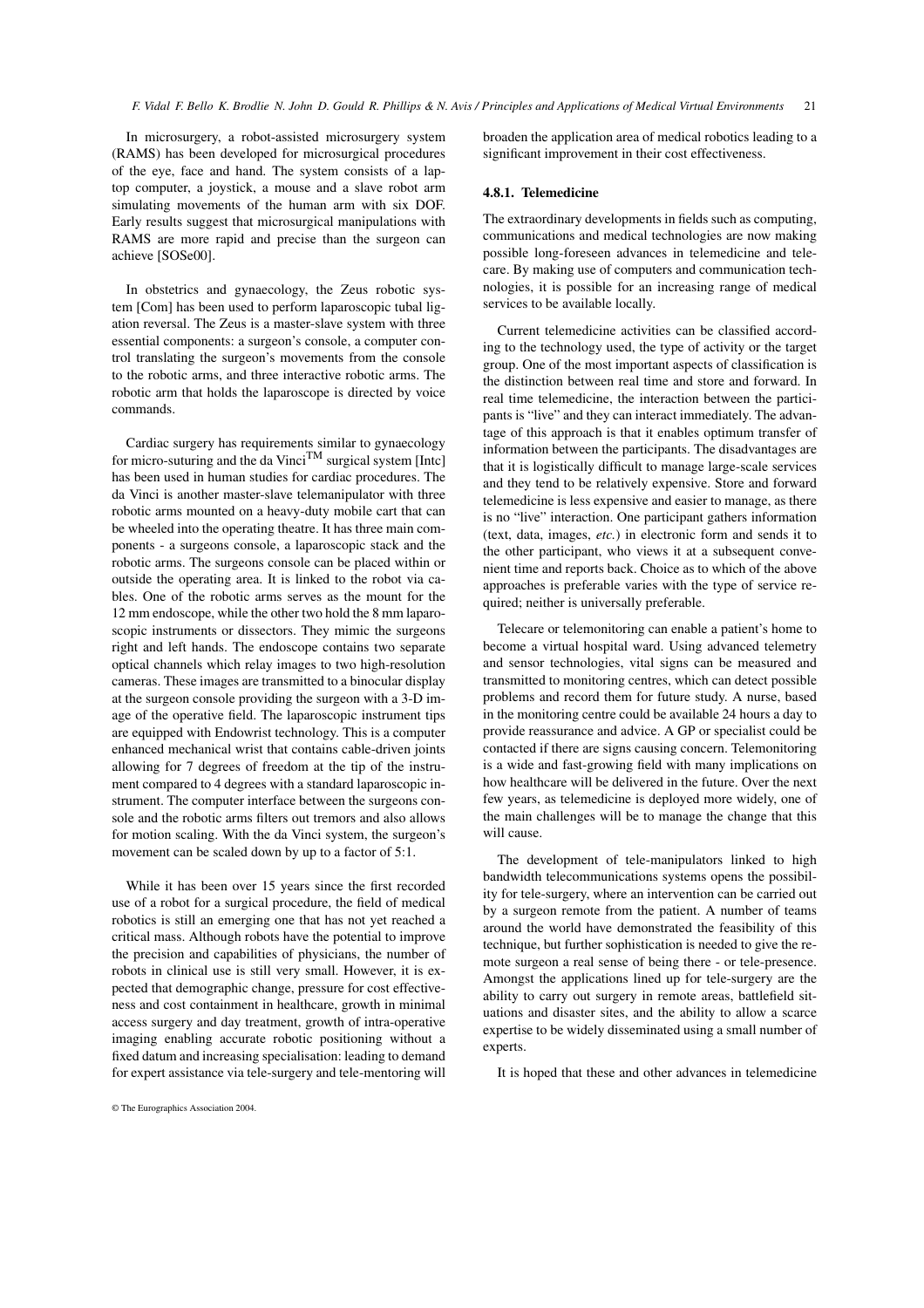may be able to help address the chronic problems of geographic maldistribution of healthcare resources, uneven distribution of quality, and the spiraling cost of care, but it evidently clears that the key to successful telemedicine is not the technology but the effective delivery of care [Yel99]. The technology itself is simply a means to an end.

# **4.9. Nanotechnology in Medicine**

Nanomedicine has been defined as the monitoring, repair, construction and control of human biological systems at the molecular level, using engineered nanodevices and nanostructures [Fre]. In the future, use of 3D visualization and medical virtual environments will certainly expand and also have key roles in emerging areas such as microsurgery and nanotechnology applications. Micro-robots and even nanobots designed for use within the human body will need supervision by skilled operators equipped with advanced visualization equipment. There already exist "microsubmarines" powered by an induction motor; at 4 mm long and 650  $\mu$ m in diameter, it is small enough to pass down a hypodermic needle and has the potential for various diagnostic or therapeutic applications [micb]. We envisage that the device will be tracked within the human body and referenced to a patient-specific data set to allow the supervisor to navigate using virtual images. This potential is already being demonstrated by the nanoManipulator (nM), an immersive virtual-environment interface to a Scanning Tunneling Microscope (STM) [Tay]. A head-mounted display presents an image of the surface being scanned by the STM at a scale of one million to one in front of the user while a force-feedback manipulator allows the user to feel contours on the surface.

# **4.10. Commercial Products**

This section presents a brief overview of the currently available commercial products, from both hardware and software sides, that implement a medical virtual environment. Note that the majority of commercial products today focus on laparoscopy training. A comprehensive overview of surgical simulators in this field is more specifically given in [SJ03b].

# **4.10.1. Immersion Medical**

Immersion Medical (formerly HT Medical) has been developing simulation platforms including both software and hardware solutions for i) needle and catheter insertion, ii) endoscopy, iii) endovascular procedures, and iv) laparoscopy [Immb].

*CathSimTM Vascular Access Simulator* was developed to help nursing and phlebotomy students to acquire skills in needle and catheter insertion. The system includes a hardware device, *AccuTouchTM Tactile Feedback* device, which enables the student to feel the insertion, by providing haptic feedback, from the needle or catheter entry through the skin to the entry into the vein lumen. In order to challenge the

user to possible real scenarios, intravenous catheterization procedures can be performed in adult, pediatric or geriatric patients and, can include phlebotomy, IV catheterization and Peripherally inserted central catheters (PICC) [UTN<sup>\*</sup>99].

*AccuTouchTM Endoscopy Simulator* supplies simulations of multiple flexible endoscopic procedures such as flexible bronchoscopy, upper and lower gastrointestinal flexible endoscopy. To teach and assess skills in a safe environment, the system uses anatomic models developed from real patient data, and incorporates a flexible endoscope which feels and performs like the real tool. The force is consequently transmitted through this endoscope to give the real sensations of the procedure.

*AccuTouchTM Endovascular Simulator* allows the simulation of cardiac pacing or catheterization, and interventional radiology techniques. It provides the user with tactile feedback. In cardiac pacing, for instance, the trainee manipulates the required surgical accessories as in real procedures, and can feel the resistance of the lead when it moves in and out of the heart. Visual feedback is also integrated. Indeed, a computerized fluoroscopic view is displayed in real-time on a monitor.

Immersion Medical has also been developing hardware platforms, *Virtual Laparoscopic Interface* (VLI) and *Laparoscopic Surgical Workstation* (LSW), which are used in *LapSimTM Basic Skills* and *LapSimTM Dissection* by Surgical Science AB (see below). With VLI, the motions of two surgical instruments are optically tracked. Therefore haptic feedback is not provided. On the other hand, tools implemented in LSW reproduce standard laparoscopic tools supporting four haptic degrees of freedom, or five with the standard scissor-type handle.

# **4.10.2. Surgical Science AB**

Surgical Science AB develops a series of software solutions, called  $LapSim<sup>TM</sup>$ , for the training and assessment in minimally-invasive surgery skills of medical professionals [Sur]. *LapSimTM* support haptic and non-haptic hardware devices by Immersion Medical (see above). It is available in three versions, *LapSimTM Basic Skills*, *LapSimTM Dissection* and, *LapSimTM Gyn* which assess basics of laparoscopy, dissection and gynaecological laparoscopy respectively.

*LapSimTM Basic Skills* provides general exercises to learn the basics of laparoscopy. For example, in the camera navigation exercise, the user must handle a camera with the left instrument to find a red ball on the tissue surface, and zoom up to it. Other exercises include instrument navigation, coordination, grasping, lifting, grasping, cutting, clip applying, suturing, precision and speed. In practice, graphic complexity and level of difficulty can vary. It let teachers able to create or modify courses depending on student's needs.

*LapSimTM Dissection*, an extension of the previous tool, is dedicated to the simulation of dissection and subsequent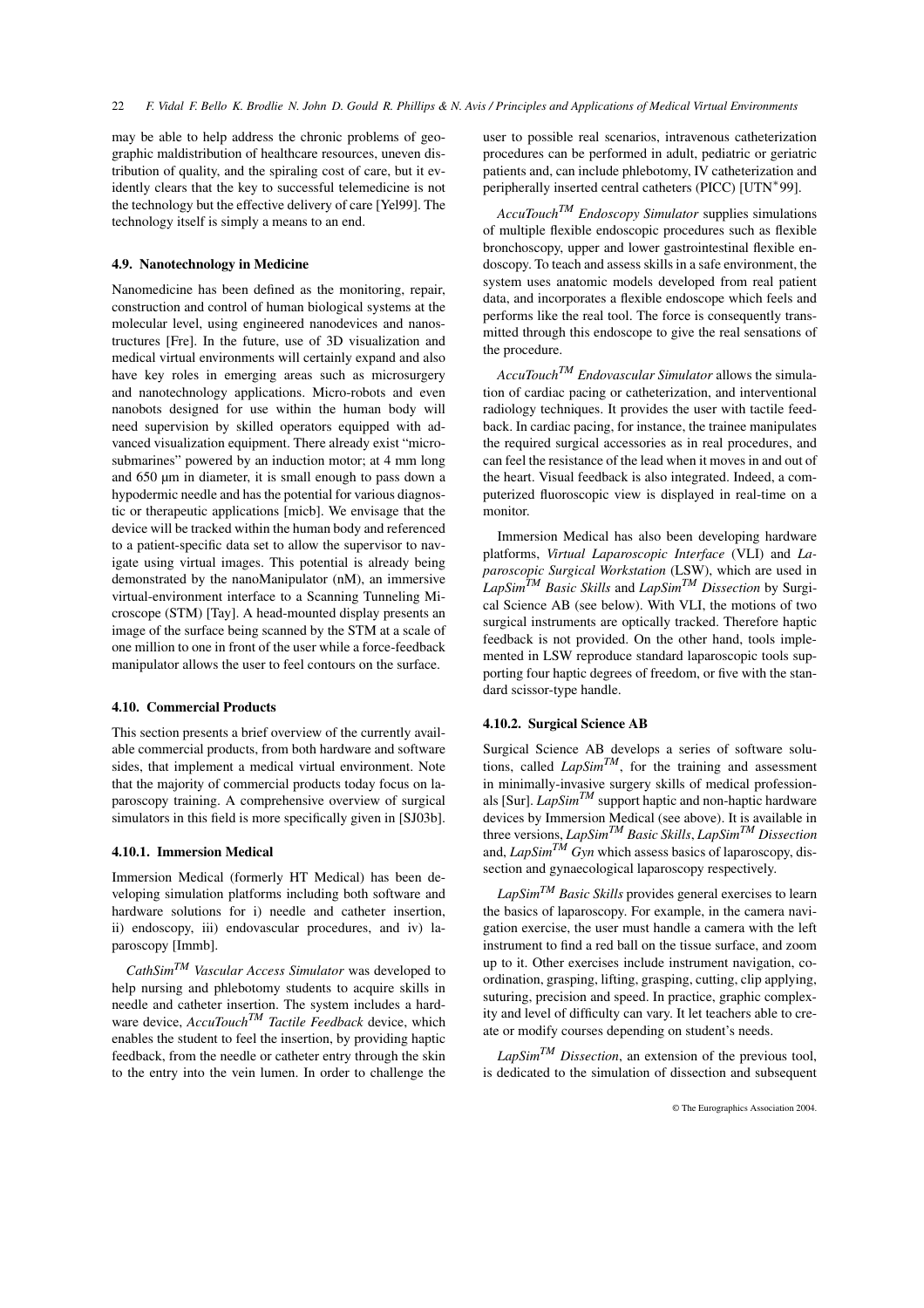clipping and cutting of the gall bladder's bile ducts and blood vessels performed in laparoscopic cholecystectomy procedures.

 $LapSim<sup>TM</sup> Gyn$  is specific to gynaecological laparoscopy procedures. It includes sterilization, ectopic pregnancy removal and the final suturing stage of the myomectomy procedure.

# **4.10.3. Xitact**

Xitact SA has developed *LS500TM*, a laparoscopic cholecystectomy training platform available since 2002 [Xit]. It contains an operation table which includes the abdomen of the virtual patient, endoscopic instruments, and the endoscopic camera. These instruments provide force feedback with five degree of freedom. The hardware platform is compatible with laparoscopic surgery simulation software from various vendors. The validity of such a simulator has been questioned for the training in the surgical preparation of laparoscopic cholecystectomies as well for groups of novice surgeons as of experts. Training using *LS500TM* has been reported as beneficial for both groups of surgeons [SJ02, SJ03a].

Xitact SA has also been developing tracking and USB force feedback devices for interventional (*xitact ITPTM*) and endoscopic procedures.

# **4.10.4. Mentice**

Mentice supplies various medical virtual environment applications, particularly in the field of minimally invasive surgery such as i) laparoscopy, ii) endovascular intervention, and iii) arthroscopy [Men].

*ProcedicusTM MIST*, formerly known *MIST/VR* developed by Virtual Presence (Sale, UK), is composed of two standard laparoscopic instruments linked to a personal computer to display the movement of the instruments in realtime. It was not developed to simulate the actual procedure, it was designed to teach, train and assess psychomotor skills in minimally invasive surgery through a series of abstract exercises using simple geometrical shapes, *e.g.* putting balls in boxes. The system supplies performance feedback on exercises, whose level of difficulty grows. The software design is modular to incorporate additional procedures such as the suturing module developed in collaboration with Sim-Surgery A/S (par. 4.10.5).

*ProcedicusTM KSA* (Key Surgical Activities) is devoted to laparoscopic training. It provides simulation of various types of procedures, such as triangulation, scope navigation, cutting, suturing, needle passing, diathermy and other essential key skills. The patient model corresponds to an abdomen made of stomach, gallbladder, liver, and the surrounding anatomies.

The virtual arthroscopy product family, *ProcedicusTM VA*,

is available in two modules for shoulder and knee arthroscopic procedures.

*ProcedicusTM VIST* (Vascular Intervention System Training) is a generic system dedicated to endovascular simulations. It consists of the simulation of the physics and physiology of the human cardiovascular system (hemodynamics, blood flow and dye contrast media mixing and, catheter-vasculature physical interaction), the haptic device, and two monitors to display simulated fluoroscopic images used by interventional cardiologists to guide them during the intervention, and to display the instructional system. *ProcedicusTM VIST* is available in three modules: i) *ProcedicusTM VIST - Cardiology* dedicated to angioplasty and coronary stenting, ii) *ProcedicusTM VIST - Electrophysiology* to the training of biventricular lead placement, and iii) *ProcedicusTM VIST - Radiology* to carotid and renal stenting.

# **4.10.5. SimSurgery AS**

SimSurgery AS [Simb] has developed medical simulation software tools for virtual training (*SimMentorTM* [RKW<sup>∗</sup> 02]) and procedural planning in minimally invasive surgery, such as laparoscopy like the *ProcedicusTM MIST* suturing modules (see above).

# **4.10.6. Simbionix**

Simbionix is specialized in the development of minimally invasive therapy training systems. Their simulation solutions imitate the tactile sensations given by laparoscopic instruments. They supply a range of four simulation platforms [Sima].

*GI Mentor ITM* and *GI Mentor IITM* provide hands-on training in endoscopic procedures.

*URO MentorTM* provides hands-on training in diagnostic and therapeutic procedures in the field of endourology.

*PERC MentorTM* provides training in percutaneous access procedures done under real-time fluoroscopy.

The last platform, *LAP Mentor*<sup>*TM*</sup>, is a multi disciplinary simulator which enables hands-on training in basic and generic laparoscopy. The whole laparoscopic surgery procedure can be simulated using such a platform.

# **4.10.7. Medical Simulation Corporation**

*SimSuiteTM System* by Medical Simulation Corporation aims to provide a realistic simulated clinical environment [Meda, MM03]. It combines haptic systems with real patient scenarios and images. It allows individual or team training with varying levels of complexity in several fields, such as cardiac, endovascular and general programs, as well as custom device manufacturer programs. It also introduces the user to the patient history, diagnosis, risk assessment and intervention preparation. Each intervention can be recorded for debriefing.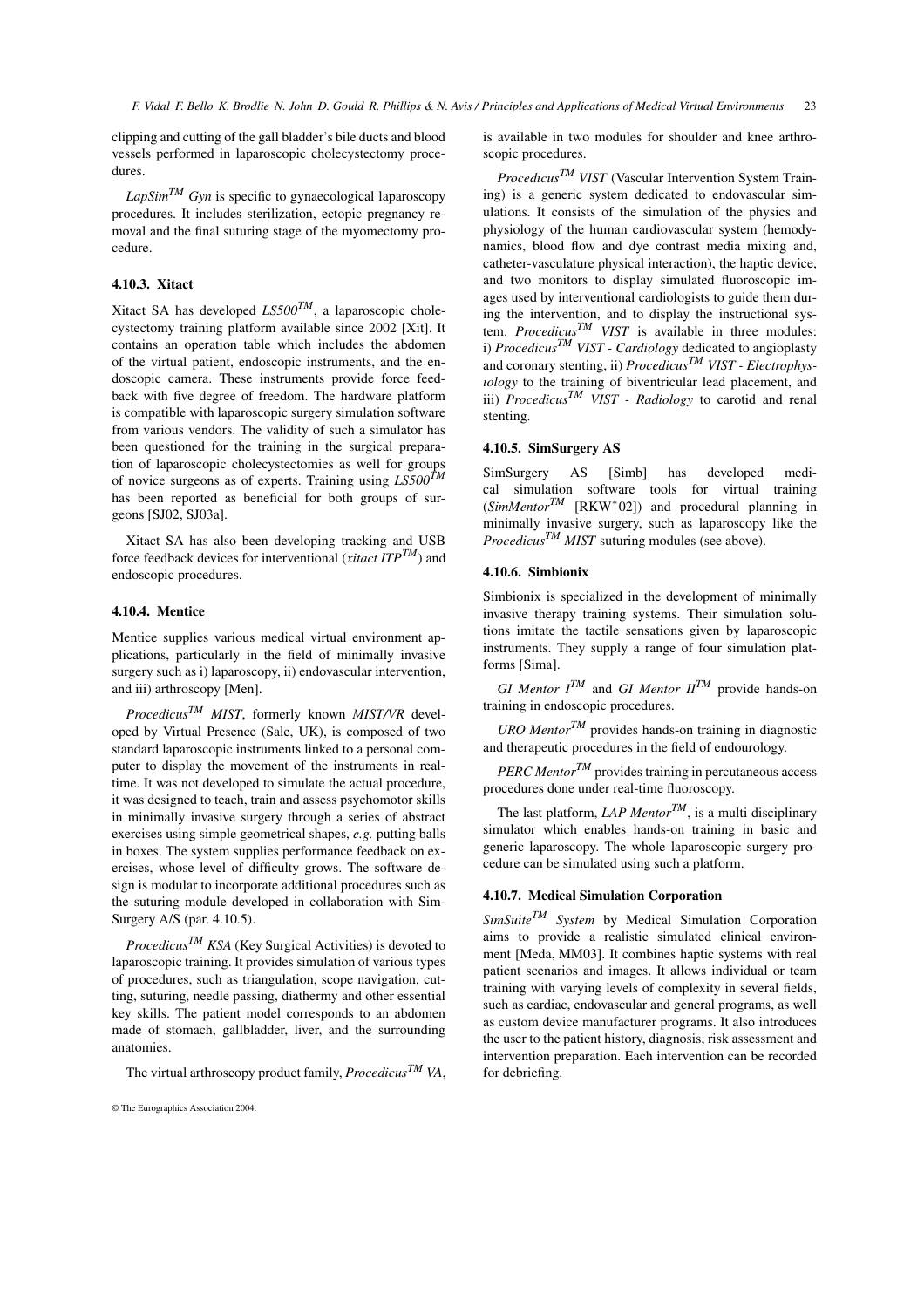# **4.10.8. Select-IT Vest Systems AG**

Select-IT VEST Systems AG has been developing a simulator for minimal invasive surgery, *VEST system* (Virtual Endoscopic Surgery Trainer) [Sel]. It is based upon a 3D-simulation development environment, *KISMET 3D-Simulation Software* by Forschungszentrum Karlsruhe [For]. The *VEST system* hardware platform consists of an artificial cavity, and a modified version of *Laparoscopic Impulse Engines* force feedback device by Immersion Medical (par. 4.10.1).

Currently, three software applications are available: i) *Basic Tasks Training* to become familiar with the system and with laparoscopic techniques, ii) *VSOne Cho* for the training in the gall bladder removal (laparoscopic cholecystomy) and, iii) *VSOne Gyn* which is devoted to laparoscopic surgery in gynecology.

# **4.10.9. Reachin**

In 2002, Reachin introduced its first medical product, *Reachin Laparoscopic Trainer* (RLT) [Rea]. This platform allows the training in basic dexterous skills and in cholecystectomy procedures. It supports both LSW haptic and VLI non-haptic devices by Immersion (par. 4.10.1). Training courses composition can be modified to vary difficulty levels, from a number of basic and progressively more advanced skill training courses to specific procedures. Every movement performed by the user can be recorded in order to measure and assess the progress of the trainees. In *Unique Forceback* training mode, the user is guided by the simulator by pre-recorded movements and the tutor's speech.

Reachin has been implementing an original immersive visualization technology, *Reachin Display*, which is composed by a CRT monitor capable of stereo refresh rates, CrystalEyes StereoGraphics shutter glasses [Ste], a **PHANTOM<sup>TM</sup>** haptic device by SensAble Technologies [Sen], Magellan/SpaceMouse [3Dc] and a semitransparent mirror. The monitor, which is rotated through 45 degree, projects images onto the mirror placed above the haptic device. Looking through the mirror, the user can see and feel 3D models floating in the space. In addition to its *Reachin Display*, a proprietary application programming interface (API), *Reachin API*, is also supplied to create scientific visualization or medical applications like surgical simulators with force feedback. It integrates C++, Python, VRML, OpenGL with their haptic rendering technology.

## **4.10.10. Digisens**

Digisens has developed a tool family, *HaptikFURL*, to teach dental medicine using stereoscopic glasses and a *PHANTOMTM* haptic device to improve the tactile feeling of students [Dig]. Teeth models are reconstructed from micro-CT volumes to accurately reproduced the surface and especially the inside of teeth in order to allow students to mill these virtual teeth.

# **4.10.11. Trends in Commercial Products**

Early simulators aimed at realism, but they were unsuccessful. Indeed, graphics hardware was too expensive, which prevented large-spread use, or was too slow, which did not make real-time simulations possible. One of the first successes probably was *MIST/VR* by Virtual Presence (par. 4.10.4). Its originality consisted of the task abstraction approach: manipulating simple 3D shapes using a laparoscopic user-interface.

Nowadays, simulating realism is becoming possible although many research challenges still remain, such as realistic physical behavior of deformable tissue, fluid flow, haptic modelling, *etc.* Indeed, the sensation is a key issue in surgery skills learning or training by simulation. The future will also undoubtedly see more variety of solutions, not only confined to the field of laparoscopy surgery, such as interventional radiology, open surgery techniques, and other specialist domains such as dental surgery.

#### **5. Future Challenges and Conclusions**

Medical applications that use computer graphics techniques are becoming commonplace. As the field begins to mature, we note that there are still many research challenges remaining including:

- Further integration of human, machine and information,
- Continuing strives for improved realism.
- Integration of computationally intensive tasks with Grid resources and high performance computing
- New application areas will emerge.
- Reducing cost will continue to be a priority.
- Validation of training simulators and computer graphics algorithms must be demonstrated.
- Moral and ethical issues will need to be addressed.

While we have no doubt that as these items are progressed the impact will be significant, a sea change in medical opinion will still be required. A significant learning curve has to be overcome by today's medical profession if the advances already achieved, never mind those to come, are to be translated into realities in health care and benefit to patients. The positive collaborations between computer scientists, clinicians, medical physicists and psychologists that are present in the majority of the projects described in this report augur well that this will happen.

## **References**

[3Dc] 3DCONNEXION: SpaceMouse. <http://www.3dconnexion.com/ spacemouseplus.htm> (accessed 19 May, 2004). [Ack] ACKERMAN J.: UNC Ultra-

sound/Medical Augmented Reality Research.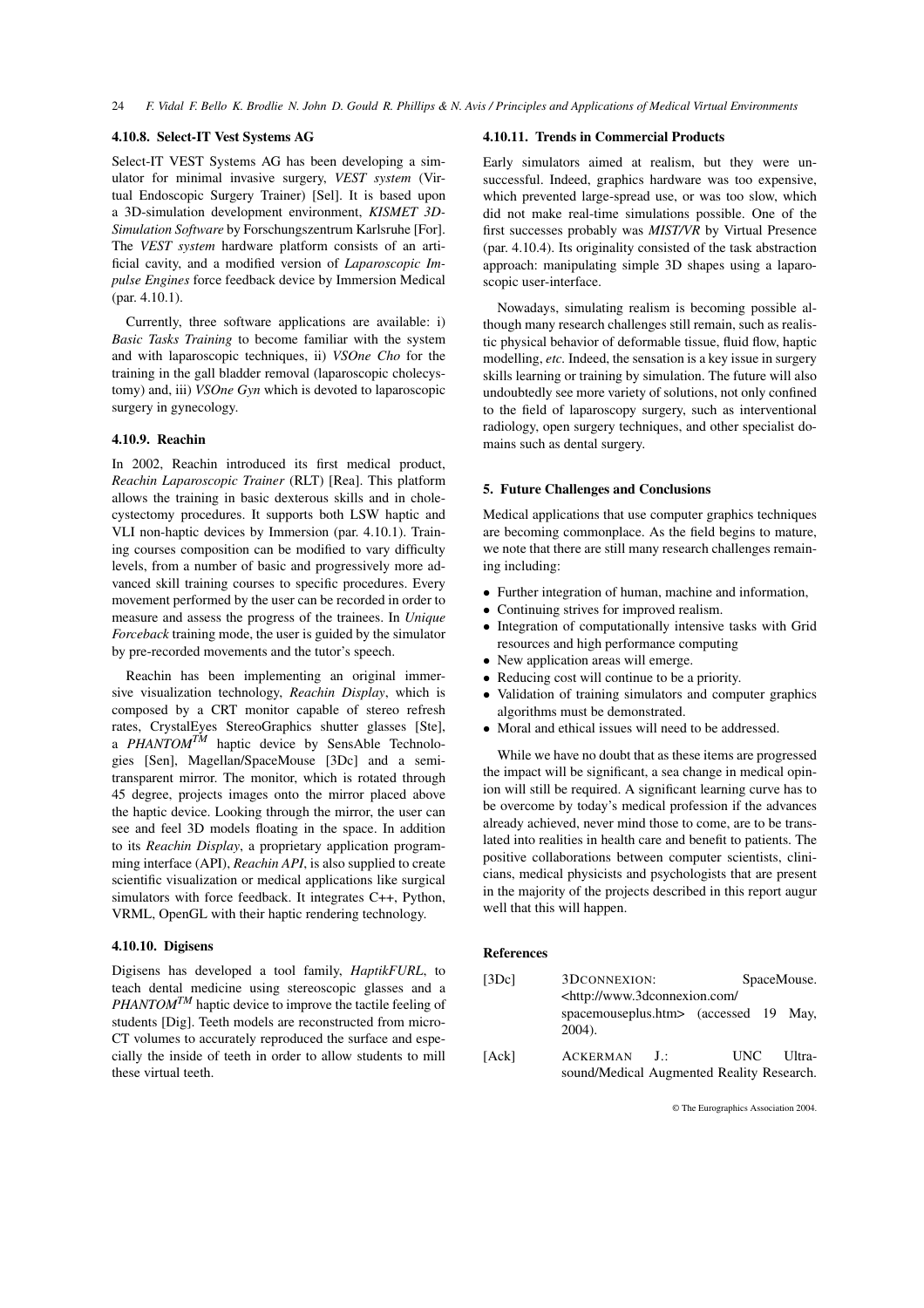<http://www.cs.unc.edu/˜us> (accessed 30 Jan 2004).

- $[AGG^*02]$ ARGUS M., GIACHETTI A., GOBBETTI E., ZANETTI G., ZORCOLO A., JOHN N. W., STONE R. J.: Mastoidechtomy simulation with combined visual and haptic feedback. In *Medicine Meets Virtual Reality 02/10, Studies in Health Technology and Informatics* (2002), IOS Press, pp. 17–23.
- $[APT^*03]$ 03] ALTEROVITZ R., POULIOT J., TASCHEREAU R., HSU I.-C., GOLDBERG K.: Simulating needle insertion and radioactive seed implantation for prostate brachytherapy. In *Medicine Meets Virtual Reality (MMVR 11)* (2003), Westwood J., et al, (Eds.), IOS press, pp. 19– 25.
- [Azu97] AZUMA R.: A survey of augmented reality. *Presence: Teleoperators & Virtual Environments 6*, 4 (Aug. 1997), 355–85.
- [BAB<sup>\*92]</sup> BERGAMASCO M., ALLOTA B., BISIO L., FERRETTI L., PARINI G., PRISCO G. M., SALSEDO F., SARTINI G.: An arm exoskeleton system for teleoperation and virtual environments applications. In *Proc. IEEE Int. Conference on Robotics and Automation* (1992), pp. 1449–54.
- [Bad01] BADAWI R. D.: Nuclear medicine. *Physics Education 36*, 6 (2001), 452–9.
- [BAJ\*97] BARRY C. D., ALLOTT C. P., JOHN N. W., MELLOR P. M., ARUNDEL P. A., THOM-SON D. S., WATERTON J. C.: Threedimensional freehand ultrasound: Image reconstruction and volume analysis. *Ultrasound in Med. & Biol. 23*, 8 (1997), 1209–24.
- [BB95] BUCKINGHAM R. A., BUCKINGHAM R. O.: Robots in operating theatres. *Br Med J 311* (1995), 1479–82.
- [BBF<sup>\*</sup>03] BERTI G., BENKNER S., FENNER J. W., FINGBERG J., LONSDALE G., MIDDLETON S. E., SURRIDGE M.: Medical simulation services via the grid. In *Proceedings of 1st European HealthGRID Conference* (Lyon, France, Jan. 16–17 2003), Nørager S., Healy J.-C., Paindaveine Y., (Eds.), EU DG Information Society, pp. 248–259.
- $[BBR^*]$ ] BORNIK A., BEICHEL R., REITINGER B., SORANTIN E., WERKGARTNER G., LEBERL F., SONKA M.: Augmented reality based liver surgery planning. EG2003 Medical Prize winning entry, 2003. <http://www.informatics.bangor.ac.uk/˜nigel/ eg2003-mp>.

- [BC96] BRO-NIELSEN M., COTIN S.: Real-time volumetric deformable models for surgery simulation using finite elements and condensation. *Computer Graphics Forum 15*, 3 (1996), 57– 66.
- [BD99] BRIDGES M., DIAMOND D. L.: The financial impact of training surgical residents in the operating room. *Am J Surg 177* (1999), 28–32.
- [ $BDK*04$ ] BASDOGAN C., DE S., KIM J., MUNIYANDI M., KIM H., SRINIVASAN M. A.: Haptics in minimally invasive surgical simulation and training. *IEEE Computer Graphics and Applications 24*, 2 (March/April 2004), 56–64.
- [BF00] BERCI G., FORDE K.: History of endoscopy what lessons have we learned from the past? *Surgical Endoscopy 14*, 1 (Jan. 2000), 5–15.
- [BFO92] BAJURA M., FUCHS H., OHBUCHI R.: Merging virtual objects with the real world: seeing ultrasound imagery within the patient. In *Proceedings of the 19th annual conference on Computer graphics and interactive techniques* (July 1992), ACM Press, pp. 203–10.
- [BHK01] BETKE M., HONG H., KO J. P.: Automatic 3d registration of lung surfaces in computed tomography scans. In *Fourth International Conference on Medical Image Computing and Computer-Assisted Intervention* (Utrecht, The Netherlands, 2001).
- [Ble93] BLEWETT J.: R.R. Wilson prize lecture: Advantures with accelerators. In *Particle Accelerator Conference* (1993), IEEE.
- [BMF<sup>\*03]</sup> BARTZ D., MAYER D., FISCHER J., LEY S., DEL RIO A., THUST S., HEUSSEL C., KAUCZOR H.-U., STRASSER W.: Hybrid segmentation and exploration of the human lungs. In *Proceedings of IEEE Visualization 2003* (2003).
- [BPBB02] BOUZIT M., POPESCU G., BURDEA G., BOIAN R.: The rutgers master ii-nd force feedback glove. In *Proceedings of IEEE VR 2002 Haptics Symposium* (Orlando, Florida, Mar. 2002), pp. 145–52.
- [BS00] BLUNDELL B., SCHWARZ A.: *Volumetric Three Dimensional Display Systems*. Wiley-IEEE Press, Mar. 2000.
- [BS03] BORDOLOI U. D., SHEN H.-W.: Space efficient fast isosurface extraction for large datasets. In *Proceedings of IEEE Visualization 2003* (2003), IEEE Computer Society, pp. 201–8.
- [BT02] BREHMER M., TOLLEY D.: Validation of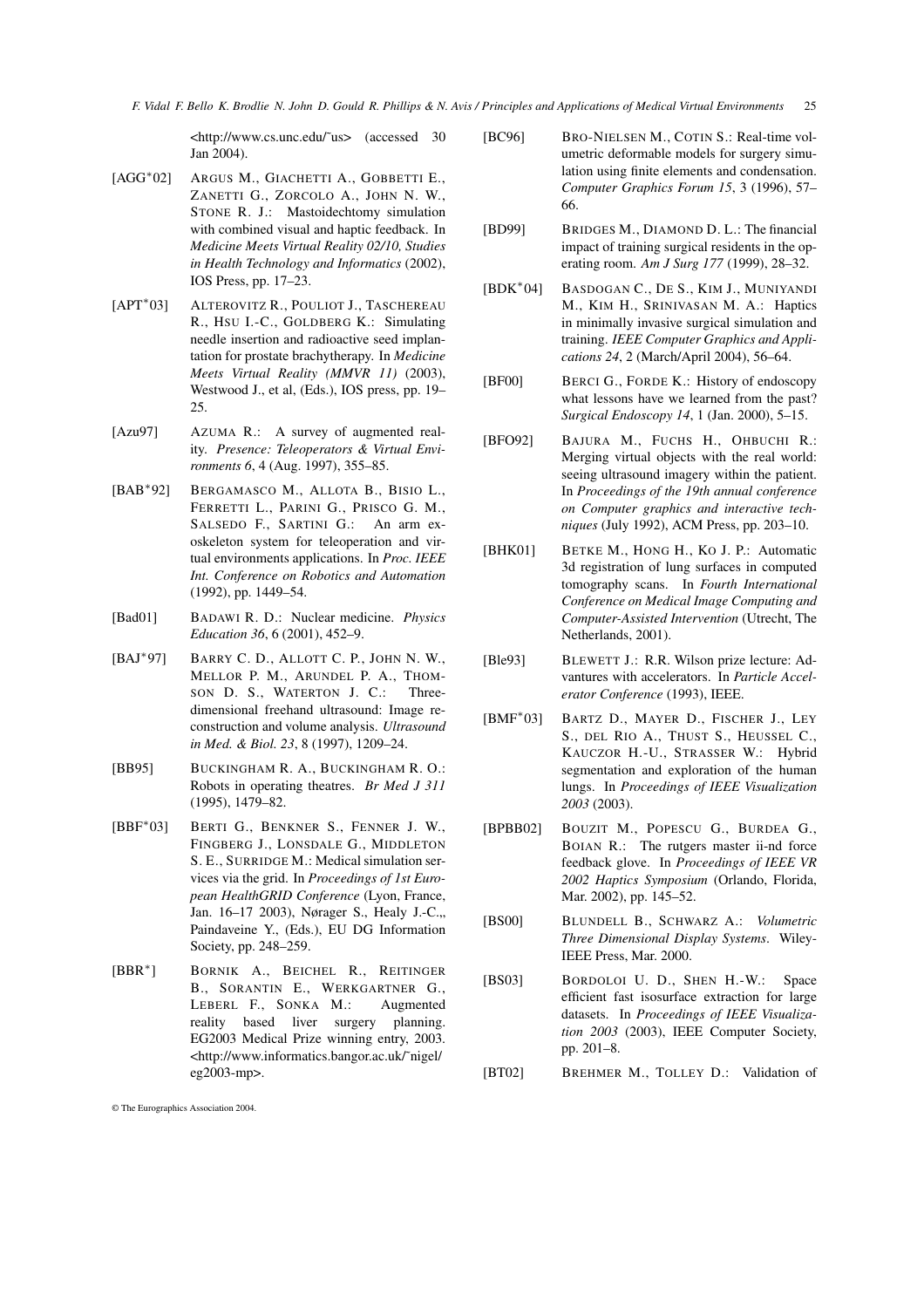a bench model for endoscopic surgery in the upper urinary tract. *European Urology 42*, 2 (2002), 175–80.

- $[BTB*04]$ BERKLEY J., TURKIYYAH G., BERG D., GANTER M., WEGHORST S.: Real-time finite element modeling for surgery simulation: An application to virtual suturing. *IEEE Transactions on Visualization and Computer Graphics 10*, 3 (May/June 2004), 314–25.
- [BUB<sup>\*</sup>01] BROUWER I., USTIN J., BENTLEY L., SHERMAN A., DHRUV N., TENDICKI F.: Measuring in vivo animal soft tissue properties for haptic modelling in surgical simulation. In *Medicine Meets Virtual Reality* (2001), Westwood J., et al, (Eds.), IOS Press, pp. 69–74.
- [BW00] BRODLIE K., WOOD J.: Recent advances in visualization of volumetric data: State of the art report. In *Eurographics* (Interlaken, Switzerland, 2000), pp. 65–84.
- $[CCA*02]$ CHALMERS N., CONWAY B., ANDREW H., PARKINSON A., BUTTERFIELD J. S., FAWCITT R. A.: Evaluation of angiography performed by radiographers and nurses. *Clinical Radiology 57*, 4 (Apr. 2002), 278–80.
- [CCF94] CABRAL B., CAM N., FORAN J.: Accelerated volume rendering and tomographic reconstruction using texture mapping hardware. In *Proceedings of the 1994 symposium on Volume visualization* (Tysons Corner, Virginia, United States, 1994), ACM Press, pp. 91–8.
- [CDAS01] CHAHADIA A., DECH F., ALI Z., SILVER-STEIN J. C.: Autocolorization of three dimensional radiological data. In *Medicine Meets Virtual Reality* (2001).
- [CDL04] CHANTHASOPEEPHAN T., DESAI J., LAU A.: Study of soft tissue cutting forces and cutting speeds. In *Medicine Meets Virtual Reality Conference (MMVR 12)* (Newport Beach, California, Jan. 2004), IOS Press, pp. 56–62.
- [CGS99] CIGNONI P., GANOVELLI F., SCOPIGNO R.: Introducing multiresolution representation in deformable modeling. In *SCCG* (Apr. 1999), pp. 149–58.
- $ICHB*981$ CHONG C. K., HOW T. V., BLACK R. A., SHORTLAND A. P., HARRIS P. L.: Development of a simulator for endovascular repair of abdominal aortic aneurysms. *Ann Biomed Eng 26*, 5 (Sep-Oct 1998), 798–802.
- $[CLB*02]$ CLŒTENS P., LUDWIG W., BOLLER E., PEYRIN F., SCHLENKER M., BARUCHEL J.:

3d imaging using coherent synchrotron radiation. *Image. Anal. Stereol. 21*, S1 (Dec. 2002), S75–S85.

- [Com] COMPUTER MOTION INC: Website. <http://www.computermotion.com> (accessed 31 Jan 2004).
- [CSA03] CARR H., SNOEYINK J., AXEN U.: Computing contour trees in all dimensions. *Comput. Geom. Theory Appl. 24*, 2 (2003), 75–94.
- $[CSD*92]$ 92] CRUZ-NEIRA C., SANDIN D. J., DEFANTI T. A., KENYON R. V., HART J. C.: The CAVE: audio visual experience automatic virtual environment. *Commun. ACM 35*, 6 (1992), 64–72.
- [DAS01] DECH F., ALI Z., SILVERSTEIN J. C.: Manipulation of volumetric patient data in a distributed virtual reality environment. In *Medicine Meets Virtual Reality* (2001).
- $[DGB*98]$ DONDELINGER R. F., GHYSELS M. P., BRISBOIS D., DONKERS E., SNAPS F. R., SAUNDERS J., DEVIERE J.: Relevant radiological anatomy of the pig as a training model in interventional radiology. *European Radiology 8*, 7 (1998), 1254–73.
- [Dig] DIGISENS: Digisens products. <http://www.digisens.fr/pages\_EN/home.html> (accessed 19 May, 2004).
- [DK91] DOI A., KOIDE A.: An efficient method of triangulating equi-valued surfaces by using tetrahedral cells. *IEICE Transactions E74*, 1 (Jan. 1991), 214–24.
- [DK98] DAWSON S., KAUFMAN J.: The imperative for medical simulation. *Proceedings of the IEEE 8*, 3 (Mar. 1998), 479–83.
- [DPD74] DEKKER D., PIZIALI R., DONG JR. E.: A system for ultrasonically imaging the human heart in three dimensions. *Comput. Biomed. Res. 7* (Dec. 1974), 544–53.
- [DPH<sup>\*</sup>03] DEMARLE D., PARKER S., HARTNER M., GRIBBLE C., HANSEN C.: Distributed interactive ray tracing for large volume visualization. In *IEEE Symposium on Parallel Visualization and Graphics* (Seattle, Wa, Oct. 2003), pp. 87–94.
- [DRJ02] DODD A., RIDING M., JOHN N. W.: Building realistic virtual environments using java and vrml. In *Third Irish Workshop on Computer Graphics* (Dublin, Ireland, 2002), pp. 53–61.
- [DS02] DIMAIO S., SALCUDEAN S.: Needle insertion modelling for the interactive simulation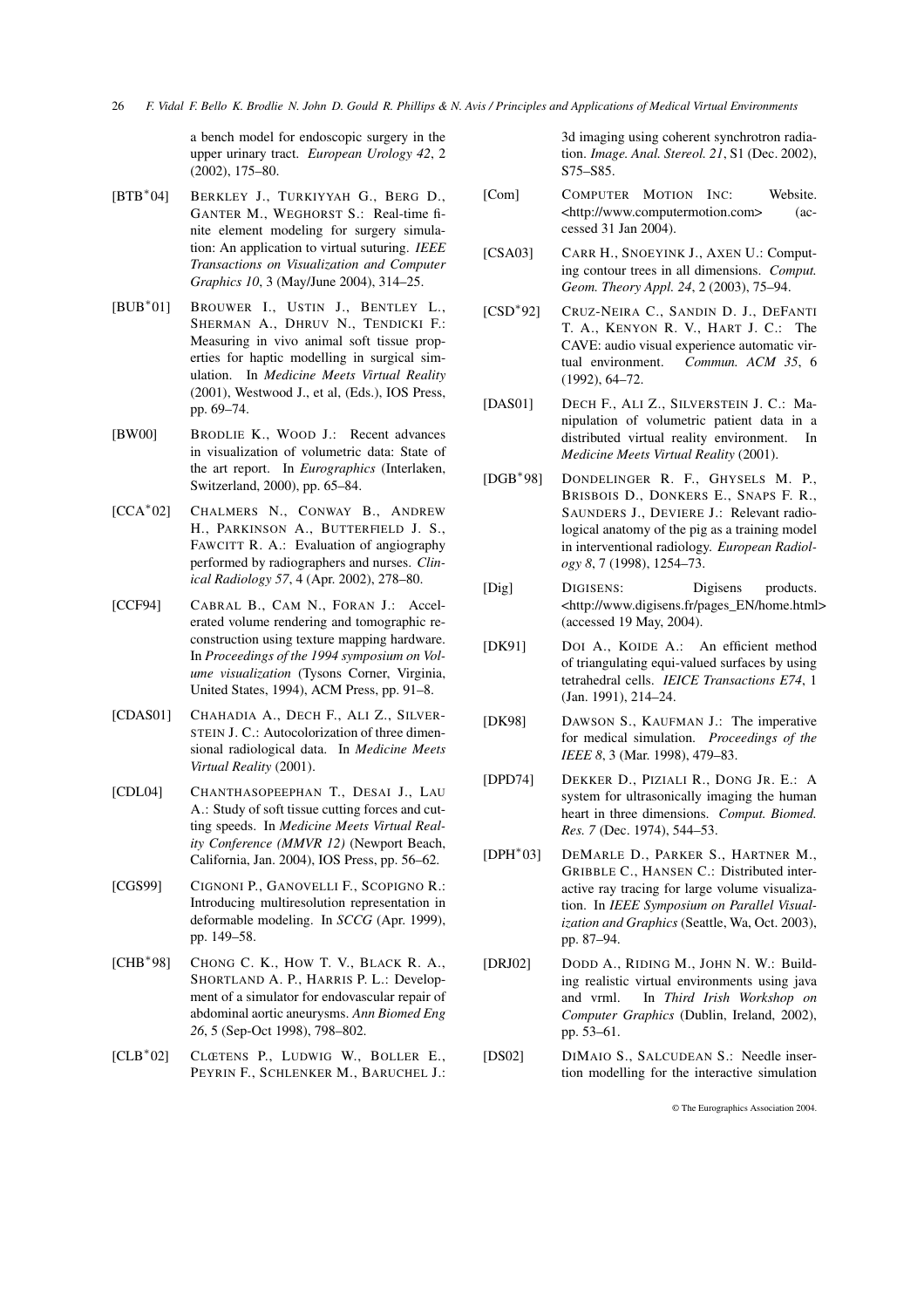of percutaneous procedures. In *Medical Image Computing & Computer-Assisted Intervention MICCAI 2002* (Tokyo, Sept. 2002), pp. 253– 60.

- [DSR<sup>\*99]</sup> DENTON E. R. E., SONODA L. I., RUECK-ERT D., RANKIN S. C., HAYES C., LEACH M., HILL D. L. G., HAWKES D. J.: Comparison and evaluation of rigid and non-rigid registration of breast mr images. *Journal of Computer Assisted Tomography* (1999).
- [Edu99] EDUCATION BOARD OF THE FACULTY OF CLINICAL RADIOLOGY: *Structured Training in Clinical Radiology*, 2nd ed. Royal College of Radiologists, Mar. 1999.
- $[EFE*00]$ ELLEAUME H., FIEDLER S., ESTÈVE F., BERTRAND B., CHARVET A. M., BERKVENS P., BERRUYER G., BROCHARD T., DUC G. L., NEMOZ C., RENIER M., SUORTTI P., THOMLINSON W., BAS J. F. L.: First human transvenous coronary angiography at the european synchrotron radiation facility. *Physics in Medicine and Biology 45*, 9 (2000), L39–L43.
- $[EKM^*00]$ EDWARDS P. J., KING A. P., MAURER JR. C. R., DE CUNHA D. A., HAWKES D. J., HILL D. L. G., GASTON R. P., FENLON M. R., JUSCZYZCK A., STRONG A. J., CHANDLER C. L., GLEESON M. J.: Design and evaluation of a system for microscopeassisted guided interventions (magi). *Medical Imaging, IEEE Transactions on 19*, 11 (Nov. 2000), 1082–93.
- [EMCP89] EVANS A. C., MARRET S., COLLINS L., PE-TERS T. M.: Anatomical functional correlative analysis of the human brain using 3d imaging systems. *SPIE 1092* (1989), 264–75.
- [Eur94] EUROPEAN ASSOCIATION OF ENDOSCOPIC SURGEONS: Training and assessment of competence. *Surg Endoscopy 8* (1994), 721–2.
- $[FBH<sup>*</sup>01]$ FIGL M., BIRKFELLNER W., HUMMEL W., HANEL R., HOMOLKA P., WATZINGER F., WANSCHITZ F., EWERS R., BERGMANN H.: Current status of the varioscope AR, a headmounted operating microscope for computeraided surgery. In *Proc. of ISAR '01 - The Second IEEE and ACM International Symposium on Augmented Reality* (New York, NY, Oct. 2001), pp. 20–9.
- [FK03] FRANKE A., KÜHL H.: Second-generation real-time 3d echocardiography: a revolutionary new technology. *Medica Mundi 47*, 2 (2003).

- [FLR<sup>\*98]</sup> FUCHS H., LIVINGSTON M. A., RASKAR R., COLUCCI D., KELLER K., STATE A., CRAWFORD J. R., RADEMACHER P., DRAKE S. H., MEYER A. A.: Augmented reality visualization for laparoscopic surgery. In *Proceedings of 1st International Conference on Medical Image Computing and Computer-Assisted Intervention* (USA, Oct. 1998).
- [For] FORSCHUNGSZENTRUM KARLSRUHE: The KISMET 3D-Simulation Software. <http://www-kismet.iai.fzk.de> (accessed 19 May, 2004).
- [Fre] FREITAS R.: Nanomedicine. <http://www.foresight.org/Nanomedicine/> (accessed 30 May, 2004).
- [Fri99] FRISKEN-GIBSON S. F.: Using linked volumes to model object collisions, deformation, cutting, carving, and joining. *IEEE Transactions on Visualization and Computer Graphics 5*, 4 (1999).
- [FRMR96] FAULKNER H., REGEHR G., MARTIN J., REZNICK R.: Validation of an objective structured assessment of technical skill for surgical residents. *Acad Med 71* (1996), 1363–5.
- [FRR96] FANG S., RAGHAVAN R., RICHTSMEIER J. T.: Volume morphing methods for landmark based 3d image deformation. In *Medical Imaging: Image processing* (1996), Loew M. H., Hanson K. M., (Eds.), vol. 2710, Bellingham, WA. SPIE, pp. 404–15.
- [GAW04] GRIMSTEAD I., AVIS N., WALKER D.: RAVE - resource aware visualization environment. *IEEE Trans Visualization and Computer Graphics* (2004). To be submitted.
- [GFB93] GLAUSER D., FLURY P., BURCKHARDT C. W.: Mechanical concept of the neurosurgical robot 'minerva'. *Robotica 11* (1993), 567– 75.
- [GH95] GUEZIEC A., HUMMEL R.: Exploiting triangulated surface extraction using tetrahedral decomposition. *Visualization and Computer Graphics, IEEE Transactions on 1*, Iss.4 (Dec. 1995), 328–42.
- [Gib97a] GIBSON S. F.: 3d chainmail: a fast algorithm for deforming volumetric objects. In *Proceedings of the 1997 symposium on Interactive 3D graphics* (Providence, Rhode Island, United States, 1997), ACM Press, pp. 149–ff.
- [Gib97b] GIBSON S. F.: *Linked Volumetric Objects Physicsbased Modeling*. Tech. rep., Mit-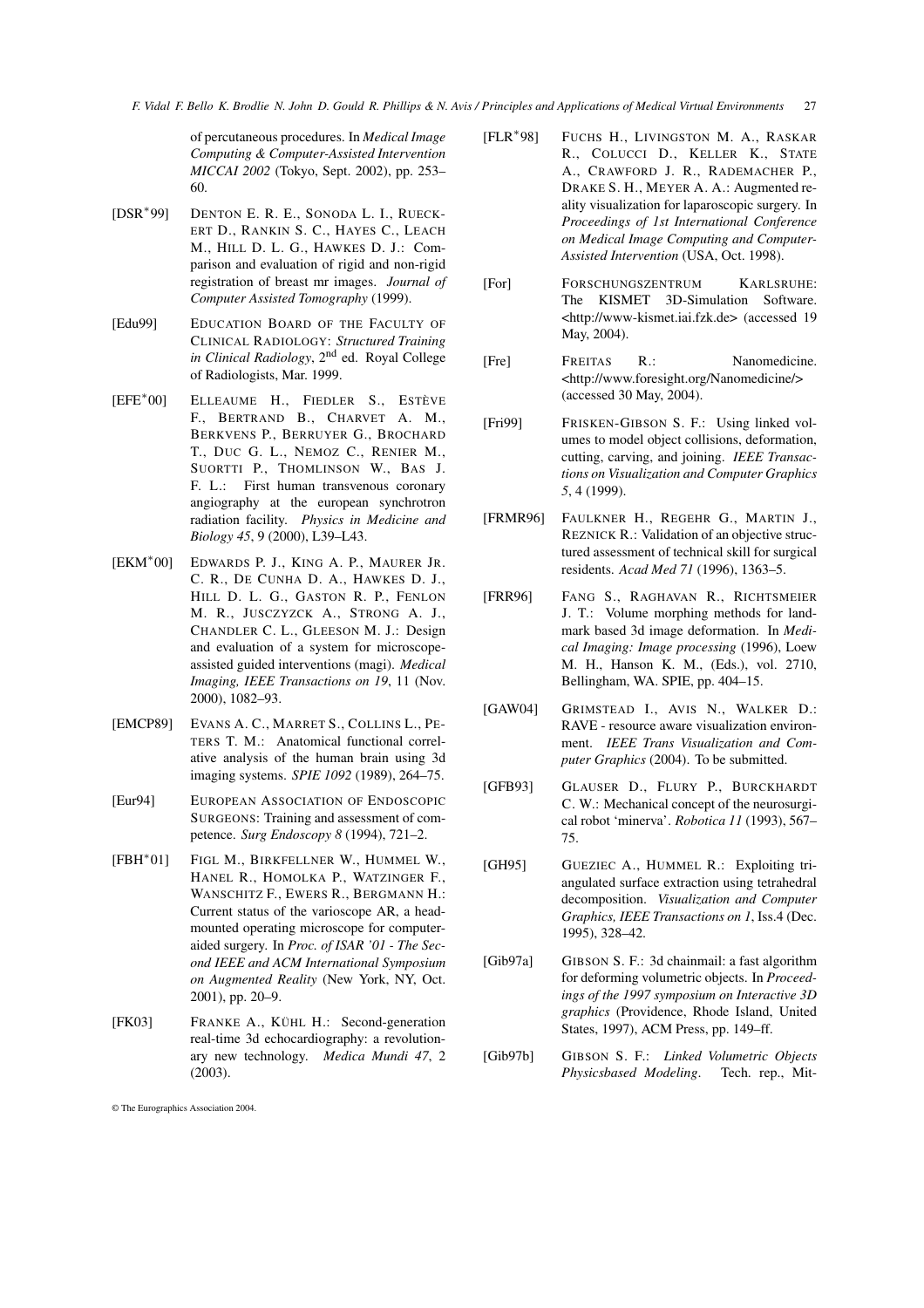subishi Electric Research Laboratories, Nov. 1997. Available at <http://www.merl.com>.

- [Gol00] GOLDBERG B.: Obstetric US Imaging: The Past 40 Years. *Radiology 215*, 3 (2000), 622– 9.
- [GPO02] GEROVICHEV O., PANADDA M., OKAMURA A.: The effect of visual and haptic feedback on manual and teleoperated needle insertion. In *Medical Image Computing & Computer-Assisted Intervention MICCAI 2002* (Tokyo, Sept. 2002), pp. 147–54.
- [HATK00] HAKER S., ANGENENT S., TANNENBAUM A., KIKINIS R.: Nondistorting flattening maps and the 3d visualization of colon ct images. *IEEE Trans. on Medical Imaging 19* (2000), 665–70.
- [HB52] HOWRY P., BLISS W.: Ultrasonic visualization of soft tissue structures of the body. *J. Lab. Clin. Med. 40*, 4 (Oct. 1952), 579–92.
- [HCLR94] HAYWARD V., CHOKSI J., LANVIN G., RAMSTEIN C.: Design and multi-objective optimization of a linkage for a haptic interface. In *Advances in Robot Kinematics*(1994), Lenarcic J., Ravani B., (Eds.), Kluver Academic, pp. 352–9.
- $[HEM*04]$ HEALEY A., EVANS J., MURPHY M., GOULD D., PHILLIPS R., WARD J., JOHN N., BRODLIE K., BULPIT A., CHALMERS N., GROVES D., HATFIELD F., HOW T., DIAZ B., FARRELL M., KESSEL D., BELLO F.: Challenges realising effective radiological interventional virtual environments: The CRaIVE approach. In *Medicine Meets Virtual Reality Conference (MMVR 12)* (Newport Beach, California, Jan. 2004), IOS Press, pp. 127–9.
- [HHH01] HAJNAL J. V., HILL D. L. G., HAWKES D. J. (Eds.): *Medical Image Registration*. CRC Press, 2001.
- [Hir] HIRSCH T.: MEDical Augmented Reality for PAtients. <http://www.medarpa.de/englisch/index.html> (accessed 30 May, 2004).
- [HL77] HERMAN G. T., LIU H. K.: Display of threedimensional information in computed tomography. *J Comput Assist Tomogr 1* (1977), 155– 60.
- $[HLN^*02]$ HÖFER U., LANGEN T., NZIKI J., ZEITLER F., HESSER J., MÜLLER U., VOELKER W., MÄNNER R.: Cathi - catheter instruction sys-

tem. In *Proc. Computer Assisted Radiology and Surgery* (Paris, 2002), pp. 101–6.

- [HMM<sup>\*</sup>98] HILL D. L. G., MAURER C. R., MACIUNAS R. J., BARWISE J. A., FITZPATRICK J. M., WANG M. Y.: Measurement of intraoperative brain surface deformation under a craniotomy. *Neurosurgery 43* (1998), 514–28.
- [Hou73] HOUNSFIELD G.: Computerized transverse axial scanning (tomography): Part 1. description of system. *Br J Radiol* (1973), 1016–22.
- [HRC<sup>\*91]</sup> HAWKES D. J., ROBINSON L., CROSSMAN J. E., SAYMAN H. B., MISTRY R., MAISEY M. N.: Registration and display of the combined bone scan and radiograph in the diagnosis and management of wrist injuries. *European Journal of Nuclear Medicine 18* (1991).
- [HRGV01] HALLER J. W., RYKEN T. C., GALLAGHER T. A., VANNIER M. W.: Image guided therapy: Infrastructure for practical applications. *Academic Radiology 8* (2001).
- [HRH<sup>\*95]</sup> HAWKES D. J., RUFF C. F., HILL D. L. G., STUDHOLME C., EDWARDS P. J., WONG W. L.: 3d multimodal imaging in image guided interventions. In *Medical imaging: analysis of multimodality 2D/3D images* (1995), Beolchi L., Kuhn M. H., (Eds.), vol. Vol. 19 of Studies in health, technology and informatics, IOS Press, Amsterdam, pp. 83–100.
- [HZTS01] HU S. M., ZHANG H., TAI C. L., SUN J. G.: Direct manipulation of ffd: efficient explicit solutions and decomposable multiple point constraints. *Visual Computer 17*, 6 (2001), 370–9.
- [Imma] IMMERSION CORPORATION: 3d interaction. <http://www.immersion.com/3d> (accessed 31 Jan 2004).
- [Immb] IMMERSION CORPORATION: Website. <http://www.immersion.com> (accessed 17 May, 2004).
- [Inta] INTEGRATED SURGICAL SYSTEMS: Website. <http://www.robodoc.com> (accessed 31 Jan 2004).
- [Intb] INTERSENSE: Website. <http://www.isense.com/> (accessed 31 Jan 2004).
- [Intc] INTUITIVE SURGICAL: Website. <http://www.intuitivesurgical.com> (accessed 31 Jan 2004).
- [Int01] INTENSITY MODULATED RADIATION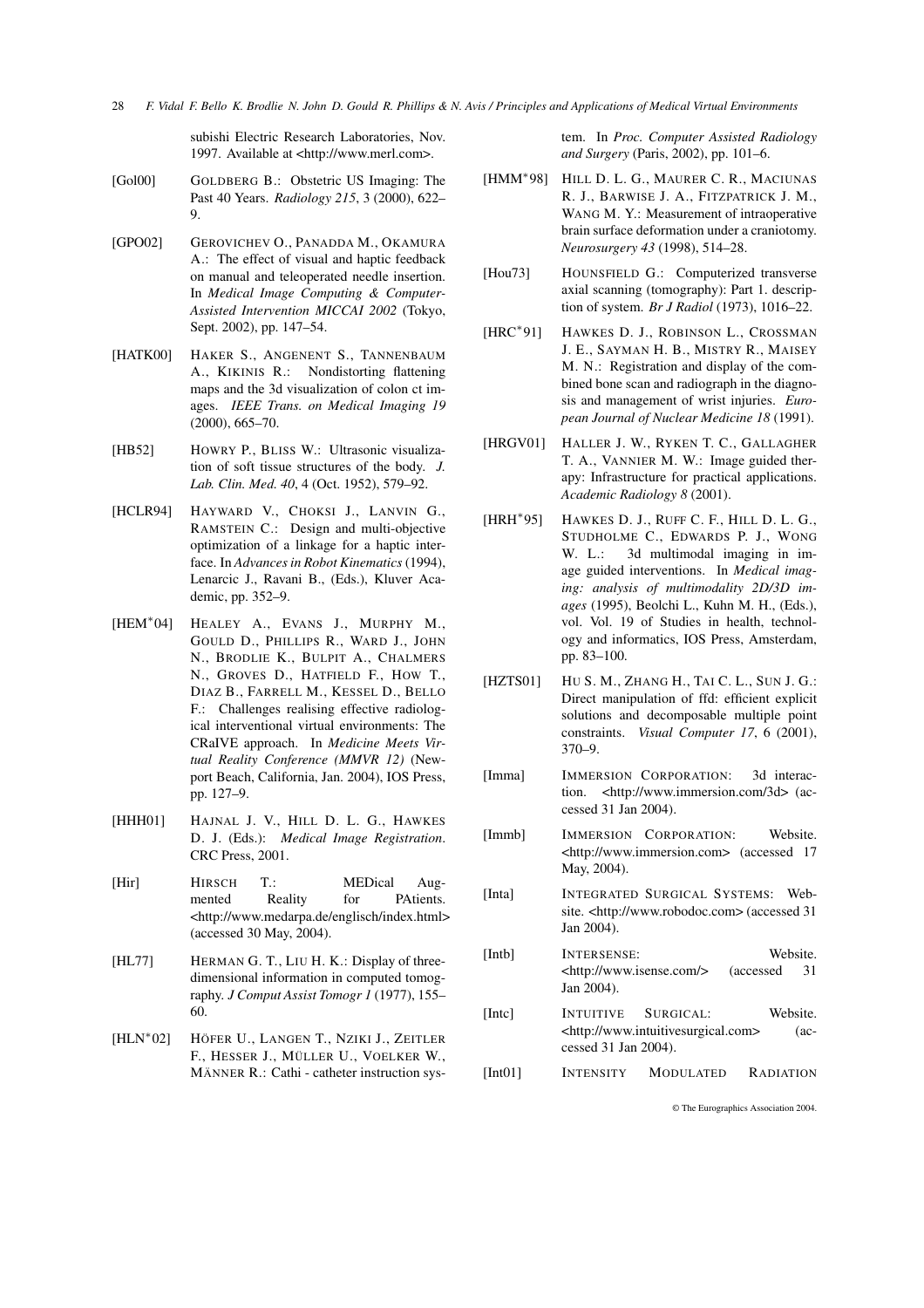THERAPY COLLABORATIVE WORKING GROUP: Intensity-modulated radiotherapy: current status and issues of interest. *Int. J. Radiation Oncology Biol. Phys 51*, 4 (2001), 880–914.

- [Jen95] JENSEN F.: 100 years of x-rays. *Medica Mundi 40*, 3 (1995).
- [JM00] JURAFSKY D., MARTIN J.: *Speech and Language Processing: An Introduction to Natural Language Processing, Computational Linguistics and Speech Recognition*. Prentice Hall, Jan. 2000.
- [JM03] JOHN N. W., MCCLOY R. F.: Navigating and visualising three-dimensional data sets. *British Journal Radiology Special Issue: Image Processing and Visualisation* (2003). To appear.
- [JR99] JOHN N., RIDING M.: Surgical simulators using the world wide web - this must be the way forward? In *UKVRSIG 99* (Salford, Sept. 1999).
- $[IRP*01]$ JOHN N. W., RIDING M., PHILLIPS N. I., MACKAY S., STEINEKE L., FONTAINE B., REITMAYR G., VALENCIC V., ZIMIC N., EMMEN A., MANOLAKAKI E., THEODOROS D.: Web-based surgical educational tools. In *Medicine Meets Virtual Reality 2001, Studies in Health Technology and Informatics* (2001), vol. 81, IOS Press, pp. 212–7.
- [KAM00] KÜHNAPFEL U., AKMAK H. K. C., MAASS H.: Endoscopic surgery training using virtual reality and deformable tissue simulation. *Computers & Graphics 24* (2000), 671–82.
- [Kee01] KEEVIL S. F.: Magnetic resonance imaging in medicine. *Physics Education 36*, 6 (2001), 476–85.
- $[KEM*00]$ KING A., EDWARDS P., MAURER J., DE-CUNHA D., GASTON R., HILL D., HAWKES D., FENLON M., STRONG A., COX T., GLEESON M.: Stereo augmented reality in the surgical microscope. *Presence: Teleoperators and Virtual Environments 9*, 4 (2000), 360–8.
- [KHSG92] KALL B. A., HELLY P. J., STIRLING S. O., GOERSS S. J.: Computer-assisted stereotactic neurosurgery: Functional design and clinical applications. In *International Conference of the IEEE EMBS* (Paris, France, 1992).
- [KKH<sup>\*</sup>00] KAY C., KULLING D., HAWES R., YOUNG J., COTTON P.: Virtual endoscopy - comparison with colonoscopy in the detection of

© The Eurographics Association 2004.

space-occupying lesions of the colon. *Endoscopy 32*, 3 (2000), 226–32.

- [KKK95] KELLER P., KOUZES R., KANGAS L.: Transmission of olfactory information for telemedicine. In *Interactive Technology and the New Paradigm for Healthcare*, vol. 18 of *Studies in Health Technology and Informatics*. IOS Press, 1995, pp. 168–72.
- [KS88] KAK A., SLANEY M.: *Principles of Computerized Tomographic Imaging*. IEEE PRESS, 1988.
- [KTK<sup>\*</sup>02] KATAOKA H., TOSHIKATSU W., KIYOYUKI C., KAZUYUKI M., SIMONE C., OKAMURA A.: Measurement of the tip and friction force acting on a needle during penetration. In *Medical Image Computing and Computer-Assisted Intervention MICCAI 2002* (Tokyo, Japan, Sept. 2002), pp. 216–23.
- [KVR03] KRENNING B. J., VOORMOLEN M. M., ROELANDT J. R.: Assessment of left ventricular function by three-dimensional echocardiography. *Cardiovascular Ultrasound 1*, 12 (Sept. 2003).
- [KW03] KRUGER J., WESTERMANN R.: Acceleration techniques for gpu-based volume rendering. In *Proceedings of IEEE Visualization 2003* (2003), IEEE Computer Society, pp. 287–92.
- [KWFG03] KANITSAR A., WEGENKITTL R., FLEIS-CHMANN D., GROLLER E.: Advanced curved planar reformation: Flattening of vascular structures. In *Proceedings of IEEE Visualization 2003* (2003), IEEE Computer Society, pp. 43–50.
- [KWTM03] KINDLMANN G., WHITAKER R., TASDIZEN T., MOLLER T.: Curvature-based transfer functions for direct volume rendering: Methods and applications. In *Proceedings of IEEE Visualization 2003* (2003), IEEE Computer Society, pp. 513–20.
- [LB03a] LI Y., BRODLIE K.: Soft object modelling with generalised chainmail - extending the boundaries of web-based graphics. *Computer Graphics Forum 22*, 4 (2003), 717–27.
- [LB03b] LOPES A., BRODLIE K.: Improving the robustness and accuracy of the marching cubes algorithm for isosurfacing. *IEEE Transactions on Visualization and Computer Graphics 9* (2003), 16–29.
- [LC87] LORENSEN W. E., CLINE H. E.: Marching cubes: A high resolution 3d surface construction algorithm. In *Proceedings of the*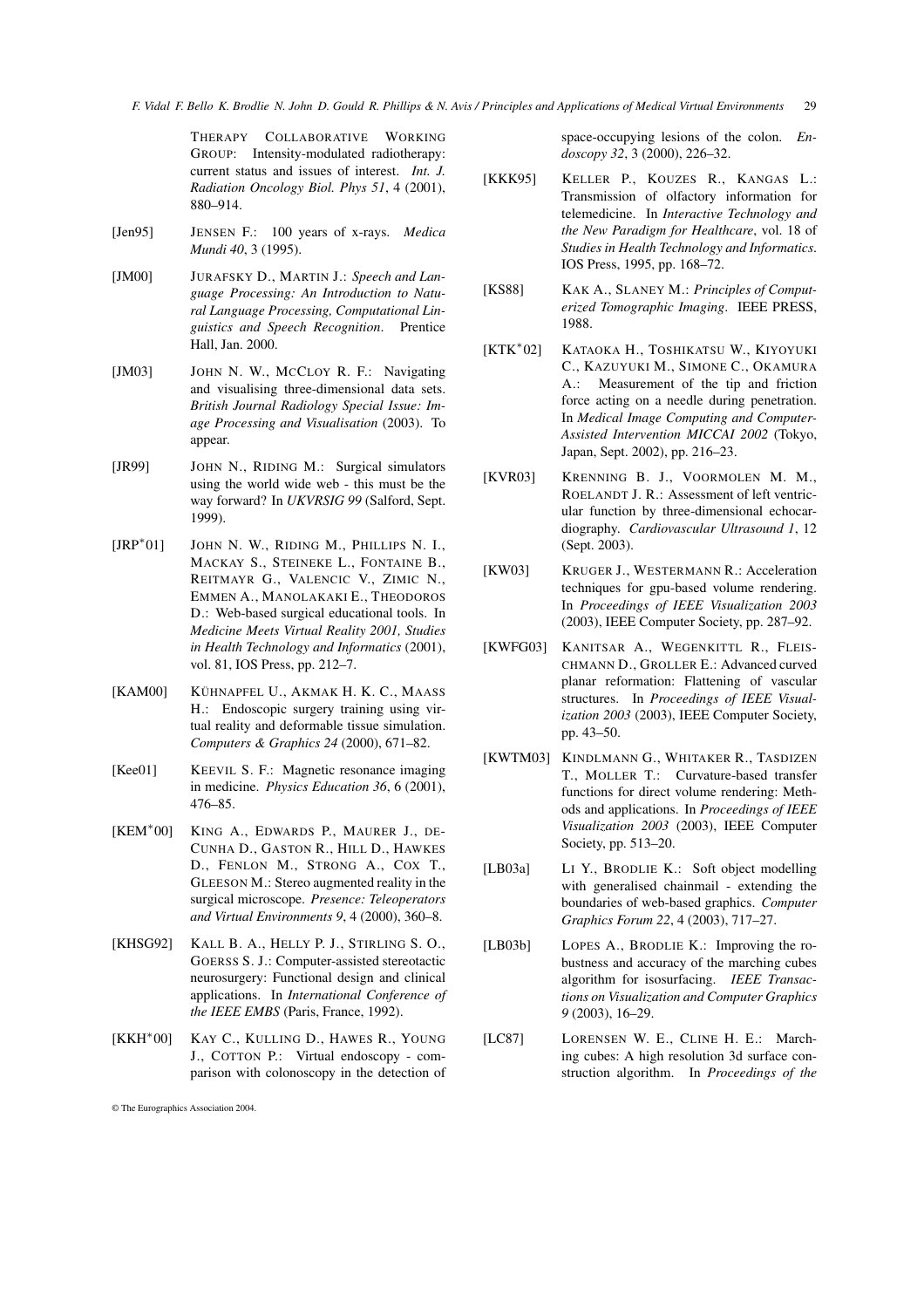*14th annual conference on Computer graphics and interactive techniques* (1987), ACM Press, pp. 163–9.

- [LC97] LUECKE G. R., CHAI Y. H.: Contact sensation in the synthetic environment using the isu force reflecting exoskeleton. In *IEEE Virtual Reality Annual Symposium (VRIAS'97)* (Albuquerque, New Mexico, Mar. 1997), pp. 192–8.
- [LCG98] LATHAN C., CLEARY K., GRECO R.: Development and evaluation of a spine biopsy simulator. *Studies in Health Technology & Informatics 50* (1998), 375–6.
- $[LCK*93]$ LORENSEN W., CLINE H., KIKINIS R., AL-TOBELLI D., GLEASON L., JOLESZ F.: Enhancing reality in the operating room. In *Proceedings of the 1993 IEEE Visualisation Conference* (1993), pp. 410–5.
- [Lev90] LEVOY M.: Efficient ray tracing of volume data. *ACM Trans. Graph. 9*, 3 (1990), 245– 61.
- [Lit96] LITYNSKI G. S.: *Highlights in the history of laparoscopy*. Frankfurt/M: Bernert Verlag, 1996.
- [Lit99] LITYNSKI G. S.: Endoscopic surgery: The history, the pioneers. *World Journal of Surgery 23*, 8 (Aug. 1999), 745–53.
- [LIW<sup>\*</sup>95] LUNDERQUIST A., IVANCEV K., WALLACE S., ENGE I., LAERUM F., KOLBENSTVEDT A. N.: The acquisition of skills in interventional radiology by supervised training on animal models: a three year multicentre experience. *Cardiovascular and Interventional Radiology 18*, 4 (Jul-Aug 1995), 209–11.
- [Log] LOGITECH INC.: Website. <http://www.logitech.com> (accessed 31 Jan 2004).
- [LTK03] LIU A., TENDICK F., KAUFMANN N.: A tutorial on surgical simulation: Past, present, and future. Tutorial in Medicine Meets Virtual Reality 2002 Conference, See <http://simcen.usuhs.mil/Surgery/ publications/> (accessed Oct. 2003), Oct. 2003.
- $[MAS^* 02]$ MASTRANGELO M., ADRALES G., STICH J., HOSKINS J., WITZKE D., GARRISON, CHU U., WEISS C., NICHOLLS M., MUNCH L., JOHNSTON L., REDDY K., RANJAN D., BUCK, PARK A.: Enhanced preoperative planning for laparoscopic donor nephrectomy via 3-d image processing. Presented at the 8th

World Congress of Endoscopic Surgery. New York, Mar. 2002.

- [MCV96] MAES F., COLLINGNON A., VANDER-MEULEN D.: Multi-modality image registration by maximization of mutual information. *IEEE Transactions on Medical Imaging* (June 1996), 14–22.
- [Meda] MEDICAL SIMULATION CORPORATION: SimSuite. <http://www.simsuiteed.com> (accessed 19 May, 2004).
- [Medb] MEDICIMAGING: website. <http://www.medicimaging.com> (accessed 26 Jan 2004).
- [Medc] MEDIVISION ADVANCED SUPPORT SYS-TEMS: Website. <http://www.medivision.ch> (accessed 7 June, 2004).
- [Meg02] MEGIBOW A.: Three-D offers workflow gains, new diagnostic options. *Diagnostic Imaging* (Nov. 2002), 83–93.
- [Men] MENTICE: Website. <http://www.mentice.com> (accessed 18 May, 2004).
- [Mer91] MERALD J.: Interventional imaging: a new speciality in between radiology and surgery. *Bulletin de l'Académie Nationale de Médecine 175*, 7 (Oct. 1991), 1079–84.
- [Mez01] MEZRICH R. S.: Guest editorial, imageguided surgery. *Academic Radiology 8* (2001).
- [MF93] MAURER C. R., FITZPATRICK J. M.: A review of medical image registration. In *Interactive Image Guided Neurosurgery* (1993), Maciunas R. J., (Ed.), American Association of Neurological Surgeons, pp. 17–44.
- [MFG<sup>\*95]</sup> MAURER C. R., FITZPATRICK J. M., GAL-LOWAY R. L., WANG M. Y., MACIUNAS R. J., ALLEN G. S.: The accuracy of imageguided neurosurgery using implantable fiducial markers. In *Proc. Computed Assisted Radiology 1995* (1995), Berlin:Springer-Verlag, pp. 1197–202.
- [MFM<sup>\*92]</sup> MANDAVA V. R., FITZPATRICK J. M., MAU-RER C. R., MACIUNAS R. K., ALLEN G. S.: Registration of multimodal volume head images via attached markers. In *SPIE Medical Imaging 92: Image Processing* (1992), vol. 1652, pp. 271–82.
- [MFW<sup>\*97]</sup> MAURER C. R., FITZPATRICK J. M., WANG M. Y., GALLOWAY R. L., MACIUNAS R. J., ALLEN G. S.: Registration of head volume images using implantable fiducial mark-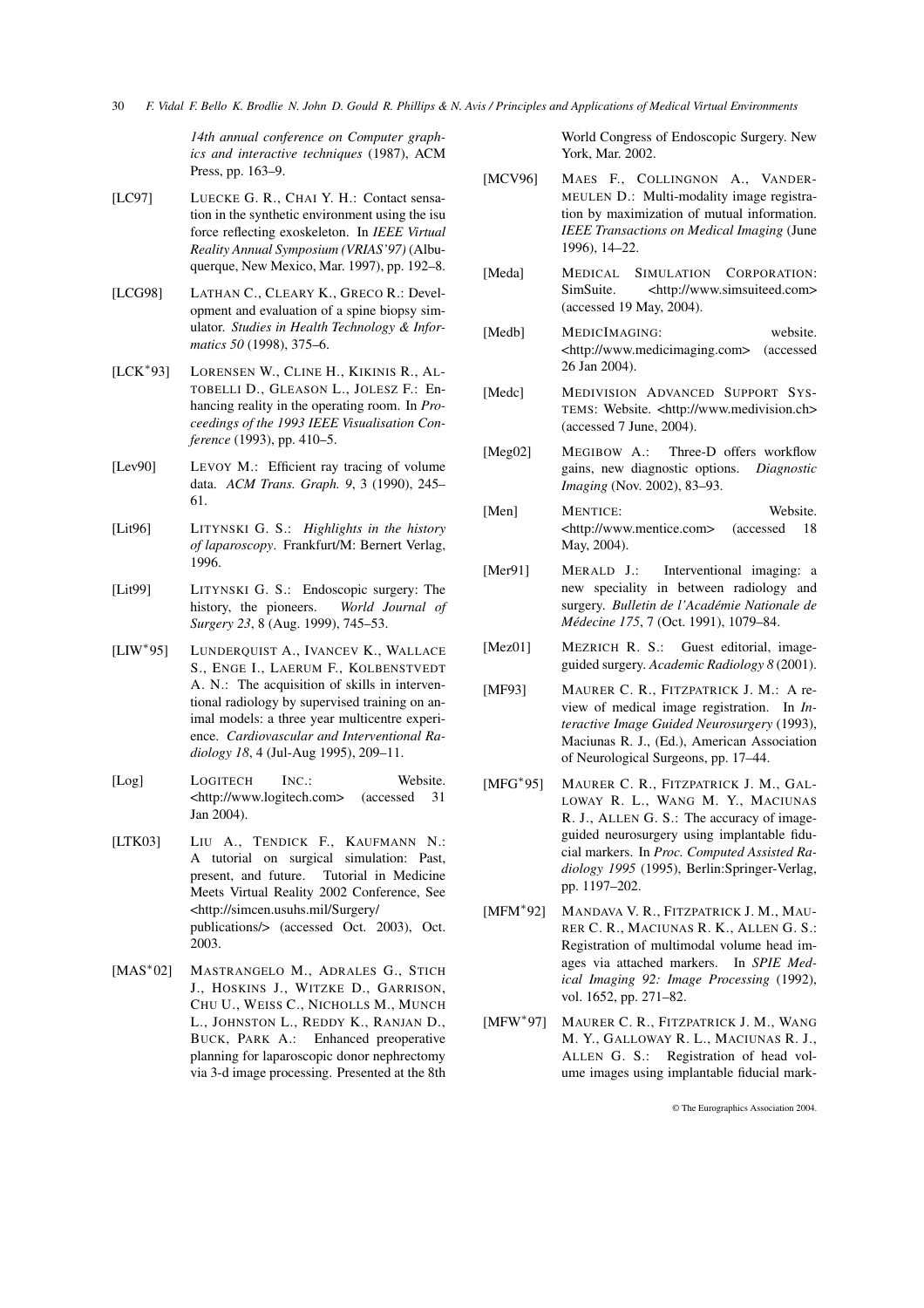ers. *IEEE Transactions on Medical Imaging 16* (1997), 447–62.

- $[MGB^*04]$ MOCK U., GEORG D., BOGNER J., AUBERGER T., POTTER R.: Treatment planning comparison of conventional, 3d conformal, and intensity-modulated photon (IMRT) and proton therapy for paranasal sinus carcinoma. *Int J Radiat Oncol Biol Phys 58*, 1 (Jan. 2004), 147–54.
- [MHG00] MROZ L., HAUSER H., GRÖLLER E.: Interactive high-quality maximum intensity projection. In *Proceedings of EUROGRAPHICS 2000* (2000), pp. C341–C350.
- [MHS99] MEISSNER M., HOFFMANN U., STRASSER W.: Enabling classification and shading for 3d texture mapping based volume rendering using opengl and extensions. In *IEEE Visualizationn'99 Proc* (1999).
- [Mica] MICROSOFT CORP.: Sidewinder products. <http://www.microsoft.com/hardware/ sidewinder/devices/default.asp> (accessed 31 Jan 2004).
- [micb] MICROTEC: Website. <http://www.microtec-d.com/html/ a\_homepage/e\_start.html> (accessed 9 May 2003).
- [Micc] MICROVISION: Website. <http://www.mvis.com> (accessed 30 Jan 2004).
- [Mic01] MICHAEL G.: X-ray computed tomography. *Physics Education 36*, 6 (2001), 442–51.
- [MJ03] MCCLOY R. F., JOHN N. W.: Remote visualization of patient data in the operating theatre during helpato-pancreatic surgery. *Computer Assisted Radiology and Surgery* (2003), 53–8.
- [MJS<sup>\*</sup>03] 03] MOORTHY K., JIWANJI M., SHAH J., BELLO F., MUNZY Y., DARZI A.: Validation of a web based training tool for lumbar puncture. In *Medicine Meets Vitual Reality 11* (2003), Westwood J., et al, (Eds.), IOS press, pp. 219–25.
- [ML97] MACDONALD L., LOWE A. (Eds.): *Display Systems: Design and Application*. Display Technology. John Wiley & Sons, 1997.
- [MM03] MCCORMICK D., MARONE G.: Medical simulation training: A proven high-tech training method is earning its place in medicine. *Endovascular Today* (Jan./Feb. 2003).
- [MMB<sup>∗</sup> MOORTHY K., MANSOORI M., BELLO F., HANCE J., UNDRE S., MUNZ Y., DARZY

© The Eurographics Association 2004.

 $A \cdot$  Evaluation of the benefit of VR simulation in a multi-media web-based educational tool. In *Medicine Meets Vitual Reality 12* (Newport Beach, California, Jan. 2004), IOS Press, pp. 247–52.

- [MMSD03] MOORTHY K., MUNZ Y., SARKER S. K., DARZI A.: Objective assessment of technical skills in surgery. *BMJ 327* (2003), 1032–7.
- [MRR<sup>\*97]</sup> MARTIN J., REGEHR G., REZNICK R., MACRAE H., MURNAGHAN J., HUTCHISON C., BROWN M.: Objective structured assessment of technical skill (OSATS) for surgical residents. *Br J Surg 84*, 2 (Feb. 1997), 273–8.
- [MS01] MCCLOY R., STONE R.: Virtual reality in surgery. *BMJ 323* (2001), 912–5.
- [MV98] MAINTZ J. B. A., VIERGEVER M. A.: A survey of medical image registration. *Medical Image Analysis 2* (1998).
- [MWB<sup>\*97]</sup> MCFARLAND E. G., WANG G., BRINK J. A., BALFE D. M., HEIKEN J. P., VAN-NIER M. W.: Spiral computed tomographic colonography: Determination of the central axis and digital unravelling of the colon. *Acad Radiol 4* (1997), 367–73.
- [NDI] NDI: Website. <http://www.ndigital.com/index.html> (accessed 31 Jan 2004).
- [NT98] NEDEL L. P., THALMANNN D.: Real time muscle deformations using mass-spring systems. In *Proceedings of CGI'98* (1998), IEEE Computer Society Press, pp. 156–65.
- [PBKD02] PALOC C., BELLO F., KITNEY R., DARZI A.: Online multiresolution volumetric mass spring model for real time soft tissue deformation. In *MICCAI'02* (2002), pp. 219–26.
- [PBM<sup>\*92]</sup> PAUL H. A., BARGAR W. L., MITTLESTADT B., MUSITS B., TAYLOR R. H., KAN-ZANIDES P., ZUHARS J., WILLIAMSON B., HANSON W.: Development of a surgical robot for cementless total hip arthoplasty. *Clin Orthop 354* (1992), 82–91.
- [PDM<sup>\*96]</sup> PETERS T., DAVEY B., MUNGER P., COMEAU R., EVANS A., OLIVIER A.: Threedimensional multimodal image-guidance for neurosurgery. *IEEE Transactions on medical imaging 15*, 2 (1996).
- [PHK<sup>\*99]</sup> PFISTER H., HARDENBERGH J., KNITTEL J., LAUER H., SEILER L.: The volumepro real-time ray-casting system. In *Proceedings of the 26th annual conference on Computer*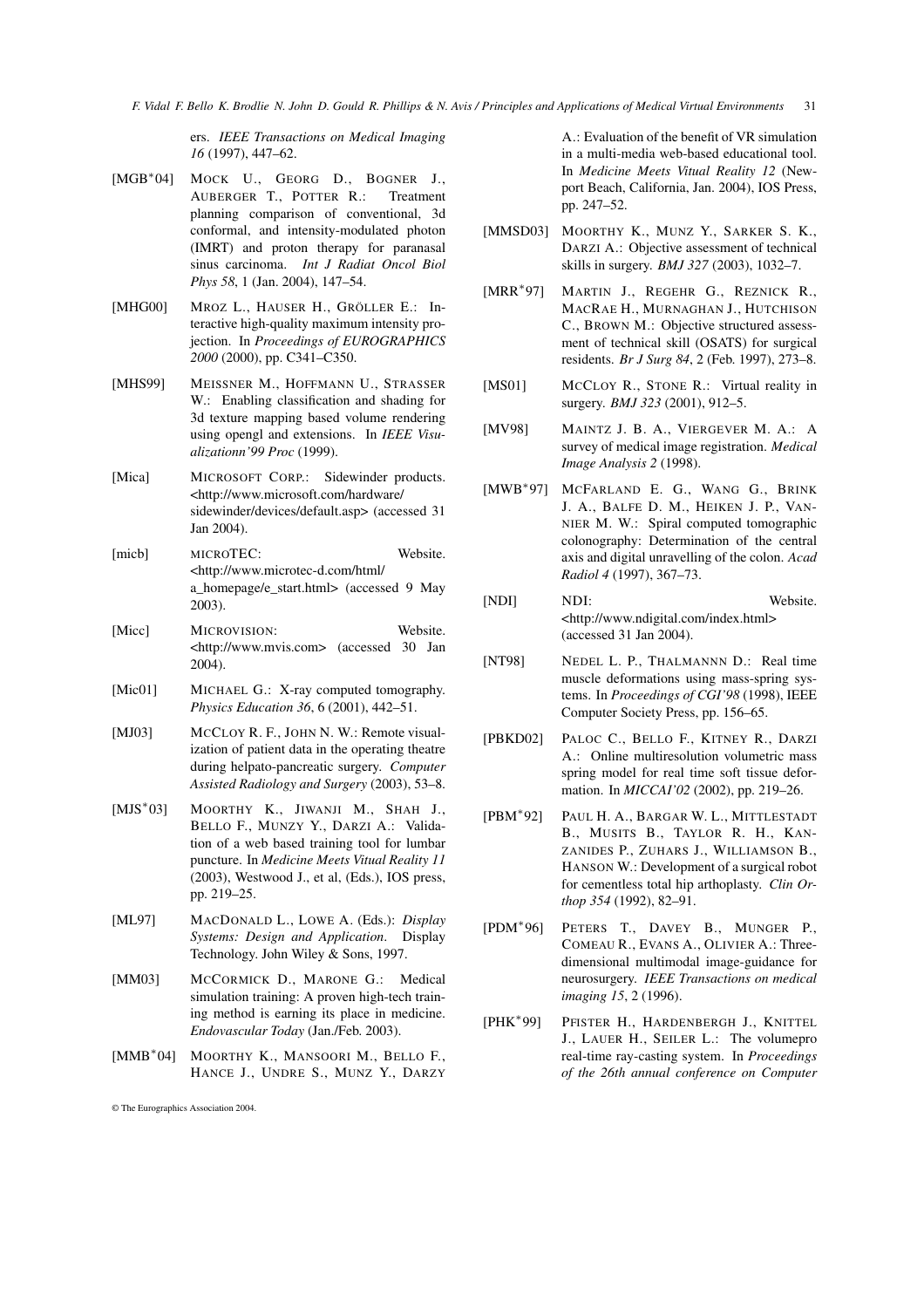*graphics and interactive techniques* (1999), ACM Press/Addison-Wesley Publishing Co., pp. 251–60.

- [PK96] PFISTER H., KAUFMAN A.: Cube-4 a scalable architecture for real-time volume rendering. In *Proc. ACM/IEEE Symp. on Volume Rendering* (1996), pp. 47–54.
- [Ple74] PLENGE G.: On the difference between localization and lateralization. *J. Acoustic Society of America 56* (1974), 944–51.
- $[PLL*01]$ PERRIN J. S., LACEY A., LAITT R., JACK-SON A., JOHN N. W.: A visualization system for the clinical evaluation of cerebral aneurysms from mra data. In *Short Presentations Proceedings, Eurographics 2001* (Manchester, Sept. 2001).
- [PPF<sup>\*</sup>02] PHILLIPS R., PETER V., FAURE G.-E., LI Q., SHERMAN K. P., VIANT W. J., BIELBY M., MOHSEN A. M. M. A.: A virtual fluoroscopy system based on a small and unobtrusive registration / calibration phantom. In *Proceedings of Computer Assisted Radiology and Surgery, CARS 20'02* (Paris, June 2002), Springer Verlag, pp. 275–80.
- [PSP<sup>\*</sup>03] PERSOON M., SERLIE I., POST F., TRUYEN R., VOS F.: Visualization of noisy and biased volume data using first and second order derivative techniques. In *Proceedings of IEEE Visualization 2003* (2003), IEEE Computer Society, pp. 379–85.
- [Pur99] PURDY J.: 3D treatment planning and intensity-modulated radiation therapy. *Oncology (Huntingt) 13*, 10 Suppl 5 (Oct. 1999), 155–68.
- [PWS<sup>\*</sup>03] PETER V., WARD J., SHERMAN K., PHILLIPS R., WILLS D.: Force torque measurements during a routine knee arthroscopy: In vivo study. In *EFORT 6th Congress* (Helsinki, Finland, June 2003).
- $[RAA*00]$ ROSENDAHL K., AASLAND O. G., ASLAK-SEN A., NORDBY A., BRABRAND K., AKRE V.: How is the specialist training in radiology? *Tidsskrift for Den Norske Laegeforening 120*, 19 (Aug. 2000), 2289–92.
- [Rea] REACHIN: Reachin Businessareas Medical. <http://www.reachin.se/businessareas/medical> (accessed 19 May, 2004).
- [REB<sup>\*</sup>00] REZK-SALAMA C., ENGEL K., BAUER M., GREINER G., ERTL T.: Interactive volume rendering on standard pc graphics hardware using multi-textures and multi-stage-

rasterization. In *Eurographics / SIGGRAPH Workshop on Graphics Hardware '00* (2000), Addison-Wesley Publishing Company, Inc., pp. 109–18.

- [RGR<sup>\*</sup>74] ROBB R. A., GREENLEAF J. F., RITMAN E. L., JOHNSON S. A., SJOSTRAND J. D., HERMAN G. T., WOOD E. H.: Threedimensional visualization of the intact thorax and contents: a technique for cross-sectional reconstruction from multiplanar x-ray views. *Comput Biomed Res 7* (1974), 395–419.
- $[RGW^*03]$ ROETTGER S., GUTHE S., WEISKOPF D., ERTL T., STRASSER W.: Smart hardware accelerated volume rendering. In *Joint EUROGRAPHICS- IEEE TCVG Symposium on Visualization* (2003).
- [RHS<sup>\*98]</sup> RUECKERT D., HAYES C., STUDHOLME C., SUMMERS P., LEACH M., HAWKES D. J.: Non-rigid registration of breast mr images using mutual information. In *First Int. Conf. on Medical Image Computing and Computer-Assisted Intervention* (1998).
- [RKW<sup>∗</sup> RØTNES J., KAASA J., WESTGAARD G., ERIKSEN E., HVIDSTEN P., STRØM K., SØRHUS V., HALBWACHS Y., HAUG E., GRIMNES M., FONTENELLE H., EKEBERG T., THOMASSEN J., ELLE O., FOSSE E.: A tutorial platform suitable for surgical simulator training (SimMentor TM). In *Medicine Meets Virtual Reality* (2002), J.D. Westwood et al, (Ed.), IOS press, pp. 419–25.
- [Rob96] ROBB R. A.: Virtual (computed) endoscopy: Development and evaluation using the visible human datasets. Presented at the Visible Human Project Conference, Bethesda, USA. <http://www.nlm.nih.gov/research/visible/ vhp\_conf/robb/robb\_pap.htm>, Oct. 1996.
- [Roc91] ROCHE: Interventional radiology in oncology. *Bulletin de l'Académie Nationale de Médecine 175*, 7 (Oct. 1991), 1121–7.
- [RSF<sup>\*</sup>89] ROSENMAN J., SHEROUSE G., FUCHS H., PIZER S., SKINNER A., MOSHER C., NOVINS K., TEPPER J.: Three-dimensional display techniques in radiation therapy treatment planning. *Int. J. Radiat. Oncol. Biol. Phys. 16* (1989), 263–9.
- [RWRH<sup>∗</sup> 98] ROGALLA P., WERNER-RUSTNER M., HUITEMA A., VAN EST A., MEIRI N., HAMM B.: irtual endoscopy of the small bowel: Phantom study and preliminary clinical results. *European Radiology 8* (1998), 563–7.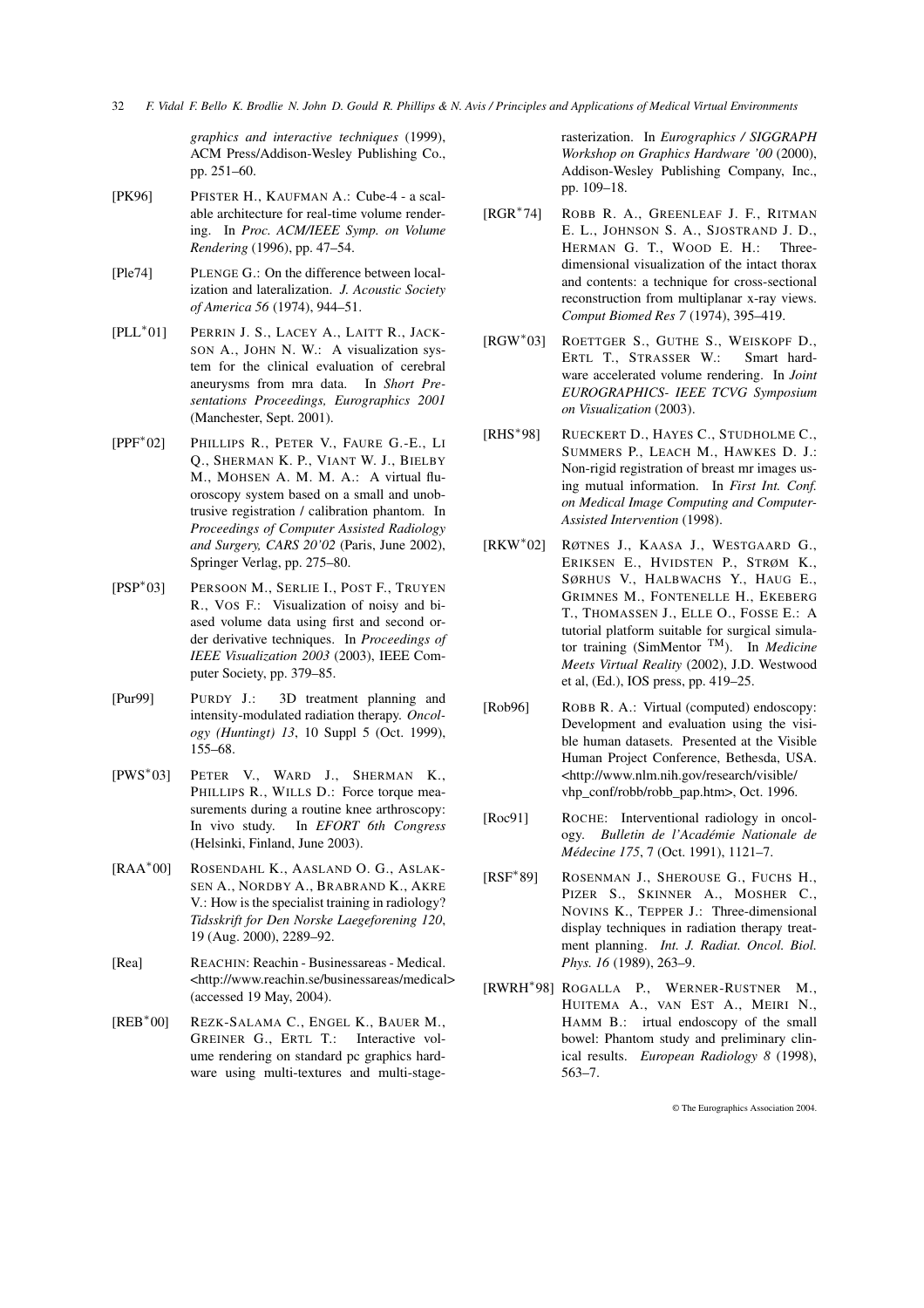- [Sar] SARCOS INC.: Website. <http://www.sarcos.com> (accessed 31 Jan 2004).
- [SBJ98] SOFERMAN Z., BLYTHE D., JOHN N. W.: Advanced graphics behind medical virtual reality: Evolution of algorithms, hardware, and software interfaces. *Proceedings of the IEEE 86*, 3 (Mar. 1998), 531–54.
- $[SCP^*01]$ SUMMERS R., CHOYKE P., PATRONAS N., TUCKER E., WISE B., BUSSE M., JR BREWER H., SHAMBUREK R.: Mr virtual angioscopy of thoracic aortic atherosclerosis in homozygous familial hypercholesterolemia. *J Comput Assist Tomogr 25*, 3 (2001), 371–7.
- [SDS<sup>\*93]</sup> SCHIEMANN T., DIPPOLD B., SCHMIDT R., POMMERT A., RIEMER M., SCHUBERT R., TIEDE U., HÖHNE K.: 3D visualization for radiotherapy treatment planning. *Computer Assisted Radiology* (1993), 669–75.
- [See01] SEEMANN C.: Hybrid 3d visualization of the chest and virtual endoscopy of the tracheobronchial system: Possibilities and limitations of clinical applications. *Lung Cancer 32*, 3 (2001), 237–46.
- [Sel] SELECT IT VEST SYSTEMS: Website. <http://www.select-it.de> (accessed 19 May, 2004).
- [Sen] SENSABLE TECHNOLOGIES: Website. <http://www.sensable.com> (accessed 19 May, 2004).
- [SFW02] SPLECHTNA R. C., FUHRMANN A. L., WE-GENKITTL R.: *ARAS - Augmented Reality Aided Surgery System Description*. Vrvis technical report, VRVis Research Center, Austria, 2002.
- [SGBM98] SCHILL M. A., GIBSON S. F. F., BENDER H. J., MANNER R.: Biomechanical simulation of the vitreous humor in the eye using an enhanced chainmail algorithm. In *Proceedings Medical Image Computation and Computer Assisted Interventions (MICCAI)* (1998), pp. 679–87.
- [SGIa] SGI: OpenGL Vizserver. <http://www.sgi.com/software/vizserver/> (accessed 31 Jan 2004).
- [SGIb] SGI: OpenGL Volumizer. <http://www.sgi.com/software/volumizer/> (accessed 31 Jan 2004).
- $[SGR*02]$ SEYMOUR N. E., GALLAGHER A. G., RO-MAN S. A., O'BRIEN M. K., BANSAL V. K.,

© The Eurographics Association 2004.

ANDERSEN D. K., SATAVA R. M.: Virtual reality training improves operating room performance: results of a randomized, doubleblinded study. *Annals of Surgery 236*, 4 (2002), 458–64.

- [Sima] SIMBIONIX: Website. <http://www.simbionix.com> (accessed 18 May, 2004).
- [Simb] SIMSURGERY AS: Website. <http://www.simsurgery.no> (accessed 18 May, 2004).
- [SJ02] SCHIJVEN M., JAKIMOWICZ J.: Face-, expert, and referent validity of the Xitact LS500 laparoscopy simulator. *Surgical Endoscopy 16*, 12 (Dec. 2002), 1764–70.
- [SJ03a] SCHIJVEN M., JAKIMOWICZ J.: Construct validity: Experts and novices performing on the Xitact LS500 laparoscopy simulator. *Surgical Endoscopy 17*, 5 (May 2003), 803–10.
- [SJ03b] SCHIJVEN M., JAKIMOWICZ J.: Virtual reality surgical laparoscopic simulators. *Surgical Endoscopy 17*, 12 (Dec. 2003), 1943–50.
- [SKL02] SUTHERLAND G. R., KAIBARA T., LOUW D. F.: Intraoperative magnetic resonance: An inflection point in neurosurgery? *Techniques in Neurosurgery 7*, 4 (2002), 246–51.
- [SLG<sup>\*96]</sup> STATE A., LIVINGSTON M., GARRETT W., HIROTA G., WHITTON M., PISANO E., FUCHS H.: Technologies for augmented reality systems: realizing ultrasound-guided needle biopsies. In *Proceedings of the 23rd annual conference on Computer graphics and interactive techniques* (1996), ACM Press, pp. 439–46.
- [SO02] SIMONE C., OKAMURA A.: Modelling of needle insertion forces for robot-assisted percutaneous therapy. In *Proceedings of the 2002 IEEE International Conference on Robotics and Automation* (Washington DC, May 2002), pp. 2085–91.
- [SOSe00] SIEMIONOW M., OZER K., SIEMIONOW W., ET AL: Robotic assistance in microsurgery. *J Reconstr Microsurg 16* (2000), 643–9.
- [SP86] SEDERBERG T., PARRY S.: Free-form deformation of solid geometric models. *ACM Computer Graphics (SIGGRAPH '86 Proceedings) 20* (1986), 151–60.
- [SR95] SALUSTRI A., ROELANDT J. R. T. C.: Ultrasonic three-dimensional reconstruction of the heart. *Ultrasound in Medicine & Biology 21*, 3 (1995), 281–93.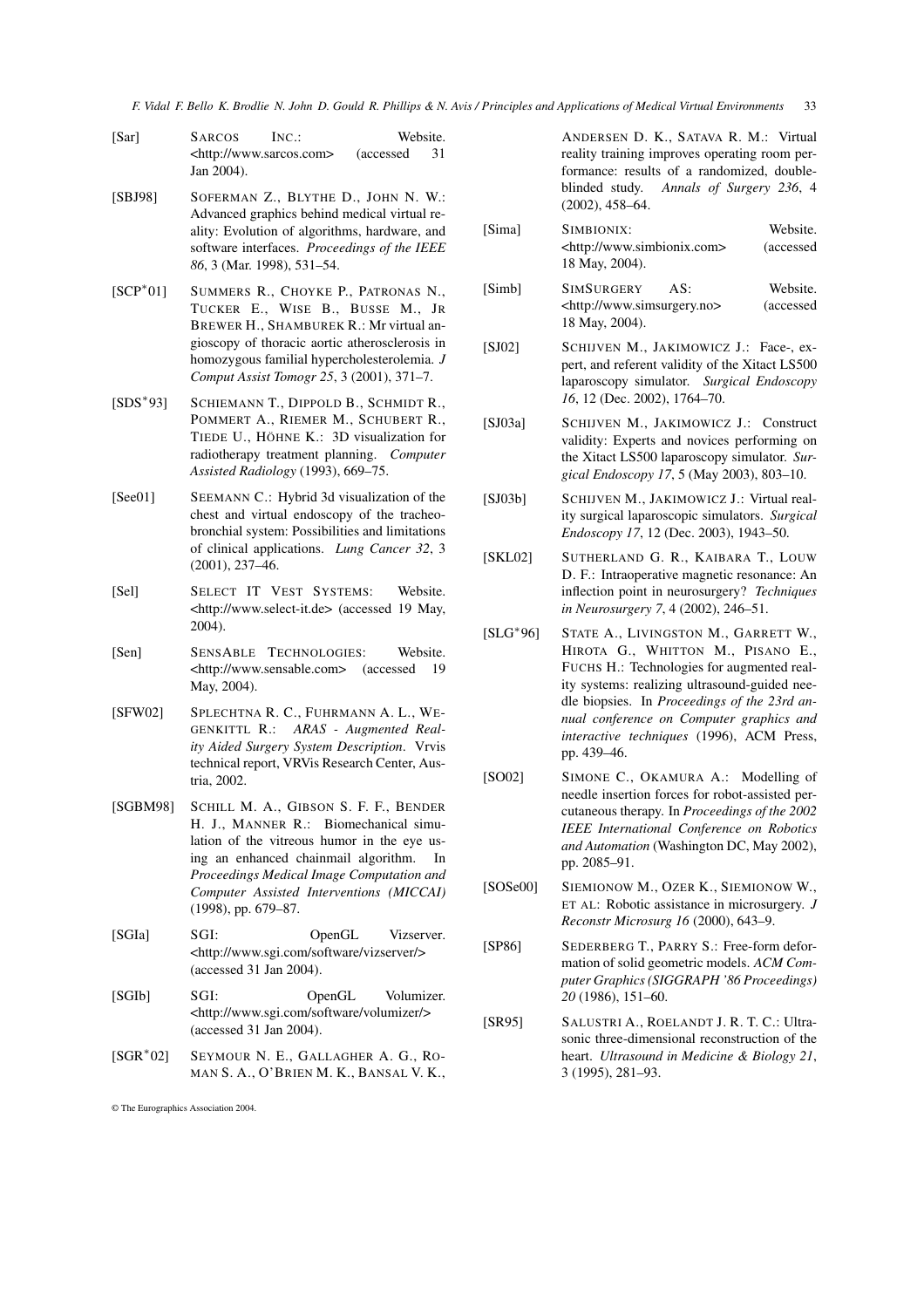- 34 *F. Vidal F. Bello K. Brodlie N. John D. Gould R. Phillips & N. Avis / Principles and Applications of Medical Virtual Environments*
- [SSL<sup>\*</sup>04] SPITZER V., SPITZER G., LEE C., REINIG K., GRANAS L., GRAUS K., SMYTH P.: VH Dissector: a platform for curriculum development and presentation for the anatomical arts and sciences. In *Medicine Meets Vitual Reality 12* (Newport Beach, California, Jan. 2004), IOS Press, pp. 127–9.
- [ST03] SUORTTI P., THOMLINSON W.: Medical applications of synchrotron radiation. *Physics in Medicine and Biology 48*, 13 (2003), R1–R35.
- [Ste] STEREOGRAPHICS: CrystalEyes 3. <http://www.stereographics.com/products/ crystaleyes/body\_crystaleyes.html> (accessed 19 May, 2004).
- [STG98] SHAHIDI R., TOMBROPOULOS R., GRZESZCZUK R. P.: Clinical applications of three-dimensional rendering of medical data sets. *Proc. of the IEEE 86*, 3 (1998), 555–68.
- [Str] STRYKER CORPORATION: Website. <http://www.stryker.com/products> (accessed 7 June, 2004).
- [Sur] SURGICAL SCIENCE: Website. <http://www.surgical-science.com> (accessed 17 May, 2004).
- [SW02] SCHREYER A. G., WARFIELD S. K.: *3D Image Processing: Techniques and Clinical Applications*. CARAMELLA D., BARTHOLOZZI C., Editors - Medical Radiology - Diagnostic Imaging. Springer, 2002, ch. Surface Rendering, pp. 31–4.
- [Tay] TAYLOR R.: The nanomANIPULATOR. <http://www.cs.unc.edu/Research/nano/ cismm/nm/index.html> (accessed 20 May, 2004).
- [Tay97] TAYLOR R. H.: Robots as surgical assistants: where we are, wither we are tending, and how to get there. In *AIME 97, Sixth ed.* (Genoble, France, 1997), pp. 3–11.
- [TCCe99] TSENG C. S., CHUNG C. W., CHEN H. H., ET AL: Development of a robotic navigation system for neurosurgery. *Studies Health Technol Inform 68* (1999), 358–9.
- [Ter] TERARECON, INC.: Website. <http://www.terarecon.com> (accessed 31 Jan 2004).
- [TMJ<sup>\*98]</sup> TAFFINDER N., MCMANUS I., JANSEN J., RUSSELL R., DARZI A.: An objective assessment of surgeons' psychomotor skills: validation of the MIST-VR laparoscopic simulator. *Br J Surg 85(suppl 1)*, 75 (1998).
- [TSJ\*98] TAFFINDER N., SMITH S., JANSEN J., ARDEHALI B., RUSSELL R., DARZI A.: Objective measurement of surgical dexterity validation of the Imperial College Surgical Assessment Device (ICSAD). *Minimally Invasive Therapy and Allied Techniques 7(suppl 1)*, 11 (1998).
- [Tyc] TYCO HEALTHCARE GROUP: Website of Radionics. <http://www.radionics.com> (accessed 30 Jan 2004).
- [Uni] UNIVERSITY HOSPITAL HAMBURG-EPPENDORF: Voxel-Man 3D-Navigator. <http://www.uke.uni-hamburg.de/zentren/ experimentelle\_medizin/informatik/ forschung/vm/index.en.html> (accessed 27 Jan 2004).
- [UTN<sup>\*99]</sup> URSINO M., TASTO J., NGUYEN B., CUN-NINGHAM R., MERRIL G.: CathSim<sup>TM</sup>: an intravascular catheterization simulator on a PC. In *Medicine Meets Virtual Reality (MMVR7)* (Netherlands, 1999), Westwood J., et al, (Eds.), vol. 62, pp. 360–6.
- [VA99] VINING D., AQUINO S.: Virtual bronchoscopy. *Clin Chest Med 20*, 4 (1999), 725– 30.
- [VBS99] VISARIUS H., BERLEMANN U., SCHWARZENBACH O.: *Computer Assisted Orthopaedic Surgery (CAOS)*. Hogrefe and Huber, 1999, ch. Concept and Clinical Aspects of Computer Assisted Spine Surgery, pp. 81–8.
- [Vin95] VINCE J.: *Virtual Reality Systems*. Addison-Wesley, 1995.
- [Vit] VITAL IMAGES: Website. <http://www.vitalimages.com> (accessed 27 Jan 2004).
- [Vox] VOXAR: Voxar 3D. <http://www.voxar.com/voxar3D> (accessed 27 Jan 2004).
- [VW97] VIOLA P., WELLS III W. M.: Alignment by maximization of mutual information. *Int. J. of Comp. Vision 24*, 2 (1997), 137–54.
- [Wil50] WILD J.: The use of ultrasonic pulses for the measurement of biologic tissues and the detection of tissue density changes. *Surgery 27* (Feb. 1950), 183–8.
- [Wil96] WILSON E.: Fifty years of synchrotrons. In *EPAC* (1996).
- [WPH97] WELLMAN P. S., PEINE W. J., HOWE R. D.: Mechanical design and control of a high-